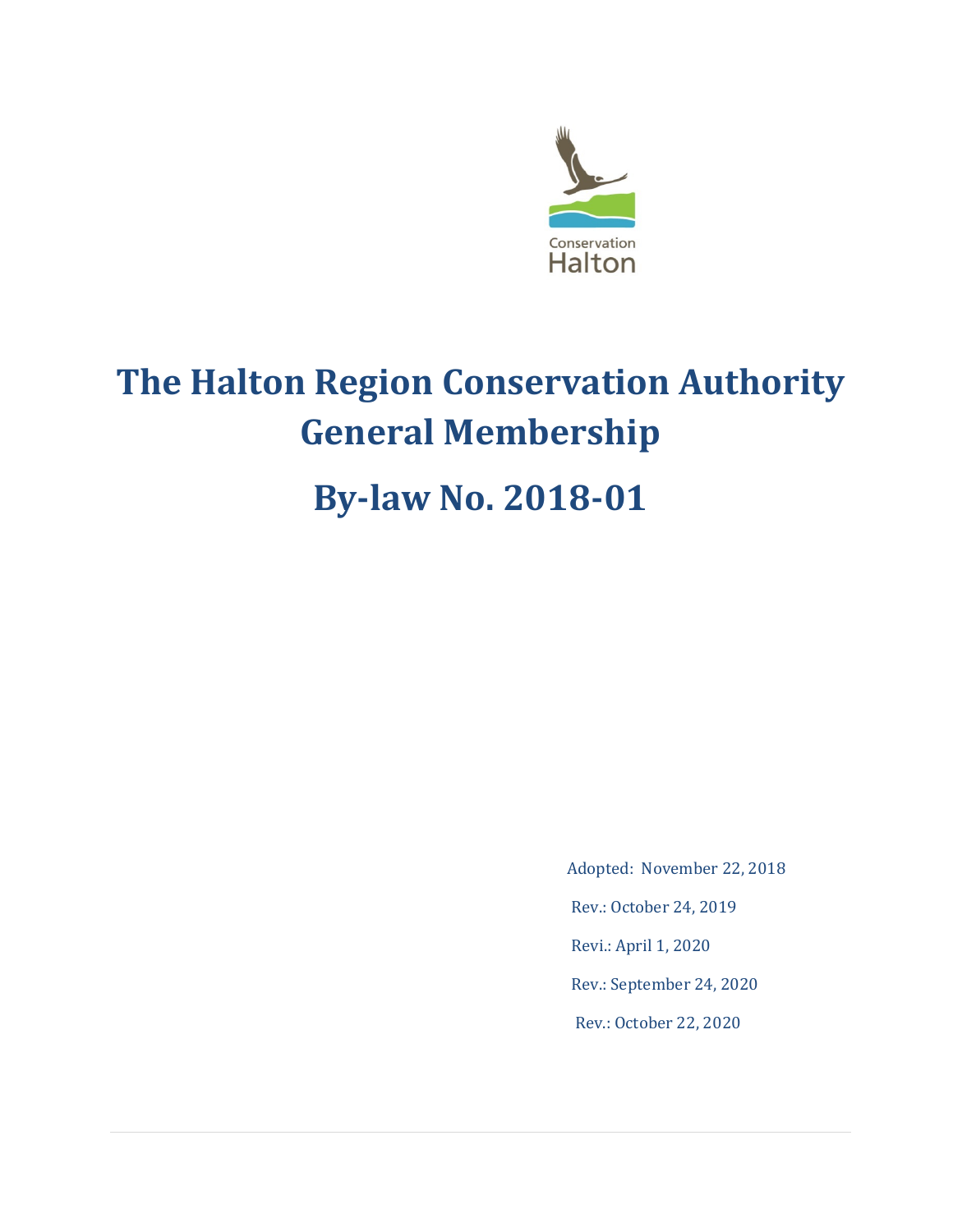## **CONTENTS**

| А.  |     |  |
|-----|-----|--|
| В.  |     |  |
| C.  |     |  |
| 1.  |     |  |
| 2.  |     |  |
| 3.  |     |  |
| 4.  |     |  |
| 5.  |     |  |
| 6.  |     |  |
| 7.  |     |  |
| 8.  |     |  |
| 9.  |     |  |
|     | 10. |  |
|     | 11. |  |
|     | 12. |  |
|     | 13. |  |
|     | 14. |  |
|     | 15. |  |
|     | 16. |  |
| 17. |     |  |
| 18. |     |  |
|     |     |  |
| D.  |     |  |
| 1.  |     |  |
| 2.  |     |  |
| 3.  |     |  |
| 4.  |     |  |
| 5.  |     |  |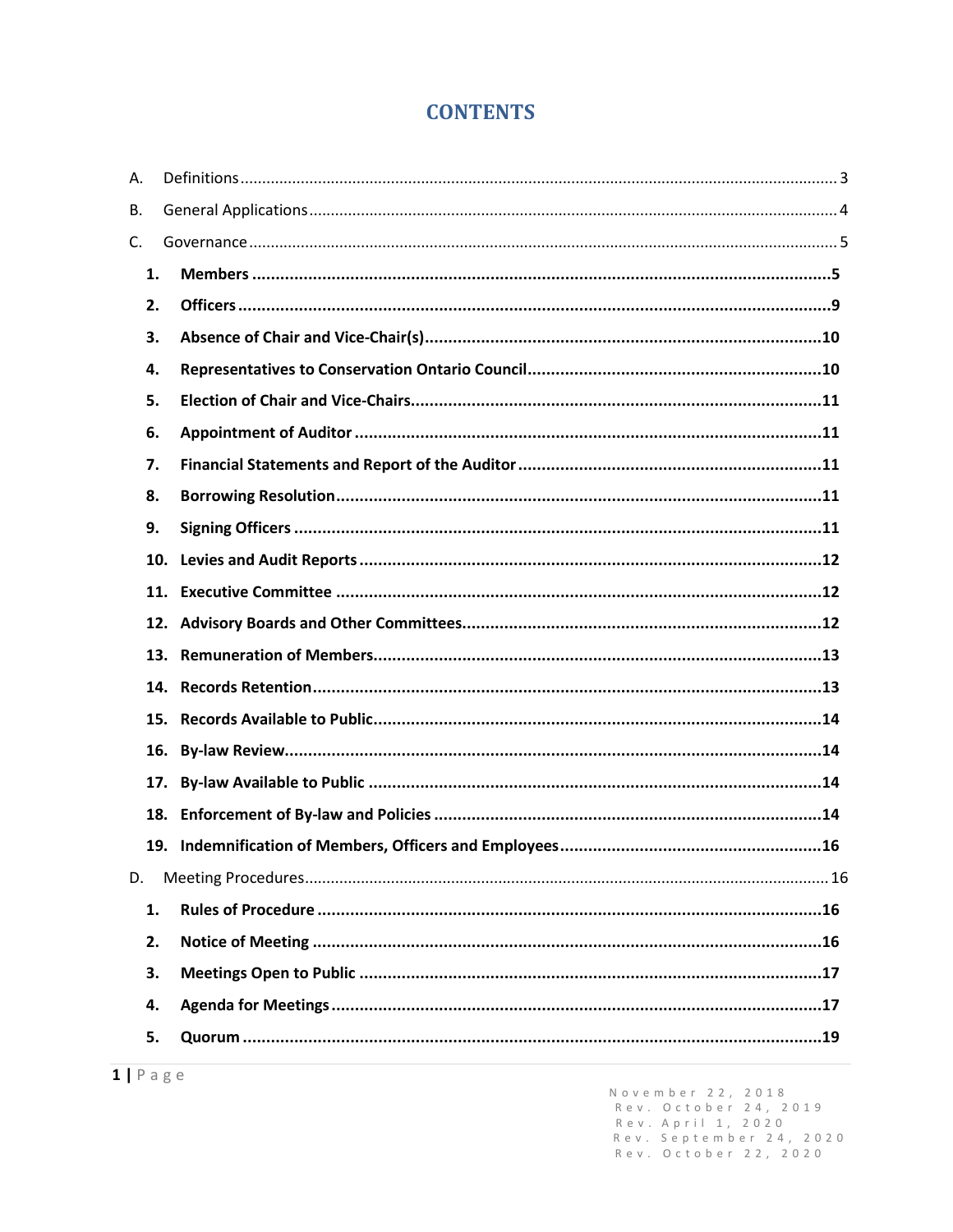|    | 6.                                                                                     |  |  |  |
|----|----------------------------------------------------------------------------------------|--|--|--|
|    | 7.                                                                                     |  |  |  |
|    | 8.                                                                                     |  |  |  |
|    | 9.                                                                                     |  |  |  |
|    | 10.                                                                                    |  |  |  |
|    | 11.                                                                                    |  |  |  |
|    |                                                                                        |  |  |  |
|    |                                                                                        |  |  |  |
|    | 14.                                                                                    |  |  |  |
|    | 15.                                                                                    |  |  |  |
|    | 16.                                                                                    |  |  |  |
|    | 17.                                                                                    |  |  |  |
|    | 18.                                                                                    |  |  |  |
|    |                                                                                        |  |  |  |
| Ε. |                                                                                        |  |  |  |
| F. |                                                                                        |  |  |  |
|    |                                                                                        |  |  |  |
|    |                                                                                        |  |  |  |
|    |                                                                                        |  |  |  |
|    | Appendix 4 - President & CEO/Secretary-Treasurer Management Authority Limits Policy 37 |  |  |  |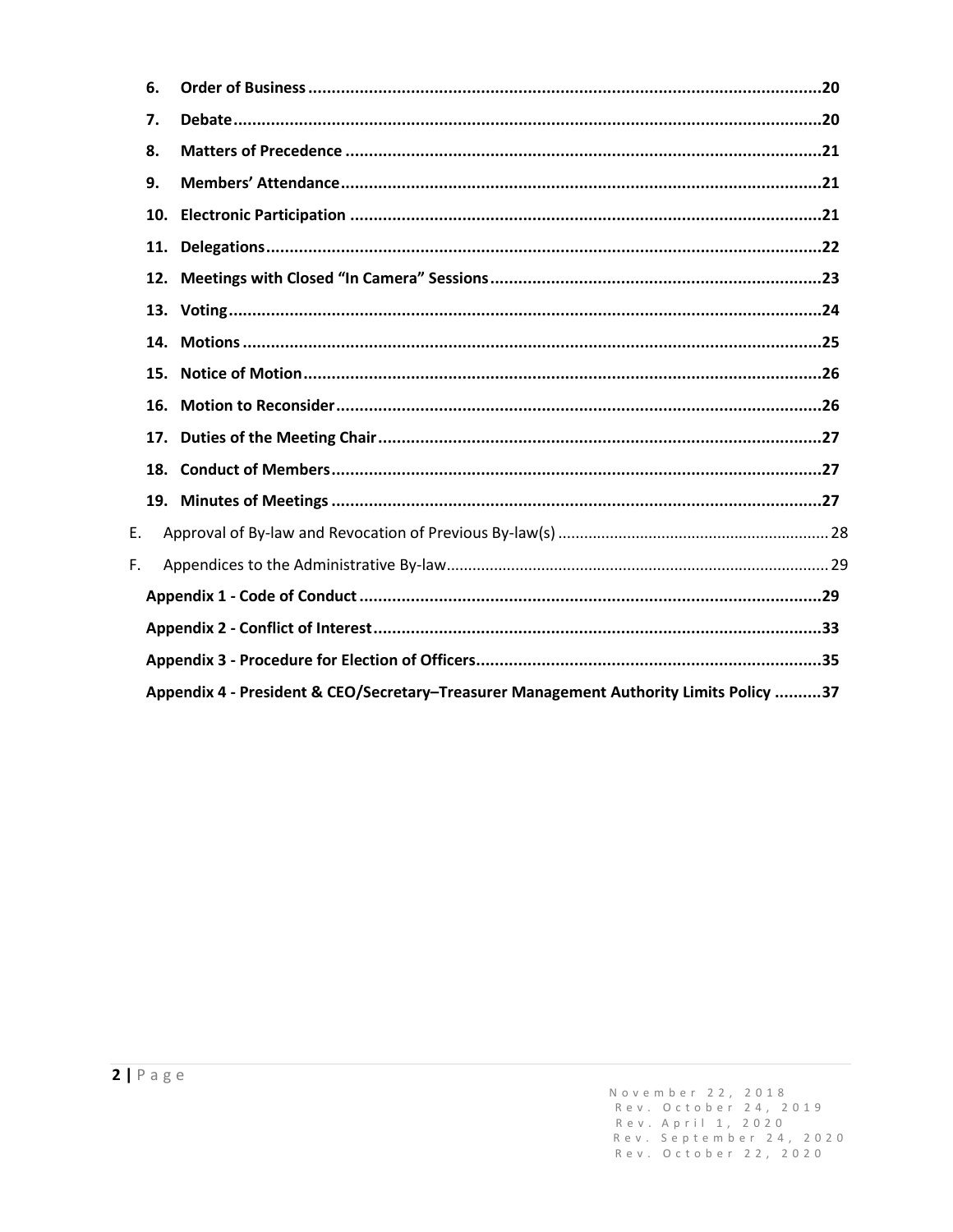## **THE HALTON REGION CONSERVATION AUTHORITY GENERAL MEMBERSHIP**

## **By-law No. 2018-01**

## <span id="page-3-0"></span>**A. Definitions**

**"General Membership**" means the Halton Region Conservation Authority General Membership as established by Order-in-Council 3988-63 under Section 3.1 of the Conservation Authorities Act, R.S.O. 1990, Chapter C.27;

**"Act"** means the *Conservation Authorities Act*, R.S.O. 1990, Chapter C.27

**"Business Day(s)"** means a day other than a Saturday or a Sunday or a civic or public holiday which is a declared holiday in Ontario.

**"President & CEO/Secretary-Treasurer"** means the President & Chief Executive Officer/Secretary-Treasurer of the Halton Region Conservation Authority, as appointed by the General Membership and which may, by resolution of the General Membership, include the responsibilities of the Secretary-Treasurer, if so designated by resolution of the General Membership.

**"Chair"** means the Chairperson as referenced in the Act as elected by the Members of the General Membership.

**"Civic or Public Holiday"** means those listed as holidays in the Employment Standards Act, 2000, Part 1.1, Public Holiday as amended from time to time, with the exception of Easter Monday and Remembrance Day.

**"Committee(s)"** means any Committee and/or Advisory Board of the General Membership, including but not limited to the PRESIDENT & CEO Compensation Committee, the Finance and Audit Committee and the Governance Committee.

**"Delegation"** means a person or a group of persons who address the General Membership on behalf of an individual or a group for the purpose of making a presentation to the General Members.

**"Fiscal Year"** means the period from January 1 through December 31 in each year.

**"General Membership"** means all of the Members, collectively.

**"In Camera"** means any regular or special Meeting of the General Membership or any one of its Committees sitting in closed session not open to the public.

**"Levy"** means the amount of costs apportioned to participating municipalities in accordance with the Act and Regulations under the Act.

**"Majority"** means half of the votes plus one.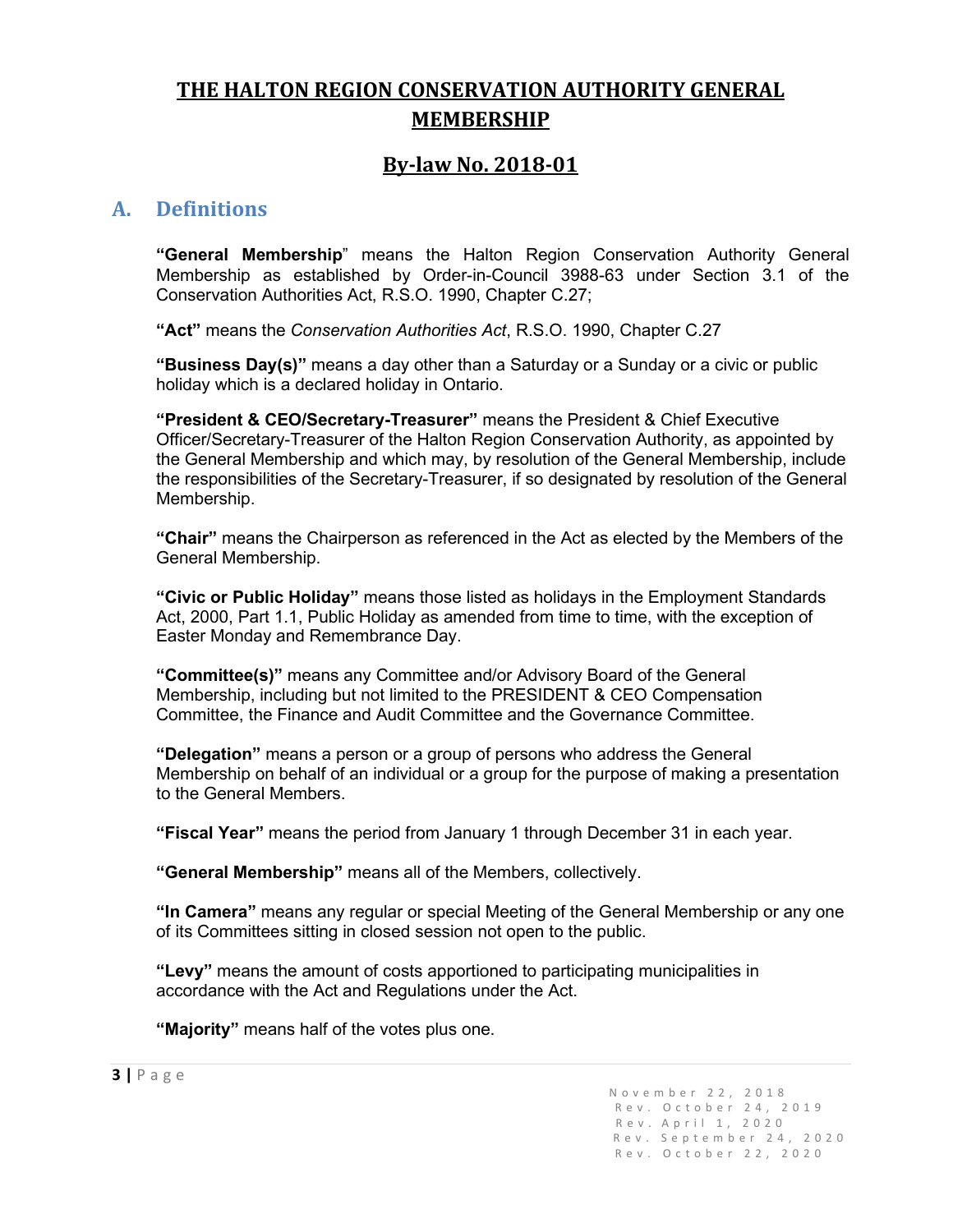**"Member(s)"** shall mean the member(s) appointed to the General Membership by the participating municipalities in the General Membership's area of jurisdiction.

**"Meeting"** means any regular or special meeting of the General Membership, or any Committee of the General Membership.

**"MFIPPA"** means the Municipal Freedom of Information and Protection of Privacy Act.

**"Minister"** means the minister responsible for the administration of the Act or specific activity of the Authority.

**"Non-matching Levy"** means the portion of an Authority's levy that meets the definition of non-matching levy as found in Ontario Regulation 139/96.

**"Officer"** means an officer of the General Membership empowered to sign contracts, agreements and other documents on behalf of the General Membership in accordance with section 19.1 of the Act, which shall include the Chair, Vice-Chair(s) and the President & CEO/Secretary-Treasurer.

**"Participating Municipality"** means a municipality that is designated by or under the Act as a participating municipality in a Conservation Authority.

**"Pecuniary Interest"** includes the financial or material interests of a Member and the financial or material interests of a member of the Member's immediate family.

**"Recorded Vote"** means the recording of the name and vote of every Member on a motion during a meeting.

**"Staff"** means employees of the General Membership as provided for under Section 18(1) of the Act.

**"Vice-Chair"** means the Vice-Chairperson as elected by the Members of the General Membership. If a first and second Vice-Chair are elected, they shall be called First Vice-Chair and Second Vice-Chair.

**"Weighted Majority"** means the votes of 51 per cent of those represented after the votes are weighted by the percentage that applies under Ontario Regulation 139/96 for Municipal Levies.

## <span id="page-4-0"></span>**B. General Applications**

- 1. The rules of procedure contained in this By-law shall be observed in all proceedings of the General Membership and its Committees and shall be the rules for the order and dispatch of business at the General Membership.
- 2. Except as provided elsewhere in this By-law and the rules as set out by legislation any one or more of the rules contained in this paragraph may be temporarily suspended by the General Membership with consent of the majority of the Members present:
	- a. Rules with respect to a change in agenda order of proceedings and content
	- b. Rules respecting notice of delegation status

**<sup>4</sup> <sup>|</sup>**Page November 22, 2018 Rev . October 24, 2019 Rev.A p ril 1, 2020 Rev. September 24, 2020 Rev. October 22, 2020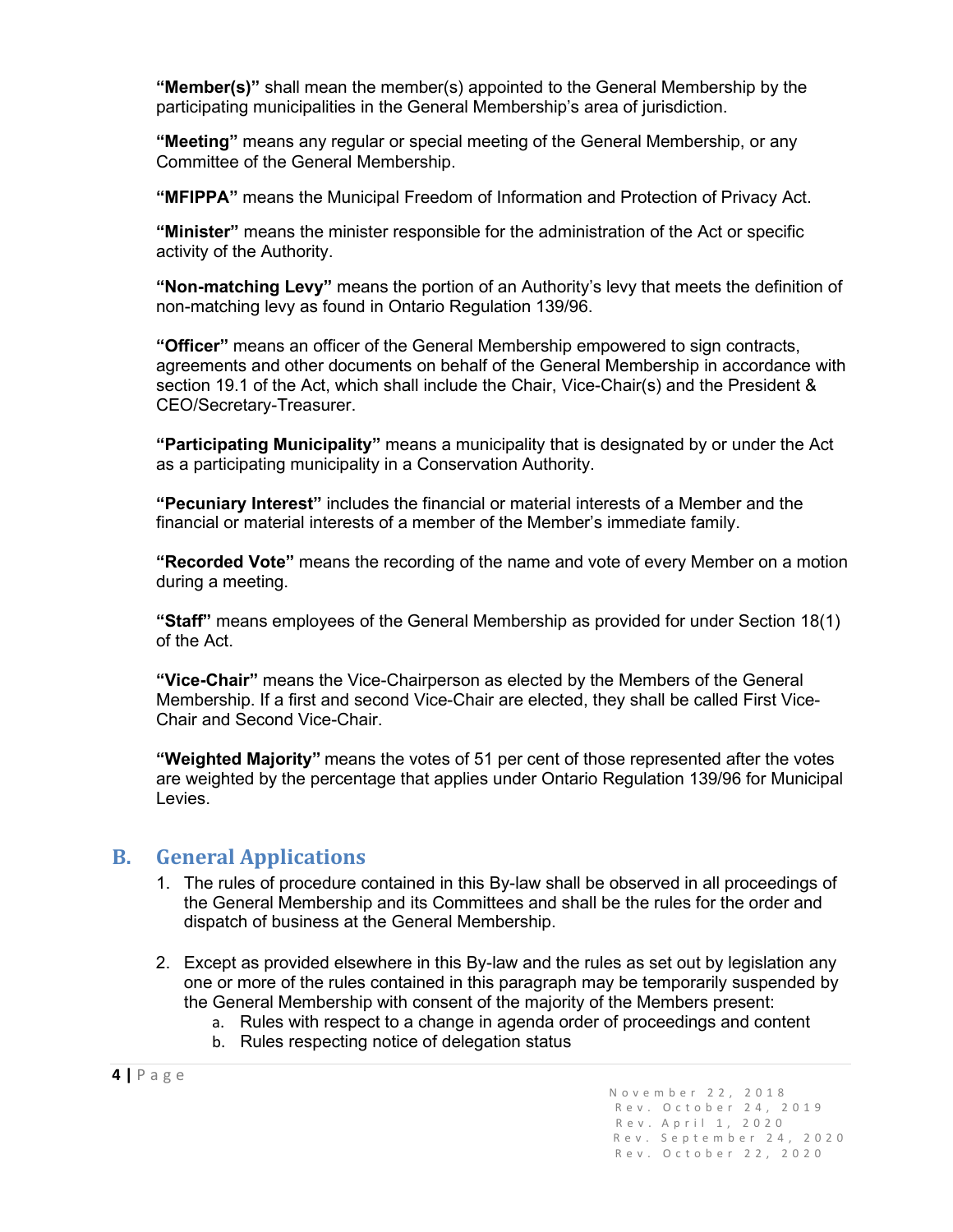- c. Rules with respect to the increase of delegation and debate limitations
- d. Rules to introduce a motion without standard notice
- 3. This By-law shall not be amended or repealed except by a two-third majority vote of the Members of the General Membership.

#### <span id="page-5-1"></span><span id="page-5-0"></span>**C. Governance**

#### **1. Members**

#### *a) Appointments*

Participating Municipalities within the jurisdiction of the General Membership may appoint Members in accordance with Section 14 of the Act.

Appointed Members must reside in a Participating Municipality within the General Membership's area of jurisdiction and may include citizens as well as elected members of municipal councils.

Collectively, the appointed Members comprise the General Membership, and for the purposes of this By-law are also referred to as the General Membership.

#### *b) Term of Member Appointments*

In accordance with Section 14 of the Act, a Member shall be appointed for a term of up to four years at the discretion of the appointing municipal council. The term begins with the first meeting of the General Membership following his or her appointment, and ends immediately before the first meeting of the General Membership following the appointment of his or her replacement. The President & CEO/Secretary-Treasurer shall notify the appropriate municipality in advance of the expiration date of any Member's term, unless notified by the municipality of the Member's reappointment or the appointment of his or her replacement. A Member is eligible for reappointment. A Member can be replaced by a Participating Municipality at the municipality's discretion prior to the end of their term.

#### *c) Powers of the General Membership*

Subject to the Act and other applicable legislation, the General Membership is empowered without restriction to exercise all of the powers prescribed to the General Membership under the Act. In addition to the power of a General Membership under s.21 of the Act for the purposes of accomplishing its objects the powers of the General Membership include but are not limited to:

- i. Approving by resolution the creation of committees, advisory boards, members thereof and the terms of reference for the committee and advisory boards;
- ii. Appointing a President & CEO/Secretary-Treasurer, a PRESIDENT & CEO, and a Secretary-Treasurer;
- iii. Terminating the services of the President & CEO/Secretary-Treasurer, PRESIDENT & CEO and Secretary-Treasurer;
- iv. Approving, establishing, and implementing regulations, policies and programs;
- v. Awarding contracts or agreements where the approval of the General Membership is required under the Authority's purchasing policy;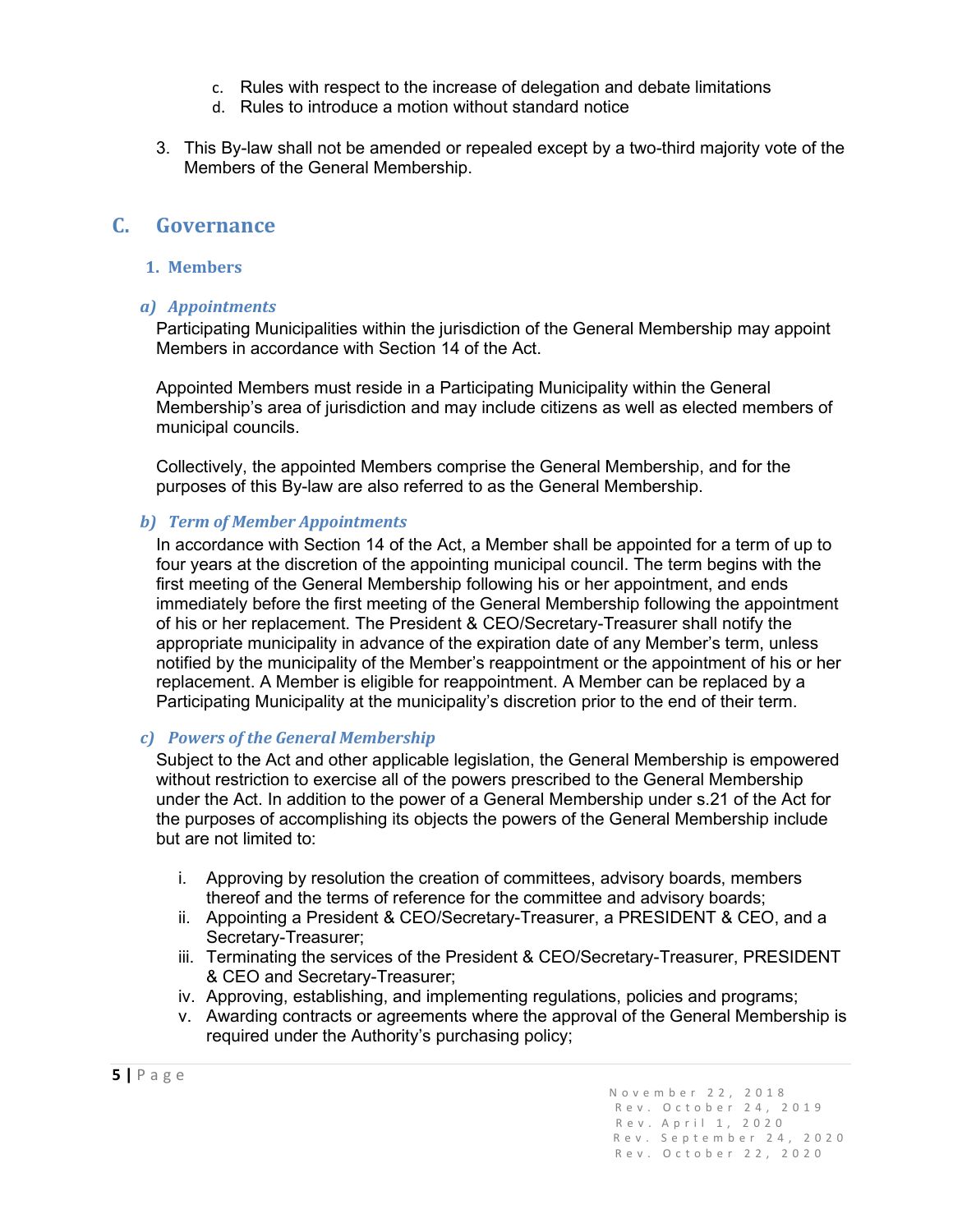- vi. Appointing an Executive Committee and delegate to an Executive Committee any of its powers except:
	- i. The termination of the services of the President & CEO/Secretary-Treasurer,
	- ii. The power to raise money, and
	- iii. The power to enter into contracts or agreements other than those contracts or agreements as are necessarily incidental to the works approved by the General Membership;
- vii. Approving by resolution, any new capital project of the Authority;
- viii. Approving by resolution, the method of financing any new capital projects;
- ix. Approving details on budget allocations on any new or existing capital projects;
- x. Approving of the total budget for the ensuing year, and approving the levies to be paid by the Participating Municipalities;
- xi. Receiving and approving the Financial Statements and Report of the Auditor for the preceding year;
- xii. Authorizing the borrowing of funds on the promissory note of the Authority in accordance with subsection 3(5) of the Act;
- xiii. Approving by resolution, any proposed expropriation of land or disposition of land, subject to the requirements under the Act:
- xiv.Approving permits or refusing permission as may be required under any regulations made under Section 28 of the Act; and
- xv. Holding hearings required for the purpose of reviewing permit applications, and advising every applicant of their right to appeal the decision to the Minister through the Mining and Lands Tribunal.

#### *d) Member Accountability*

Participating Municipalities appoint Members to the General Membership as their representatives. Members have the responsibilities of Directors of the corporation that is the General Membership. While the administration is responsible for the day-to-day operations, the General Membership is responsible for matters of governance, ensuring compliance with applicable legislation, and ensuring appropriate policies are in place and for financial soundness of the Authority.

All Members have the responsibility to be guided by and adhere to the Code of Conduct (Appendix 1) and Conflict of Interest Policy (Appendix 2), as adopted by the General Membership.

All Members shall serve in a conscientious and diligent manner. No Member shall use the influence of office for any purpose other than for the exercise of his/her official duties. Every Member will abide by the legislative requirements of the position and this By-law.

Members' responsibilities include:

- i. Attending all meetings of the General Membership;
- ii. Understanding the purpose, function and responsibilities of the General Membership;
- iii. Being familiar with the Authority's statutory and other legal obligations;
- iv. With the administration, setting strategic direction for the Authority;
- v. Adhering to the Code of Conduct;
- vi. Advancing the Strategic Plan;
- vii. Advancing the Mission of the Authority;
- viii. Supporting the fundraising efforts of Conservation Halton Foundation;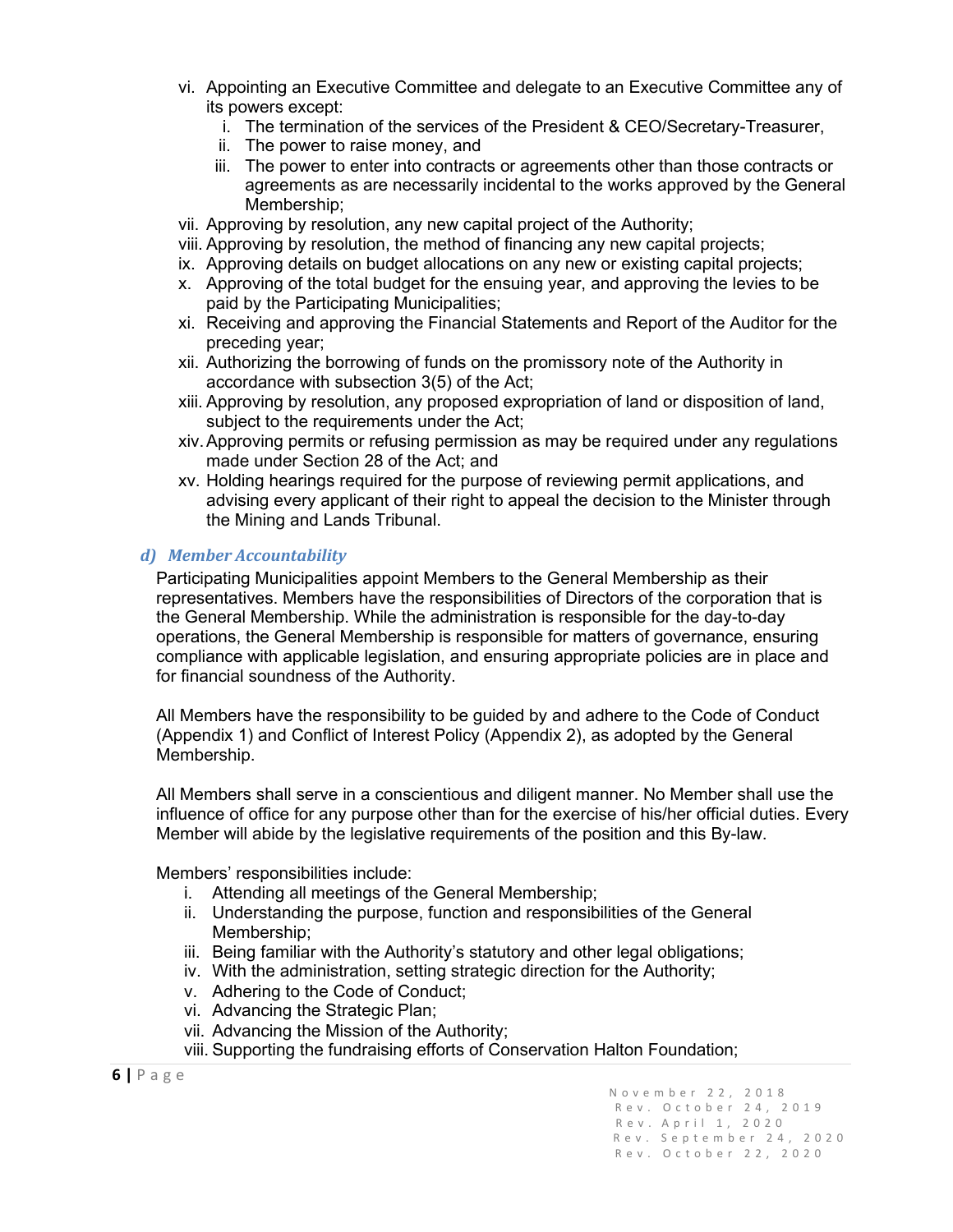- ix. Ensuring fiscal stability of the Authority; and
- x. Recruiting, interviewing and hiring a President & CEO/Secretary-Treasurer and performance managing the work of the President & CEO/Secretary-Treasurer.

#### *e) Applicable Legislation*

In addition to the Act, the Members are subject to other legislation including, but not limited to:

- *Municipal Conflict of Interest Act;*
- *Municipal Freedom of Information and Protection of Privacy Act;*
- *Accessibility for Ontarians with Disability Act; and*
- *Ontario Occupational Health and Safety Act*

If any part of the By-law conflicts with any provision of the Municipal Conflict of Interest Act or the Municipal Freedom of Information and Protection of Privacy Act or a provision of a regulation made under one of those Acts, the provision of that Act or regulation prevails.

#### *f) Relationship between Members and Staff*

The General Membership relies on the President & CEO/Secretary-Treasurer to manage the operations of the organization, including all employees of the Authority. The President & CEO/Secretary-Treasurer is accountable to the General Membership, working cooperatively to achieve the goals established by the General Membership.

The General Membership will ensure that a process exists for regular performance evaluations of the President & CEO/Secretary-Treasurer.

#### *g) Practicing Effective Human Resources Practices*

The Members must act as a team. A strong partnership must be forged between the Members and the President & CEO/Secretary-Treasurer. The President & CEO/Secretary-Treasurer manages the organization and its staff. The following guidelines should be followed to ensure a common voice is heard throughout the organization and by the public at large.

- If a Member has questions on a project or report, such questions should be referred through the President & CEO/Secretary-Treasurer for him/her to invite the appropriate staff to explain the project and answer questions.
- If a Member would like to volunteer to assist in a project, such action should be taken in consultation with the General Membership to organize the process if appropriate.
- If a Member receives a complaint about a staff member or would like to acknowledge a staff member, such information should go through the President & CEO/Secretary-Treasurer in writing.
- If a Member receives a complaint from a staff member, the Member must refer the staff member to the President & CEO/Secretary-Treasurer or if the complaint is against the President & CEO/Secretary-Treasurer to the head of Human Resources Department of the Authority. The head of the Human Resources Department will report directly to the General Membership if the complaint relates to the President & CEO/Secretary-Treasurer.

With respect to staffing issues, the following outlines the responsibilities of the General Membership and the President & CEO/Secretary-Treasurer.

• The General Membership is solely responsible for the following: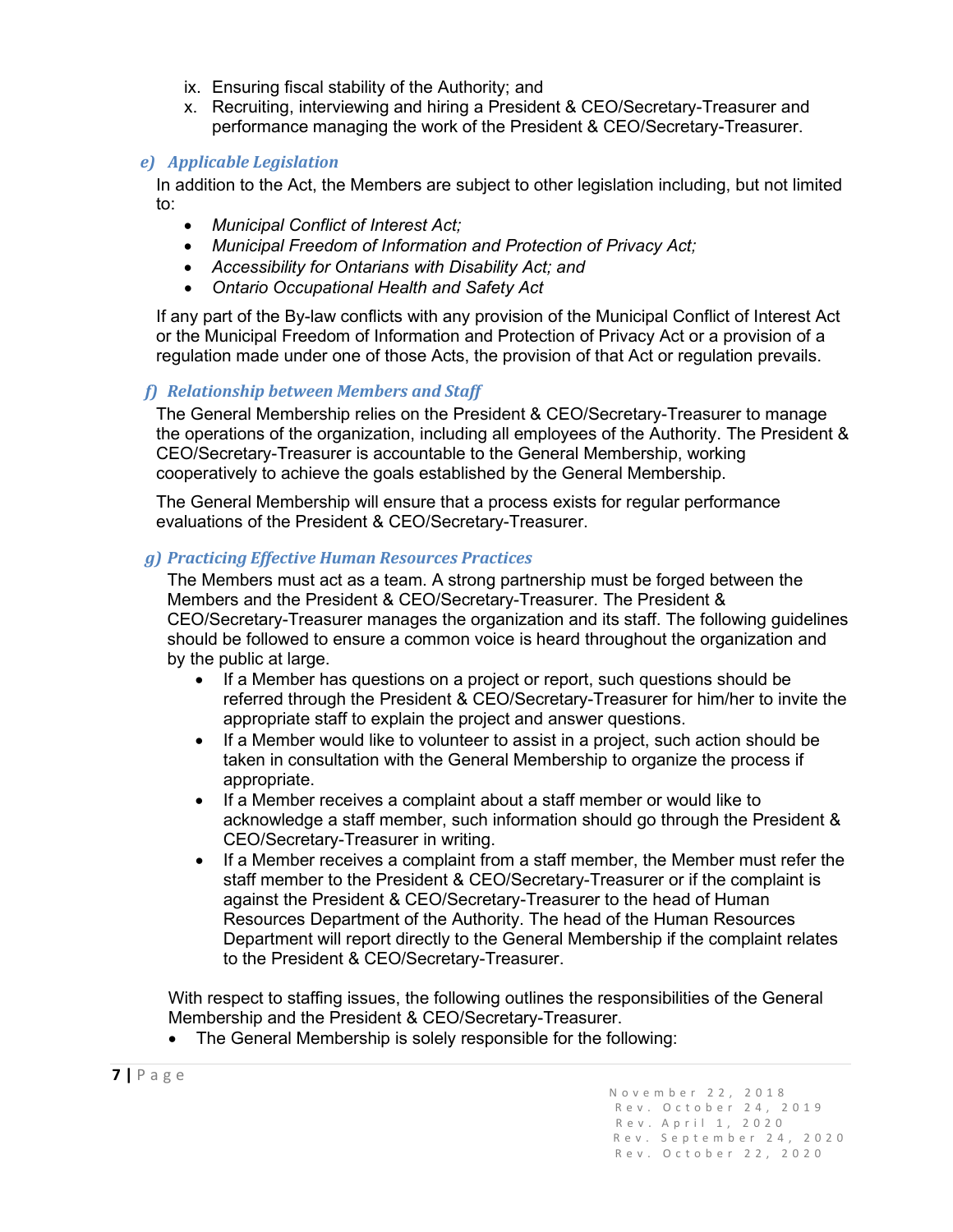- o Recruiting, hiring, evaluating, and dismissing the President & CEO/Secretary-Treasurer;
- $\circ$  Determining the annual salary and pay for performance of the President & CEO/Secretary-Treasurer
- The General Membership and the President & CEO/Secretary-Treasurer share the following responsibilities in that the recommendation will come from the President & CEO/Secretary-Treasurer and the approval will come from the General Membership;
	- $\circ$  Setting goals for the President & CEO/Secretary-Treasurer;<br> $\circ$  Setting human resource and personnel policies which will ha
	- Setting human resource and personnel policies which will have a monetary impact upon the budget; and
	- $\circ$  Setting staff salary schedules and plans as part of the annual budget review process
- The President & CEO/Secretary-Treasurer is responsible for the following:
	- o Assessing and approving staffing requirements;
	- o Recruiting, hiring, evaluating, promoting, disciplining and dismissing staff;
	- o Providing staff direction;
	- o Approving staff evaluations;
	- o Implementing and administering approved salary schedule and plan;
	- ⊙ Designing and implementing changes to the organizational structure; and<br>○ Setting human resource and personnel policies, which have no monetary
	- Setting human resource and personnel policies, which have no monetary impact on the budget

#### *h) Members Focusing on Team*

The following suggestions regarding focusing on "team results" include:

- a) Concentrate on governing, not micro-managing;
- b) Focus on the big picture;
- c) Practice listening;
- d) Maintain a relationship with the community for which you serve;
- e) Recognize staff as partners; treat them as you expect to be treated;
- f) Don't refer matters to staff for a further report unless you can cite good reasons to do so, otherwise, vote – the matter may not get any easier;
- g) Use a policy approach;
- h) Respect democracy; and
- i) Be prepared for meetings

#### *i) Employee Appointed to General Membership*

In the event that a municipality appoints an employee of the Authority to the General Membership of the Authority, the following process will take place:

- The President & CEO/Secretary-Treasurer shall advise the appointing municipality immediately
- To alleviate any conflict of interest, the employee must either reject the proposed appointment to the General Membership of the Authority or resign from his/her position and employment with the Authority

In the event that a Member of the General Membership of the Authority is interested in applying for any position of employment at the Authority, the Member must first resign his/her position on the Authority's General Membership and such resignation must be made in writing to the appointing municipality with a copy attached to the Authority's application for employment.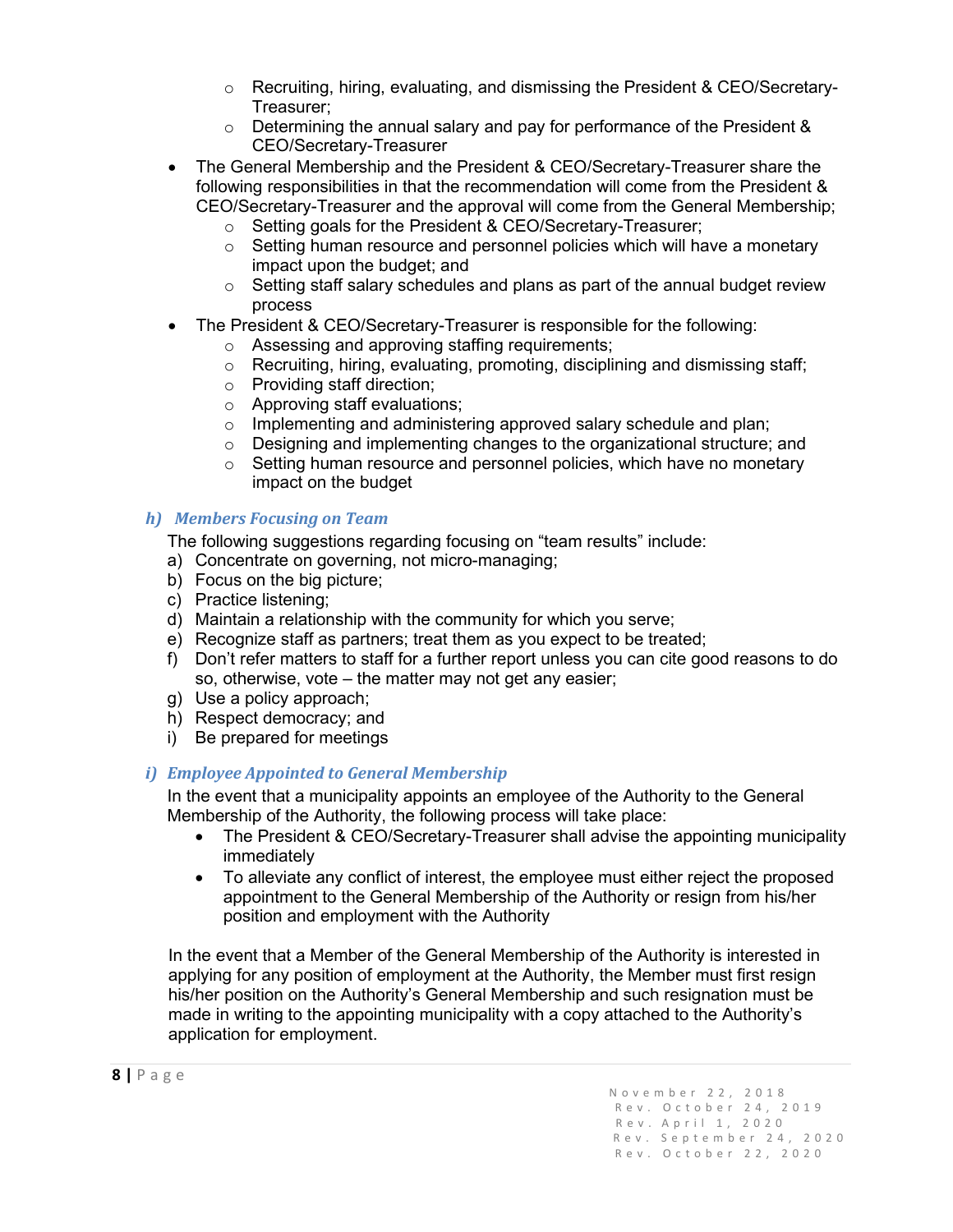#### <span id="page-9-0"></span>**2. Officers**

The Officers of the General Membership, and their respective responsibilities, shall be:

#### **Chair**

- Is a Member of the General Membership;
- Presides at all meetings of the General Membership (and Executive Committee if applicable);
- Calls special meetings if necessary;
- Supports the President & CEO/Secretary-Treasurer to ensure Board resolutions are carried out;
- Assists President & CEO/Secretary-Treasurer in preparing agenda for board meetings where required;
- Periodically consults with General Membership on their roles;
- Represents the General Membership at Conservation Ontario Council meetings;
- Serves as ex-officio Member of Conservation Halton Foundation Board;
- Serves as ex-officio Member of the Committees of the General Membership;
- Acts as a public spokesperson on behalf of the General Membership;
- Serves as signing officer for the Authority;
- Ensures relevant information and policies are brought to the General Membership's attention;
- Keeps the General Membership apprised of significant issues in a timely fashion; and
- Performs other duties when directed to do so by resolution of the General Membership.

With respect to any meetings over which he/she presides, to:

- Preserve order and decide all questions of order, subject to appeal; and without argument or comment state the rule applicable to any point of order if called upon to do so;
- Receive and submit to a vote all motions presented by the Members which do not contravene the rules and regulations of the General Membership;
- Announce the results of the vote on any motions so presented;
- Decline to put to a vote motions which infringe upon the rules and regulations, or which are beyond the jurisdiction of the General Membership;
- Enforce on all occasions the observance of order and decorum among the Members;
- Adjourn the meeting when business is concluded;
- Adjourn the sitting without any questions being asked or suspend or recess the sitting for a time to be named if considered necessary;
- Represent and support the General Membership, declaring its will and implicitly obeying its decisions in all things; and
- Perform other duties when directed to do so by resolution of the General Membership.

#### Vice-Chair(s)

- Is/are a Member(s) of the General Membership;
- Attends all meetings of the General Membership (and Executive Committee if applicable);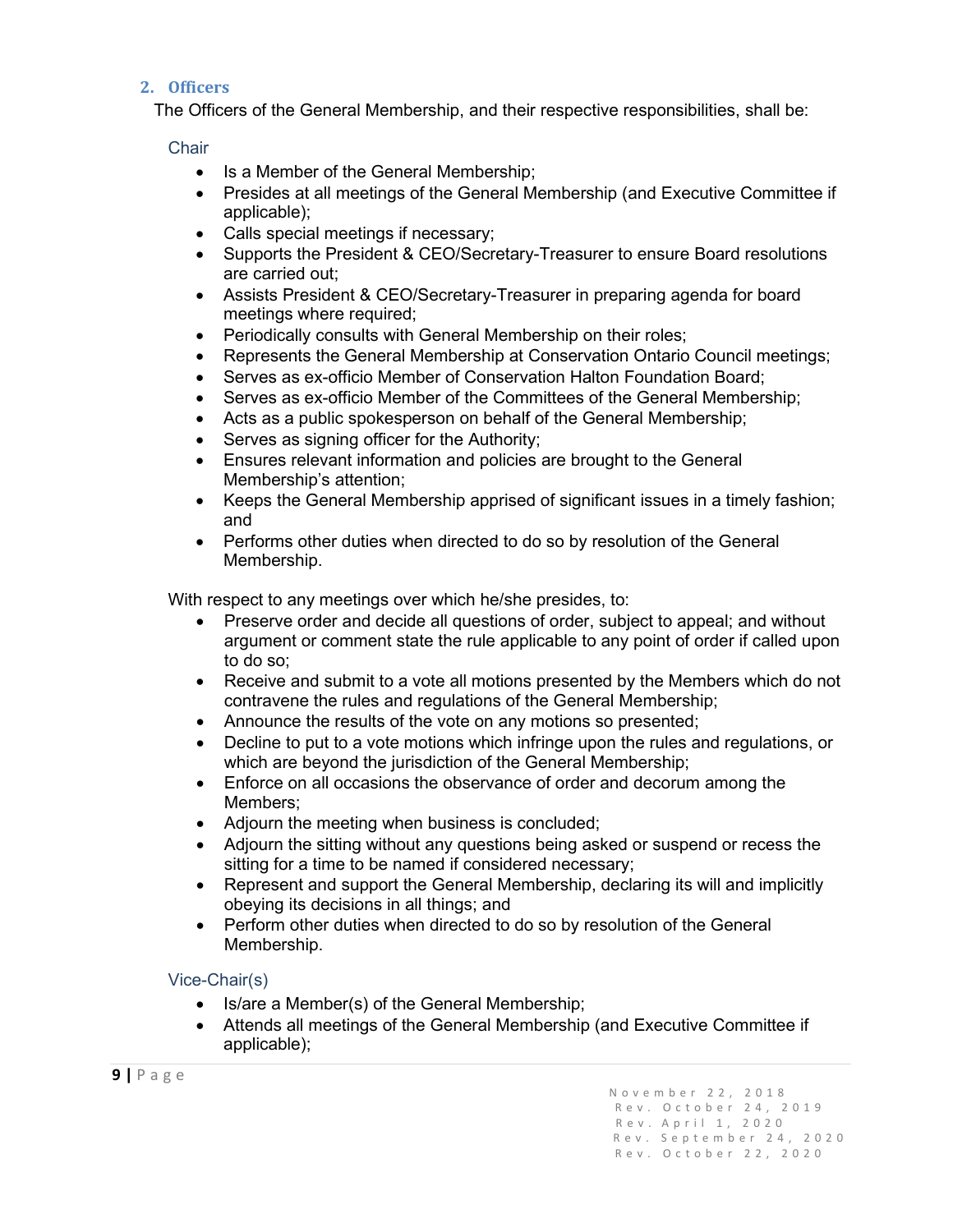- Carries out assignments as requested by the Chair;
- Understands the responsibilities of the Chair and acts as Chair immediately upon the death, incapacity to act, absence or resignation of the Chair until such time as a new Chair is appointed or until the Chair resumes his/her duties;
- Serves as a member of Conservation Halton Foundation Board; and
- Serves as a signing officer for the Authority.

#### President & CEO/Secretary-Treasurer

Responsibilities of the President & CEO/Secretary-Treasurer as assigned by the General Membership include, but are not limited to the following:

- Is an employee of the Authority;
- Attends all meetings of the General Membership (and Executive Committee if applicable) or designates an acting PRESIDENT & CEO if not available;
- Works in close collaboration with the Chair and Vice-Chair(s) and keeps them apprised of relevant information and significant issues in a timely fashion;
- Develops a strategic plan for approval by the General Membership and implements short and long-range goals and objectives;
- Is responsible for the management of the operations of the Authority, including all staff and programs of the Authority;
- Ensures resolutions of the General Membership are implemented in a timely fashion;
- Develops and maintains effective relationships and ensures good communications with Participating Municipalities, federal and provincial government ministries/agencies, Indigenous communities, other conservation authorities, Conservation Ontario, stakeholders, community groups and associations;
- Makes recommendations as applicable to the General Membership regarding suggested policy changes;
- Acts as public spokesperson on behalf of the Authority;
- Represents the Authority at Conservation Ontario Council, ad hoc and Task Force meetings;
- Negotiates and enters into contracts with external agencies/partners to carry out the goals of the organization in accordance with the Purchasing of Goods and Services Policy;
- Fulfills the requirements of the Secretary-Treasurer as defined in the Act;
- Is the custodian of the Corporate Seal
- Serves as a member of Conservation Halton Foundation Board;
- Serves as a signing officer for the Authority, and
- Ensures the practices, activities, and decisions of the organization consider the provisions of the President & CEO/Secretary-Treasurer Management Authority Limits Policy (Appendix 4)

#### <span id="page-10-0"></span>**3. Absence of Chair and Vice-Chair(s)**

In the event of the absence of the Chair and Vice-Chair(s) from any meeting, the Members shall appoint an acting Chair who, for the purposes of that meeting has all the powers and shall perform all the duties of the Chair.

#### <span id="page-10-1"></span>**4. Representatives to Conservation Ontario Council**

The General Membership may appoint up to three Representatives to Conservation Ontario Council ("Council"), designated as Voting Delegate and Alternate(s). Council will consist of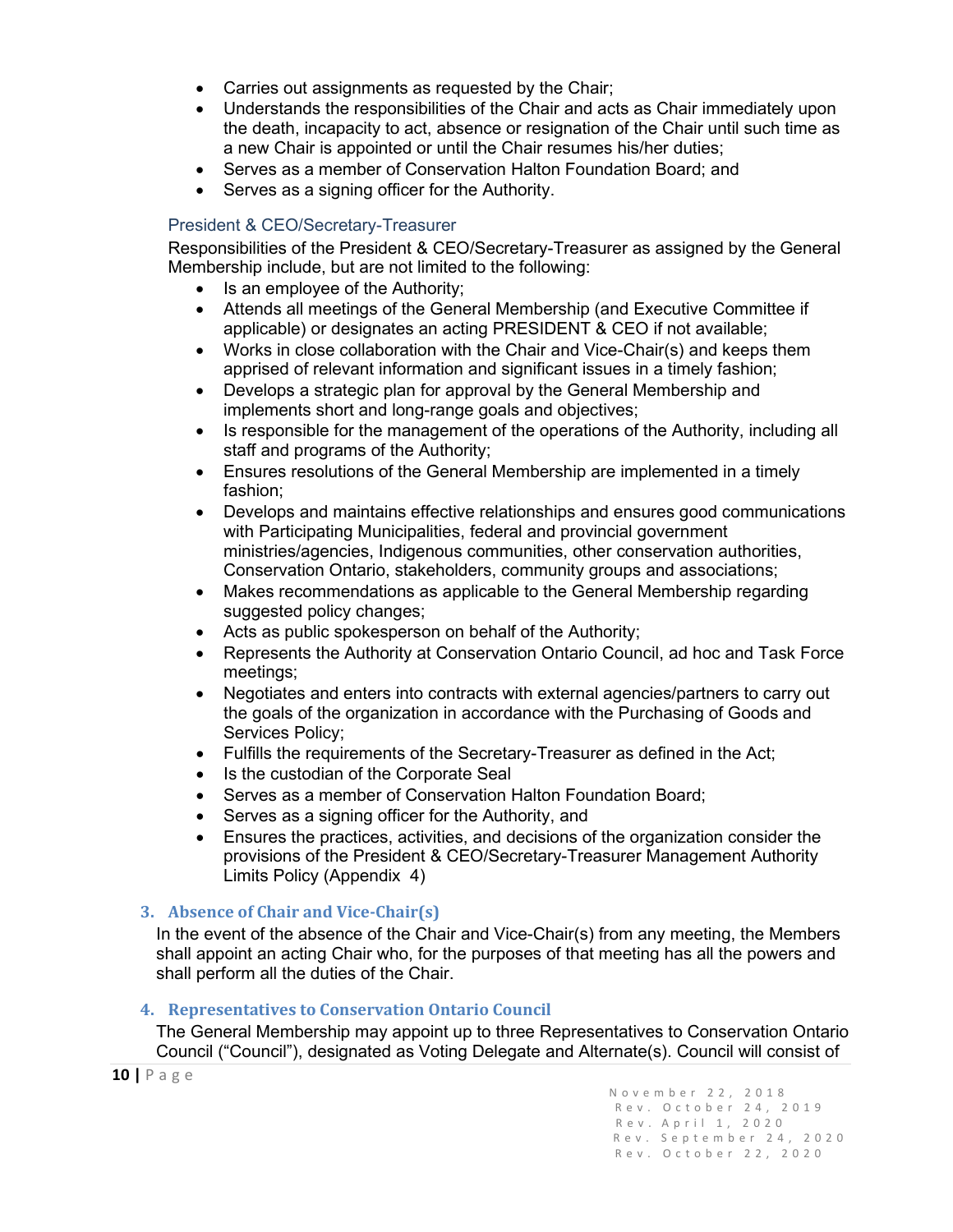the Voting Delegates appointed by each Member Conservation General Membership. The Voting Delegate and Alternates shall be registered with Conservation Ontario annually.

#### <span id="page-11-0"></span>**5. Election of Chair and Vice-Chairs**

The election of the Chair and one or more Vice-Chairs shall be held in accordance with the Act: at the Annual/Inaugural meeting of the General Membership held prior to May 31 of each year in accordance with the General Membership's Procedures for Election of Officers (Appendix 3).

#### <span id="page-11-1"></span>**6. Appointment of Auditor**

The General Membership shall appoint an auditor for the coming year at the Annual Meeting in accordance with Section 38 of the Act.

#### <span id="page-11-2"></span>**7. Financial Statements and Report of the Auditor**

The General Membership shall receive and approve the Audited Financial Statements and Report of the Auditor annually for the previous year at the meeting of the General Membership held prior to the first day of May each year.

The General Membership shall forward copies of the Audited Financial Statements and Report of the Auditor to Participating Municipalities and the Minister in accordance with Section 38 of the Act and will make the Audited Financial Statements available to the public. The Audited Financial Statements will be included in the Authority's Annual Report and on the Authority's website.

#### <span id="page-11-3"></span>**8. Borrowing Resolution**

If required, the General Membership shall establish a borrowing resolution by March 31 of each year and such resolution shall be in force until it is superseded by another borrowing resolution.

#### <span id="page-11-4"></span>**9. Signing Officers**

All deeds, transfers, assignments, contracts, and obligations entered into by the Authority shall be signed by the signing officers of the Authority. Signing Officers of the Authority are as follows:

Chair; Vice Chair; President & CEO/Secretary-Treasurer; Senior Director, Corporate Services; Director, Parks and Recreation; and Director, Finance as the Signing Officers for the Authority and their delegates when a Signing Officer position becomes vacant;

The President & Chief Executive Officer/Secretary-Treasurermay delegate approval of signing authority to positions to enable decisions to be made by those persons who are in the most appropriate position to do so within Conservation Halton, in terms of their accountability, control and knowledge. Once the vacant Signing Officer position is filled/no longer vacant the delegated authority goes back to the Signing Officer of the Authority.

A Signing Officer cannot assign responsibility to someone else for temporary absences or vacations.

Any delegation of signing authority will be signed off by the President & Chief Executive Officer/ Secretary-Treasurer and the duration (if known) should be agreed upon at the time when the need for delegation arises.

**<sup>11</sup> <sup>|</sup>**Page November 22, 2018 Rev . October 24, 2019 Rev.A p ril 1, 2020 Rev. September 24, 2020 Rev. October 22, 2020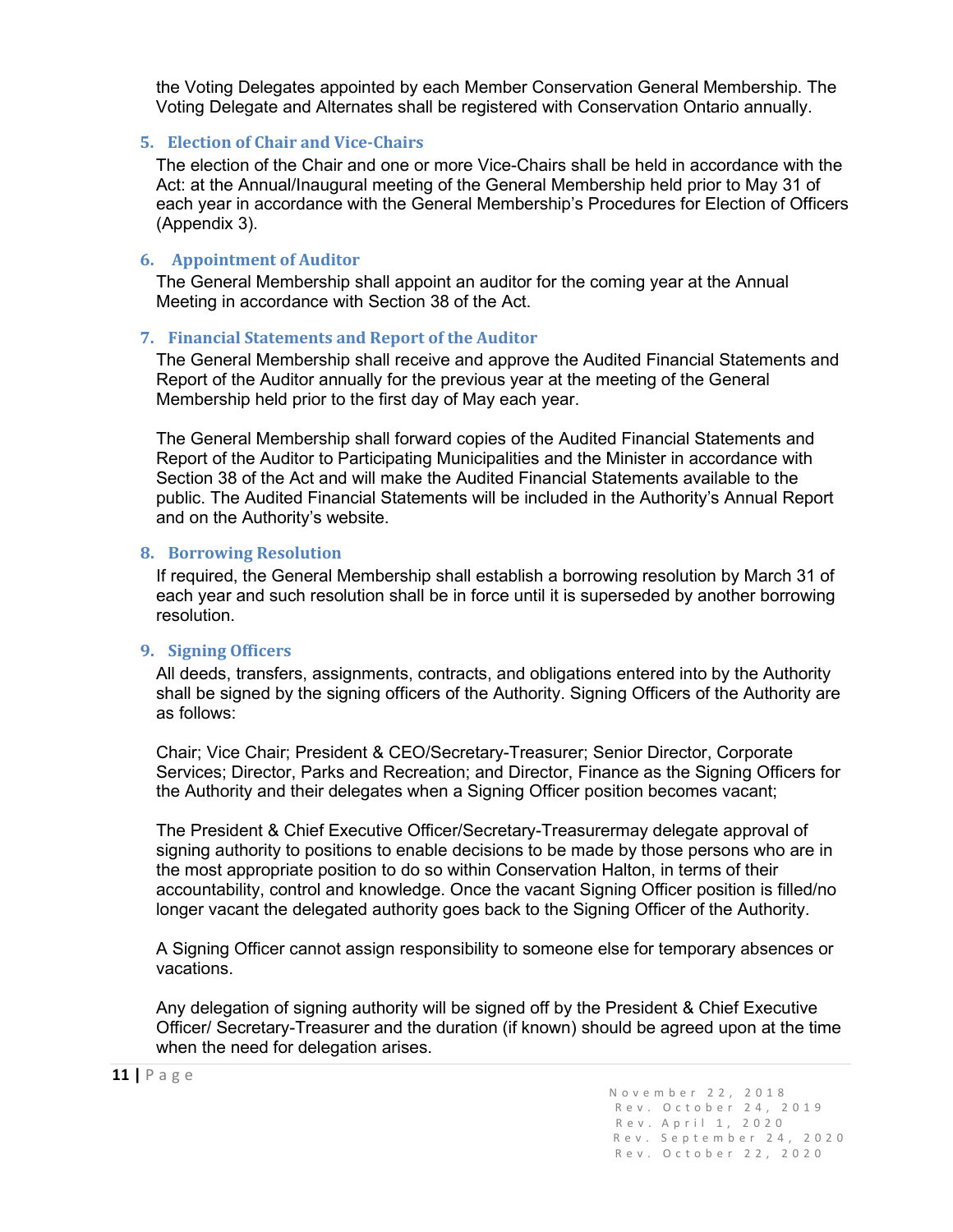The Delegation of Signing Authority must be kept on file in the office of the Signing Officer and be readily available as required by Internal Audit and/or Finance.

Any two of the named Signing Officer positions shall be required for signing bank documents and agreements that bind the Authority and any other document or agreement that requires two signatures. In all other circumstances where the contract or agreements are necessarily incidental to the works approved by the Authority, a single signature of the President & CEO/Secretary-Treasurer, or his/her delegate, will be sufficient to bind the Authority.

Signing authority that was authorized by any previous Administration Regulation or By-law is superseded by this By-law.

#### <span id="page-12-0"></span>**10. Levies and Audit Reports**

The levy due to the Authority from Participating Municipalities shall be communicated to those municipalities in accordance with the Act and any applicable Regulations.

Each watershed municipality will be advised of a scheduled discussion of the budget and levy of the Authority 30 days prior to the General Membership's Board meeting conducting such discussion.

Within 30 days following the adoption of the General Membership's budget in each year and, if so required by the municipal By-law, no later than April 1, in each year, the President & CEO/Secretary-Treasurer or the head of the Financial and Administrative Services Department shall send to the Clerk of each watershed municipality, a notice indicating the monies due to the Authority from each watershed municipality, and the apportionment of those monies due shall be as required by the Act and as approved by the General Membership. A copy of the Auditor's report for the preceding year shall be sent to the Clerk of each watershed municipality and to the Ministry.

#### <span id="page-12-1"></span>**11. Executive Committee**

The General Membership may appoint an executive committee at the first meeting of the General Membership each year in accordance with the Section 19 of the Act and Section 1(c) of this By-law.

#### <span id="page-12-2"></span>**12. Advisory Boards and Other Committees**

In accordance with Section 18(2) of the Act, the General Membership shall establish such advisory boards as required by regulation and may establish such other advisory boards or committees as it considers appropriate to study and report on specific matters.

The General Membership shall approve the terms of reference for all such advisory boards and committees, which shall include the role, the frequency of meetings and the number of members required.

Resolutions and policies governing the operation of the General Membership shall be observed in all advisory board and committee meetings.

Each advisory board or committee shall report to the General Membership, presenting any recommendations made by the advisory board or committee.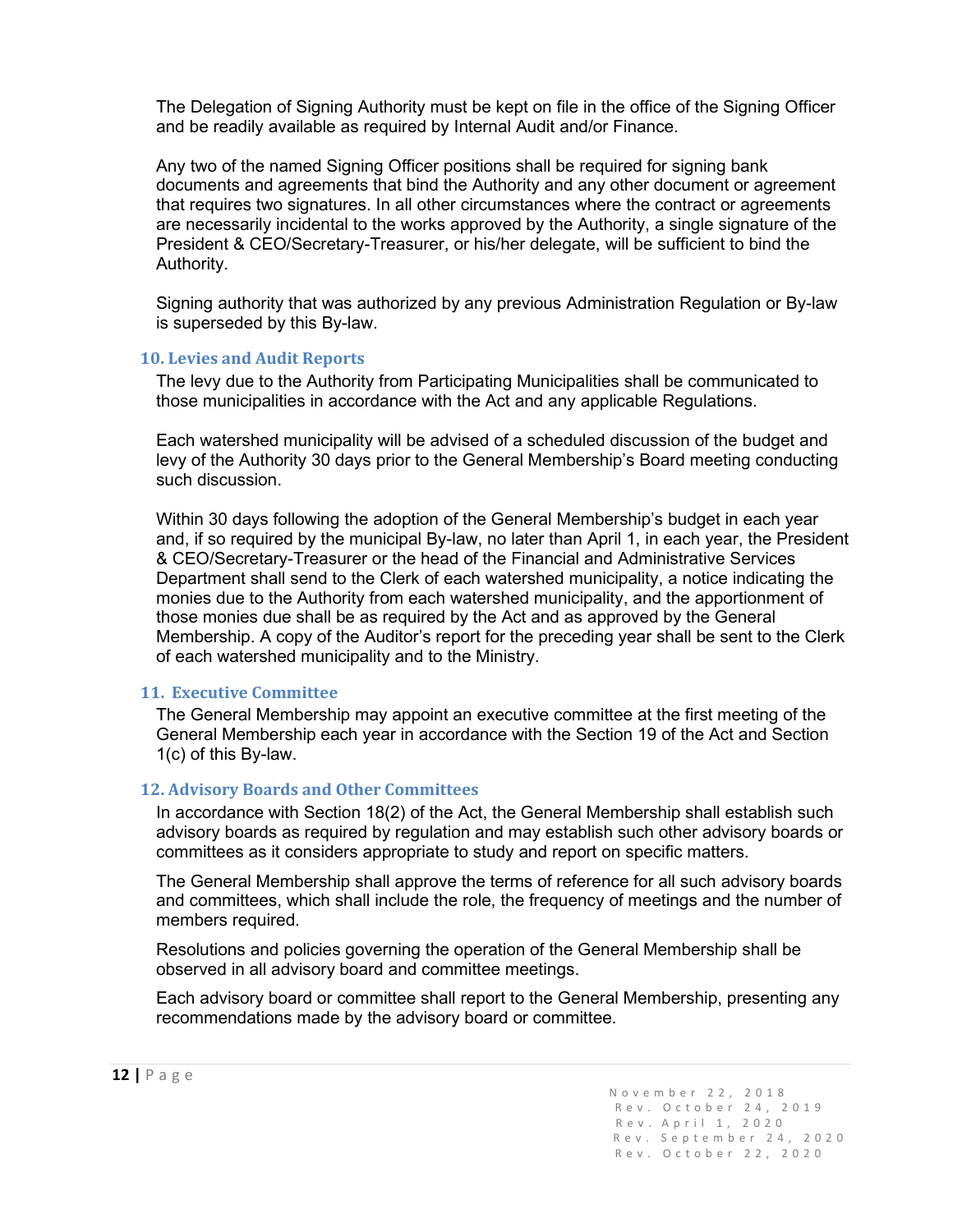The dates of all advisory board and committee meetings shall be made available to all Members of the General Membership.

Committees of the General Membership include but are not limited to:

- President & CEO/Secretary-Treasurer Compensation Committee (Comp)
- Finance and Audit Committee (F&A)
- Governance Committee (Gov)

#### <span id="page-13-0"></span>**13. Remuneration of Members**

Members who are present for the full duration of a duly called Meeting(s) and who are officially appointed to the Board(s) or Committee(s) holding such Meeting shall be entitled to payment of a per diem. No Member may collect more than one per diem per day. Per diem rates shall be set and approved by the General Membership from time to time Where a Member is duly authorized to attend to General Membership's business other than at a Meeting, the Member shall be entitled to a per diem for attending at such business.

Members who take on additional roles as Chair/Vice- Chair of the General Membership may be entitled to the payment of additional per diems/compensations as provided in the PRESIDENT & CEO Departmental budget allocation for elected officials.

Duly authorized Members who attend meetings of the General Membership, Committees/ad-hoc meetings, shall be entitled to a return travel allowance between the Member's principal residence and the meeting place.

Where a Member is duly authorized by the General Membership to attend to General Membership's business other than a Meeting, the Member shall be eligible for a travel allowance from his principal place of residence to the location of the business and return.

#### <span id="page-13-1"></span>**14. Records Retention**

The General Membership shall keep full and accurate records including, but not limited to:

- i. Minutes of all meetings of the General Membership, including registries of statements of interests in accordance with the *Municipal Conflict of Interest Act*;
- ii. Assets, liabilities, receipts and disbursements of the General Membership and Financial Statements and Reports of the Auditors;
- iii. Human Resources Files for all employees and Members as applicable;
- iv. Workplace Health and Safety documents including workplace inspections, workplace accidents, investigations, etc.;
- v. Electronic Communications including emails;
- vi. Contracts and Agreements entered into by the Authority;
- vii. Strategic Plans and other documents providing organizational direction;
- viii. Projects of the Authority;
- ix. Technical Studies and data gathered in support of Programs of the Authority;
- x. Legal Proceedings involving the General Membership; and
- xi. Incidents of personal injury or property damage involving the General Membership and members of the public.

Such records shall be retained and protected in accordance with all applicable laws and the Records Retention Policy of the Authority as approved by the General Membership from time-to-time.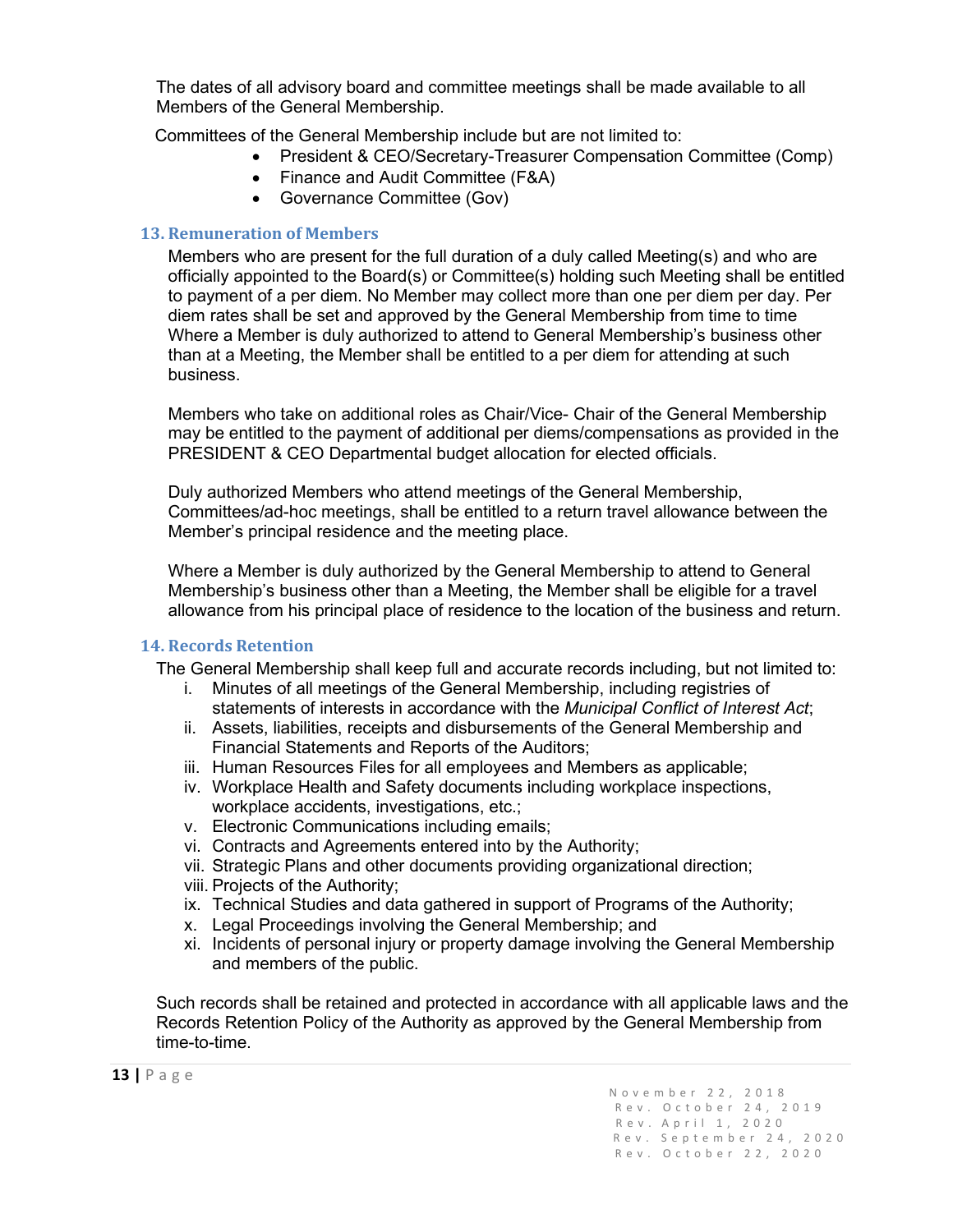#### <span id="page-14-0"></span>**15. Records Available to Public**

Records of the General Membership shall be made available to the public, subject to requirements of the *Municipal Freedom of Information and Protection of Personal Privacy Act* (MFIPPA).

The General Membership shall designate the Chair to act as head of the Authority for the purposes of MFIPPA.

The Chair shall delegate the powers and duties vested in the head to the member of Staff or their designate who is the FOI Coordinator.

#### <span id="page-14-1"></span>**16. By-law Review**

In accordance with the Act, this By-law shall be reviewed by the General Membership to ensure the By-law is in compliance with the Act and any other relevant law. The General Membership shall review the By-law every four years to ensure best management practices in governance are being followed.

#### <span id="page-14-2"></span>**17. By-law Available to Public**

In accordance with the Act, the General Membership shall make its By-law available to the public on the General Membership's website. The By-law shall also be available for review by any member of the public at the Authority's administration centre or provided in alternative formats, in accordance with the *Accessibility for Ontarians with Disabilities Ac*t, if requested by interested parties.

#### <span id="page-14-3"></span>**18. Enforcement of By-law and Policies**

The Members shall respect and adhere to all applicable By-law and policies (for example, the Code of Conduct and Conflict of Interest).The General Membership may take reasonable measures to enforce its By-law and policies, including the enforcement mechanisms under the Municipal Conflict of Interest Act. The procedure for enforcement shall be as follows:

1. Complainants (which includes any Member, Staff, or any member of the general public) may use two different complaint procedures to indicate concerns regarding a breach of the By-law, policies and Code of Conduct (collectively in this section the "Policies"):

a) Informal Complaint Procedure

b) Formal Complaint Procedure

2. The Informal Complaint Procedure will provide an opportunity to immediately identify and address behaviours and activities which are considered to be in contravention of the Policies.

a) The Complainant shall:

i. Advise the Member that his/her behaviour or activity contravenes the Policies. This may or may not be in writing;

ii. Request that the Member immediately discontinue the prohibited behaviour or activity;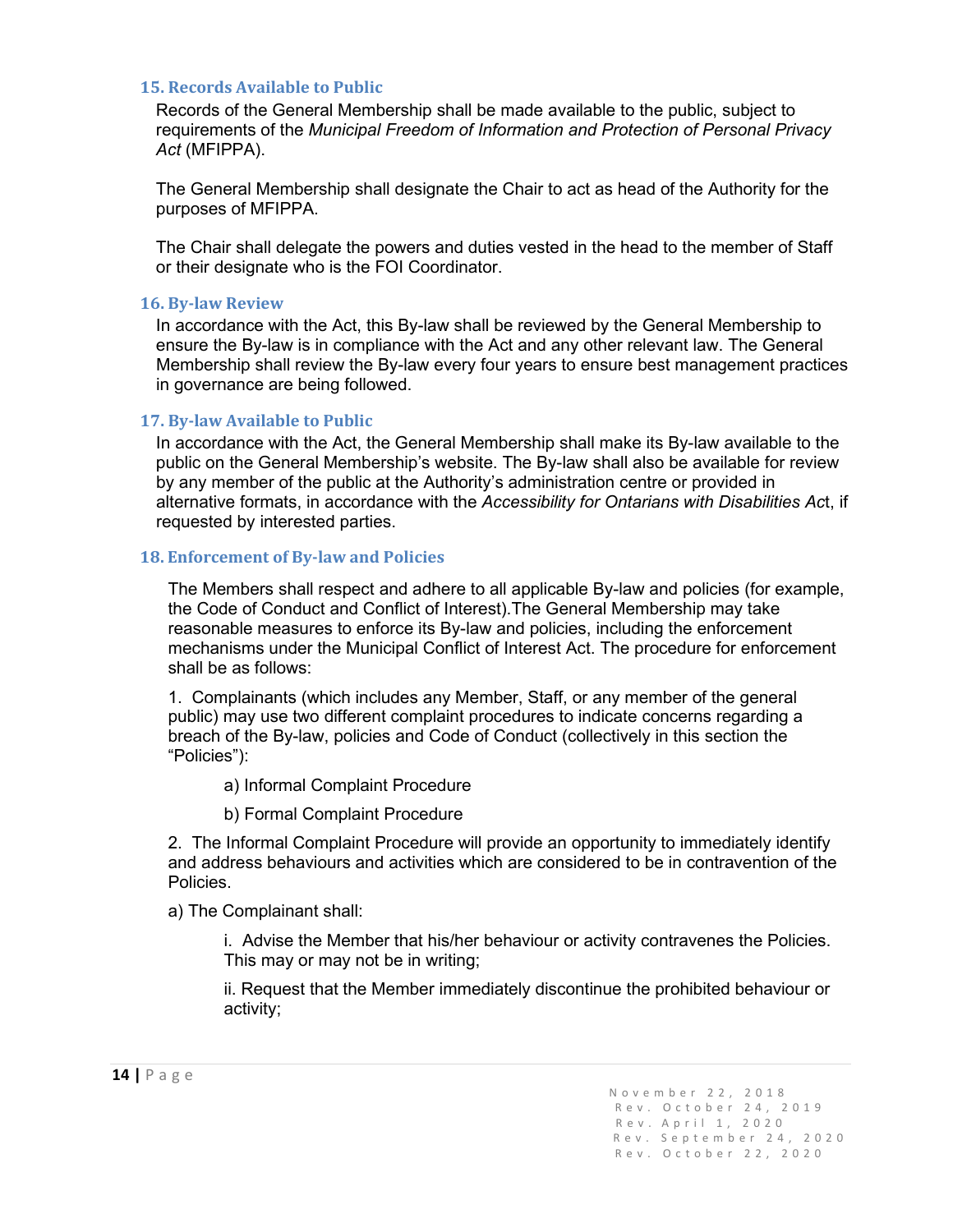iii. Keep a written record of the incident including date, time, location, other persons present and any other relevant information;

iv. If applicable, advise the Member of his/her satisfaction or dissatisfaction with the response;

v. In the event of a dissatisfactory or no response, consider the need to pursue the matter in accordance with the formal complaint procedure.

3. Members are encouraged to initially pursue the informal complaint procedure as a means of stopping and remedying a behaviour or activity contrary to the Policies. However, it is not a precondition or a prerequisite that the informal complaint procedure be initiated or completed prior to pursuing the formal complaint procedure as described in the Formal Complaint Procedure option.

4. The Formal Complaint Procedure shall be as follows:

a) A dated, signed and written complaint detailing the relevant particulars shall be submitted to the Chair.

b) Upon receipt of the complaint, the Chair or designate shall prepare an information package that shall include the following:

i. The Complaint;

ii. A copy of the Policies that are relevant;

iii. Such other information or documentation that the Chair deems relevant.

c) The Governance Committee not directly involved in the complaint shall address the complaint. In the case where the Chair is involved in the complaint, the Vice-Chair will receive the complaint.

d) The information package referred to above shall be provided to the Member alleged to be in contravention forthwith and to the Governance Committee.

e) The Chair shall submit a brief report to the General Membership in closed session at a regularly scheduled General Membership Meeting advising that a complaint was received, providing the following information:

i. Name of Alleged Offender;

ii. Name of Complainant;

iii. The provision of the Policies allegedly contravened;

iv. A summary of the facts constituting the alleged contravention;

v. The date of request.

f) The Governance Committee, where appropriate, shall complete an investigation of the complaint (which shall include an opportunity to the affected Member to respond to the allegation) within 30 days of receipt of the information package or such longer period as it may require not to exceed 60 days, and provide a report to the Chair of the General Membership (or Vice-Chair as the case may be) on the matter as to the validity of the complaint and its written recommendations as to the appropriate measures, if any, to be taken by the General Membership.

The report shall be tabled in closed session at the next regularly scheduled Meeting.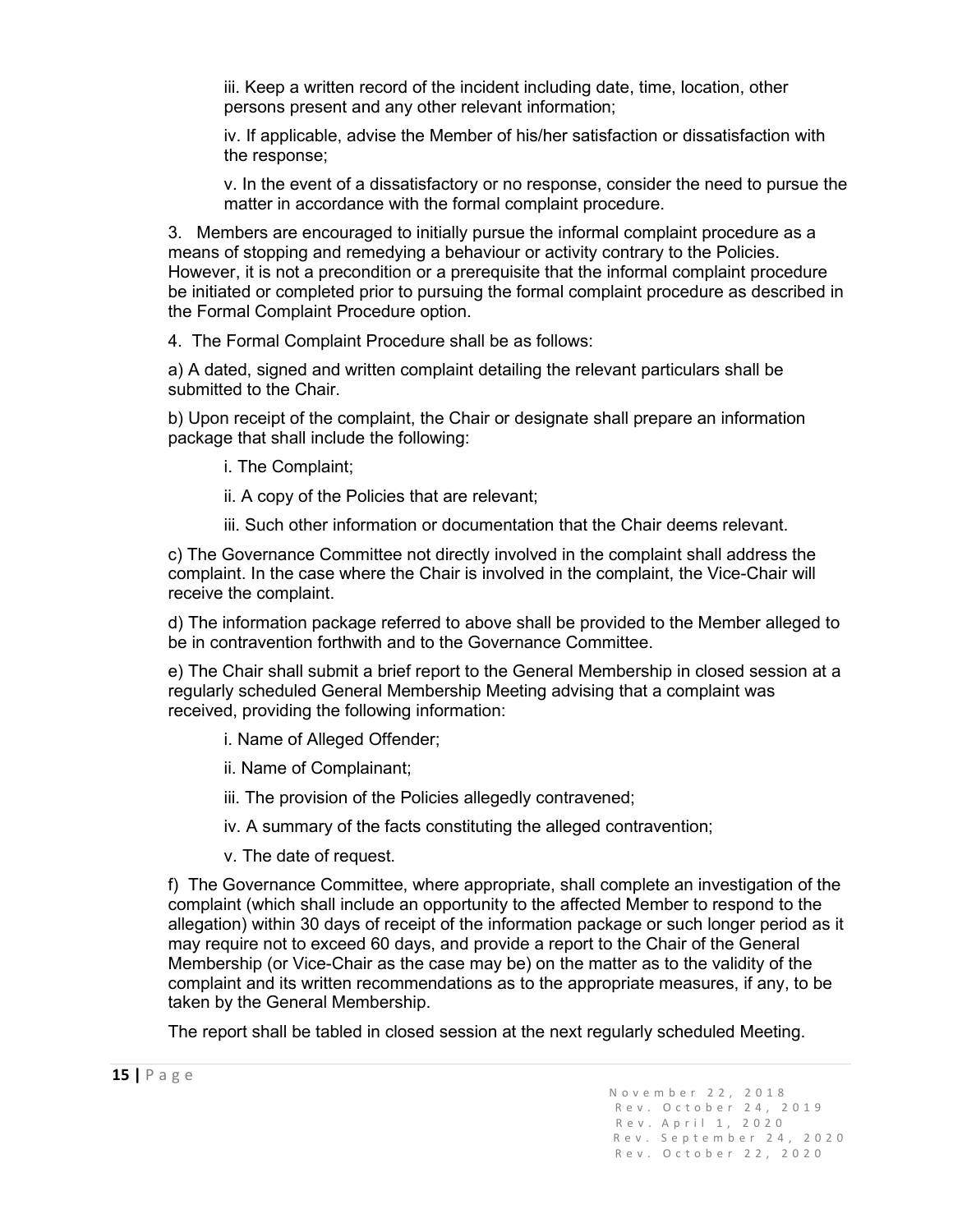g) The General Membership shall receive the report and recommendations from the Governance Committee and may determine the appropriate action(s) to be taken, if any.

Following such determination by the General Membership the appointing municipality shall be notified of such determination.

#### <span id="page-16-0"></span>**19. Indemnification of Members, Officers and Employees**

The General Membership undertakes and agrees to indemnify and save harmless its Members, Officers and Employees and their heirs and legal representatives, respectively, from and against all costs, charges and expenses, including all amounts paid to settle an action or satisfy any judgement, reasonably incurred by any such Member, Officer or Employee in respect of any civil, criminal or administrative action or proceeding to which any such Member, Officer or Employee is made a party by reason of being a Member, Officer or Employee of the General Membership (except in respect of an action by or on behalf of the General Membership to procure a judgment in its favour) if;

- Such Member, Officer or Employee acted honestly, in good faith with a view to the best interests of the General Membership and within the scope of such Member's, Officer's or Employee's duties and responsibilities, and
- In the case of a criminal or administrative action or proceeding that is enforced by a monetary penalty that such Member, Officer or Employee had reasonable grounds for believing that the conduct was lawful.

## **D. Meeting Procedures**

<span id="page-16-1"></span>The meeting procedures below governing the procedure of the General Membership shall be observed in all Meetings of the General Membership including its Committees and Advisory Board Meetings, as far as they are applicable, and references to Committees or Advisory Board may be substituted for the word General Membership as applicable.

#### <span id="page-16-2"></span>**1. Rules of Procedure**

All matters of procedure not specifically dealt with under the Act and this By-law and its Appendices, shall be decided by the Chair in accordance, as far as is reasonably practicable, with Robert's Rule of Order or generally accepted rules or procedure.

#### <span id="page-16-3"></span>**2. Notice of Meeting**

The General Membership shall approve a schedule for regular Meetings in advance. The President & CEO/Secretary-Treasurer shall send Notice of regular Meetings to all Members at least seven calendar days in advance of a Meeting. Notice of all regular or special Meetings of the General Membership or its Committees shall be made available to the public as soon as possible after its delivery to General Membership.

The Annual/Inaugural Meeting of the General Membership shall be held prior to May 31 each year. The regular Meetings of the General Membership shall be held according to the meeting schedule adopted by the General Membership. The Authority may alter the schedule of meetings from time to time. The Chair of the General Membership may call additional Meetings on any vacant/available day.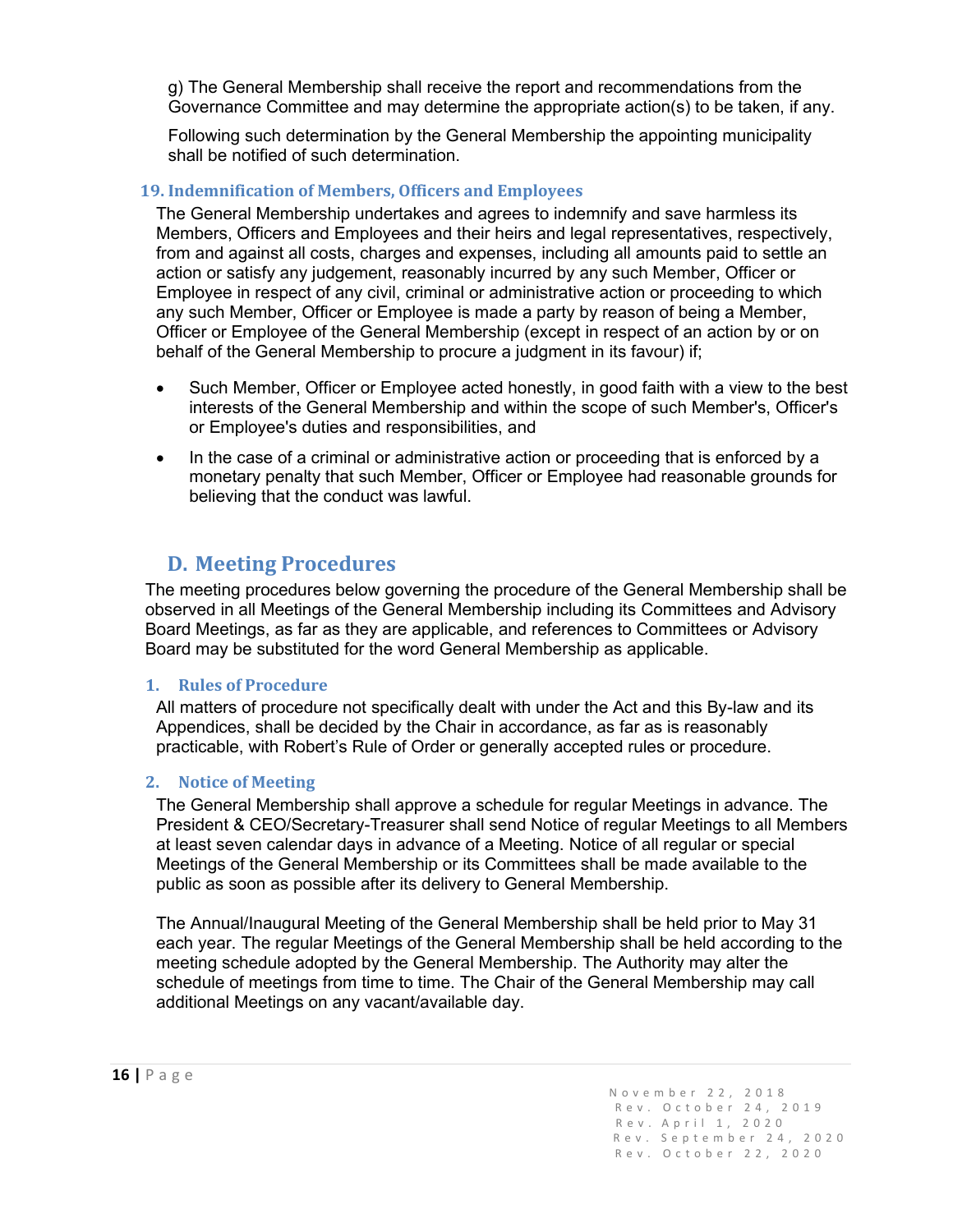Notice of any Meeting shall indicate the type, meeting number, time and place of that meeting and the agenda for the Meeting.

Notice(s) of each Authority General Membership, and any other Committee Meetings shall be given to each Member of the General Membership, the President & CEO/Secretary-Treasurer and posted on the Authority's website.

All material and correspondence to be dealt with by the General Membership at a Meeting will be submitted to the President & CEO/Secretary-Treasurer, at least ten calendar days, if it is to be included in the published agenda, or at least five Business Days, if it is to be introduced at the meeting, in advance of the Meeting where it is to be dealt with.

The Chair may, at his/her pleasure, call a special Meeting of the General Membership as necessary on one calendar day notice in writing or email. That notice shall state the business of the special Meeting and only that business shall be considered at that special Meeting. Any Member, with 50% support of the other Members, may also request the Chair to call a Meeting of the General Membership and the Chair will not refuse.

The Chair or the President & CEO/Secretary-Treasurer may, by notice in writing or email delivered to the Members so as to be received by them at least 24 hours before the hour appointed for the Meeting, postpone or cancel any Meeting of a Committee or Advisory Board until the next scheduled date for the specific Committee or Advisory Board affected.

The Chair or the President & CEO/Secretary-Treasurer may, if it appears that a storm or like occurrence will prevent the Members from attending a Meeting, postpone that Meeting by advising as many Members as can be reached. Postponement shall not be for any longer period than the next regularly scheduled meeting date.

Notwithstanding any other provision of this By-law, an emergency Meeting may be held, without notice, to deal with an emergency situation, provided that an attempt has been made to reach the Members by telephone or email at their respective residences or places of business as appropriate and applicable. No business except business dealing directly with the emergency situation shall be transacted at such emergency Meeting.

A Meeting which has been interrupted through the loss of a quorum may be reconvened without notice, provided that the Meeting is reconvened on the same day.

#### <span id="page-17-0"></span>**3. Meetings Open to Public**

All Meetings of the General Membership and other Committees shall be open to the public.

A Meeting or part of a Meeting may be closed to the public if the subject matter being considered is identified in the closed meeting section of the Agenda and the subject matter meets the criteria for a closed meeting as defined in this By-law.

#### <span id="page-17-1"></span>**4. Agenda for Meetings**

Authority staff, under the supervision of the President & CEO/Secretary-Treasurer, shall prepare an agenda for all regular Meetings of the General Membership that shall include, but not necessarily be limited to, the following headings:

Agenda Items:

**<sup>17</sup> <sup>|</sup>**Page November 22, 2018 Rev . October 24, 2019 Rev.A p ril 1, 2020 Rev. September 24, 2020 Rev. October 22, 2020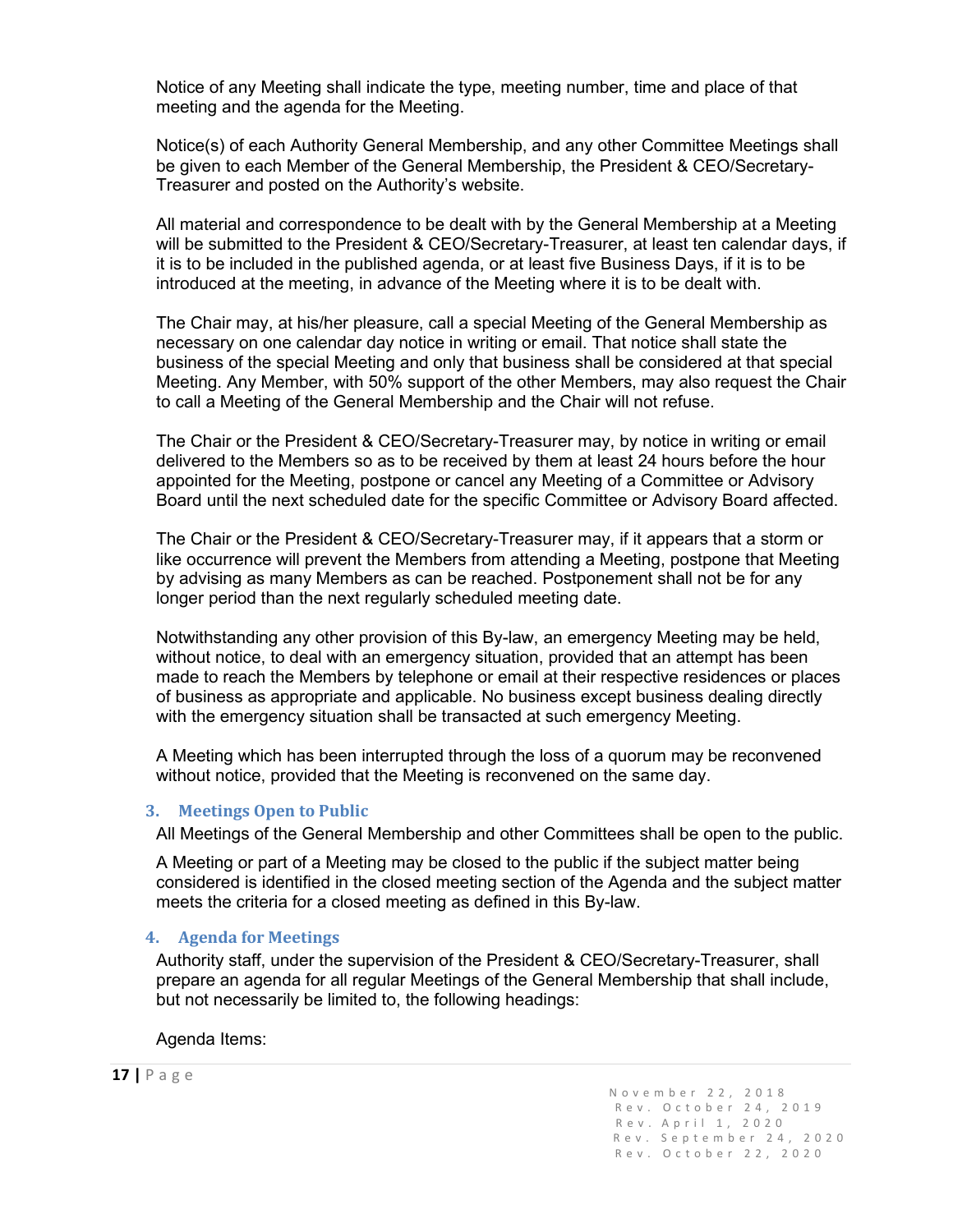- 1. Roll Call and Mileage
- 2. Acceptance of Agenda Items as listed or identification of additional topics Members and Staff wish to have listed on the agenda
- 3. Approval of Minutes of Previous Meeting
- 4. Disclosure of Pecuniary Interest
- 5. Delegations/Presentations, if applicable
- 6. Consent Items
- 7. Action Items
- 8. In Camera Items, if applicable
- 9. Other Business Items
- 10. Adjournment

The agenda for special Meetings of the General Membership shall be prepared as directed by the Chair.

At the Annual/Inaugural Meeting (s) of the General Membership in each year, Authority Staff, under the supervision of the President & CEO/Secretary-Treasurer shall prepare an agenda for the use of the Members that includes but is not necessarily limited to the following items of business:

Annual/Inaugural Meeting(s) Agenda Items:

- 1. Roll Call and Mileage
- 2. Acceptance of Agenda Items as listed or identification of additional topics Members and Staff wish to have listed on the agenda
- 3. Disclosure of Pecuniary Interest
- 4. Delegations/Presentations, if applicable
- 5. Action Items, to include:
	- a. Election of Officers of the General Membership
	- b. Borrowing By-law
	- c. Signing Officers
	- d. Appointment of the Auditor for the Upcoming Year
	- e. Approval of Financial Statements and Report of the Auditor for the prior year
	- f. Election of Officers
	- g. Approval of Budgets and Levies
- 6. Other Business Items
- 7. Adjournment

Agendas for Meetings shall be forwarded to all Members at least five Business Days in advance of the Meeting. Such agendas shall be made available to the public on the General Membership's website at the same time, unless the Meeting is closed to the public in accordance with this By-law. Such agendas shall also be available in alternative formats, in accordance with the *Accessibility for Ontarians with Disabilities Act,* if requested by interested parties.

The agenda shall be accompanied by any relevant material to be brought before such Meeting. The agenda page shall list at the top of the page the following:

- Name of Committee
- Meeting number
- Date of meeting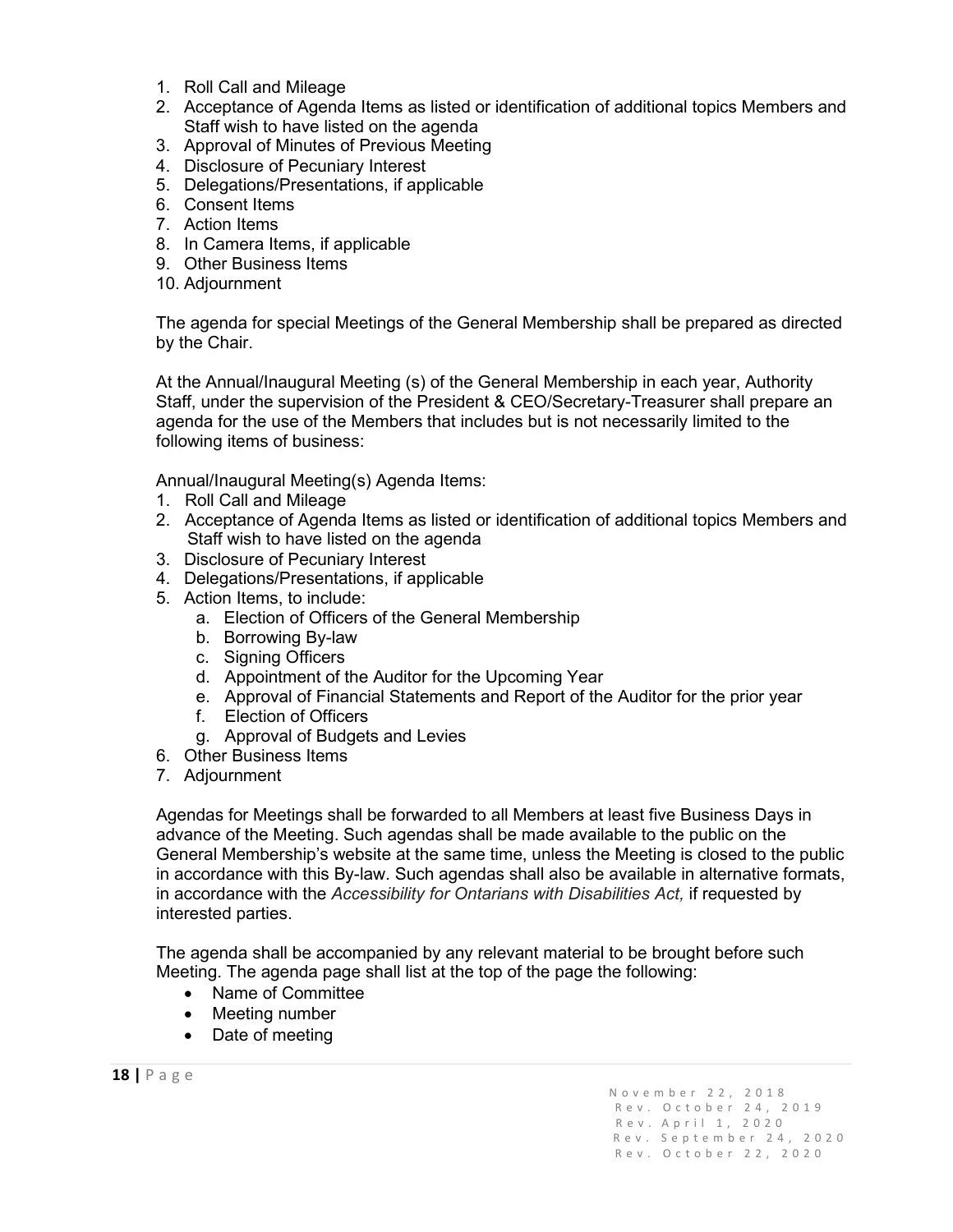- Time of meeting
- Place of meeting

All matters requiring the General Membership's attention shall be submitted in writing to the President & CEO/Secretary-Treasurer or designate for placement on the agenda for the General Membership. The deadline for receiving items for consideration at the next regularly scheduled meeting will be seven Business Days prior to the said meeting, provided that no report is required.

Any items received after that time will be placed on the agenda for the next Meeting. If any item that is received requires a report from a particular Department, it will be the responsibility of that Department Director to advise the President & CEO/Secretary-Treasurer when the report will be available for inclusion in the agenda. The Department Director shall advise the individual or group as to when the matter will be considered.

Requests from Members for Staff to prepare additional information related to an agenda item of a General Membership Meeting agenda should be made to the President & CEO/Secretary-Treasurer prior to the Meeting.

Requests from Members for Staff to prepare information about non-agenda items should be made at the General Membership's Meeting and voted upon. Included in the request for information would be a target date for the information to come back to the General Membership.

All reports classified as "Action Items" from Departments to the General Membership must be approved by the President & CEO/Secretary-Treasurer or designate for inclusion and circulation on all agendas.

All reports classified as "Consent Items" from Departments to the General Membership must be approved for inclusion and circulation by the appropriate Department Director as designated by the President & CEO/Secretary-Treasurer.

An item of business not listed on the General Membership agenda cannot be introduced at a General Membership Meeting without the approval of the Members expressed by motion. Items of an emergent or congratulatory nature may be introduced under the "Other Business Items" of the agenda.

There shall only be an addendum to the agenda for a meeting when an item(s) arises after the closing of the deadline for items for the agenda and prior to the meeting, which item(s) the Chair or the President & CEO/Secretary-Treasurer believe are of an urgent nature requiring immediate consideration of the body concerned.

Members will receive, by email, a copy of the agenda. For those Members who have requested a hard copy, it shall be couriered to their residence or place of business, as far as possible, five Business Days preceding the meeting.

#### <span id="page-19-0"></span>**5. Quorum**

At any Meeting of the General Membership, a quorum consists of one-half of the Members appointed by the Participating Municipalities, except where there are fewer than six such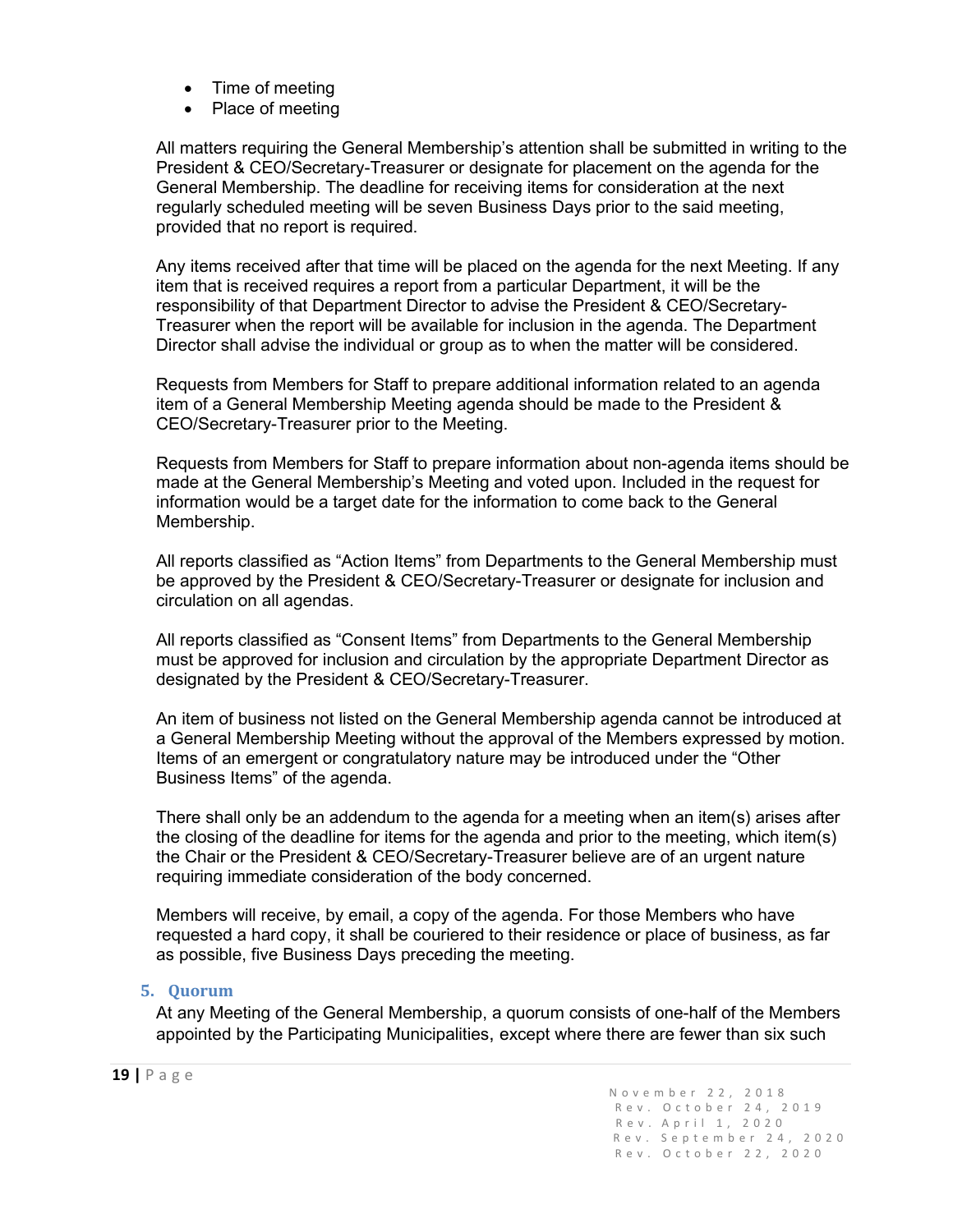Members, in which case three such Members constitute a quorum. At any Committee (if applicable) or Advisory board Meeting, a quorum consists of one-half of the Members of the Committee (if applicable) or Advisory board.

If there is no quorum within one half-hour after the time appointed for the Meeting, the Chair for the Meeting shall declare the Meeting adjourned due to a lack of a quorum, or shall recess until quorum arrives, and the recording secretary shall record the names of the Members present and absent.

If during a General Membership or Committee Meeting a quorum is lost, the Chair shall declare that the Meeting shall stand recessed or adjourned, until the date of the next regular meeting or other meeting called in accordance with the provisions of this By-law. Agenda items including delegations present may be covered and presented and issues discussed, but no formal decisions may be taken by the remaining Members who do not constitute a quorum.

Notwithstanding the provisions of this section, where the number of Members who are disabled from participating in a Meeting due to the declaration of a conflict of interest is such that at that Meeting the remaining Members are not of sufficient number to constitute a quorum, the remaining number of Members shall be deemed to constitute a quorum, provided such number is not less than five.

#### <span id="page-20-0"></span>**6. Order of Business**

The business of the General Membership shall be taken up in the order in which it stands on the agenda unless otherwise decided by a majority of those Members present.

No Member shall present any matter to the General Membership for its consideration unless the matter appears on the agenda for the Meeting of the General Membership or leave is granted to present the matter by the affirmative vote of a majority of the Members present.

#### <span id="page-20-1"></span>**7. Debate**

The General Membership shall observe the following procedures for discussion/debate on any matter coming before it:

- a) A Member shall be recognized by the Chair prior to speaking;
- b) Every Member, before speaking to any question or motion at a General Membership Meeting, shall first receive recognition from the Chair and respectfully address the Chair;
- c) Where two or more Members rise to speak, the Chair shall designate the Member who has the floor, who shall be the Member who in the opinion of the Chair was first recognized;
- d) All questions and points of discussion shall be directed through the Chair;
- e) Where a motion is presented, it shall be moved and seconded before debate;
- f) No Member shall speak more than once to the same question without leave from the Chair, except in explanation of a material part of the speech;
- g) Any Member may ask a question of the previous speaker through the Chair;
- h) The Member who has presented a motion, other than a motion to amend or dispose of a motion, may speak again to the motion immediately before the Chair puts the motion to a vote;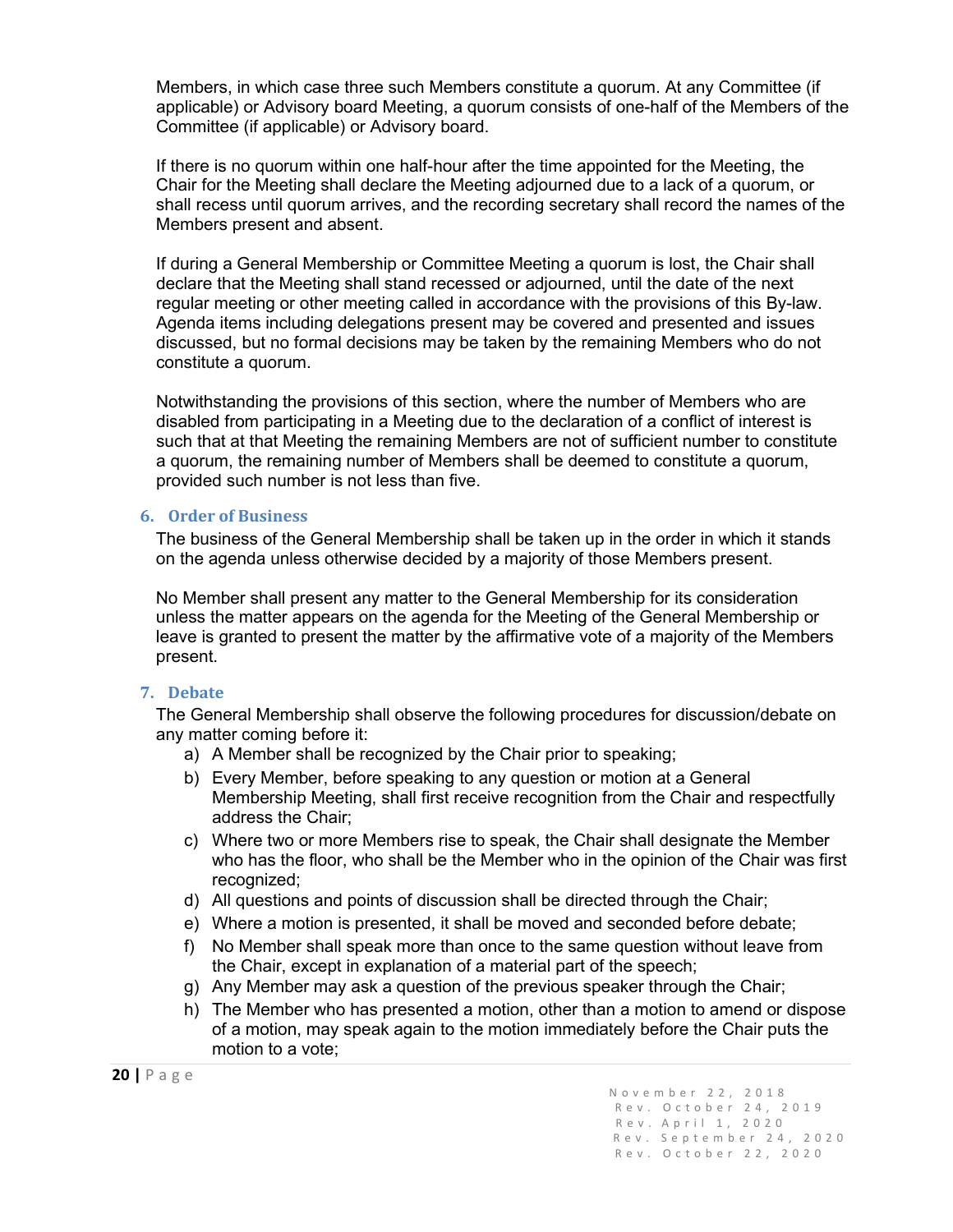- i) When a motion is under debate, no motion shall be received other than a motion to amend, to defer action, to refer the question, to take a vote, to adjourn, or to extend the hour of closing the proceedings;
- j) When a motion is under consideration, only one amendment is permitted at a time; and
- k) If a Member considers that a ruling made by the Chair is not in order, an appeal may be made. When challenged, the Chair may give a brief explanation of the ruling and ask the Members "Is the ruling of the Chair/Committee Chair upheld?" In the event of a tie vote, the ruling is upheld. The decision of the Chair under this section is final.

#### <span id="page-21-0"></span>**8. Matters of Precedence**

The following matters shall have precedence over the usual order of business:

- a) a point of order;
- b) matter of privilege;
- c) a matter of clarification;
- d) a motion to suspend a rule of procedure or to request compliance with the rules of procedure;
- e) a motion that the question be put to a vote; and
- f) a motion to adjourn.

#### <span id="page-21-1"></span>**9. Members' Attendance**

The General Membership shall provide a listing of Members' attendance at scheduled Meetings of the General Membership to the Participating Municipalities at least annually.

Upon a Member's vacancy due to death, incapacity or resignation occurring in any office of the General Membership, the General Membership shall request the municipality that was represented by that Member to appoint a Member replacement.

Each Member shall attend at least 60% of the Meetings in a calendar year/12 months.

If a Member is unable to attend any Meeting and wishes to bring any additional information or opinion pertaining to an agenda item to the General Membership, the Member shall address in writing or email to the Chair or President & CEO/Secretary-Treasurer such correspondence prior to the start of the Meeting. The correspondence shall be read aloud by the President & CEO/Secretary-Treasurer without comment or explanations.

#### <span id="page-21-2"></span>**10. Electronic Participation**

Members may participate in a Meeting that is open to the public by telephone or other electronic means that permits all participants to communicate adequately with each other during the Meeting. A Member participating in a Meeting by electronic means shall be counted in determining quorum and can vote provided that they have all relevant information available to them. A Member shall participate by electronic means in a Meeting that is closed to the public.

During any period, in all or part of an area over which Conservation Halton has jurisdiction, under any circumstances that may prevent members of the General Membership from meeting in person (when it is deemed appropriate by the conservation authority to do so), the By-law provides for electronic meeting procedures as per section 10.1.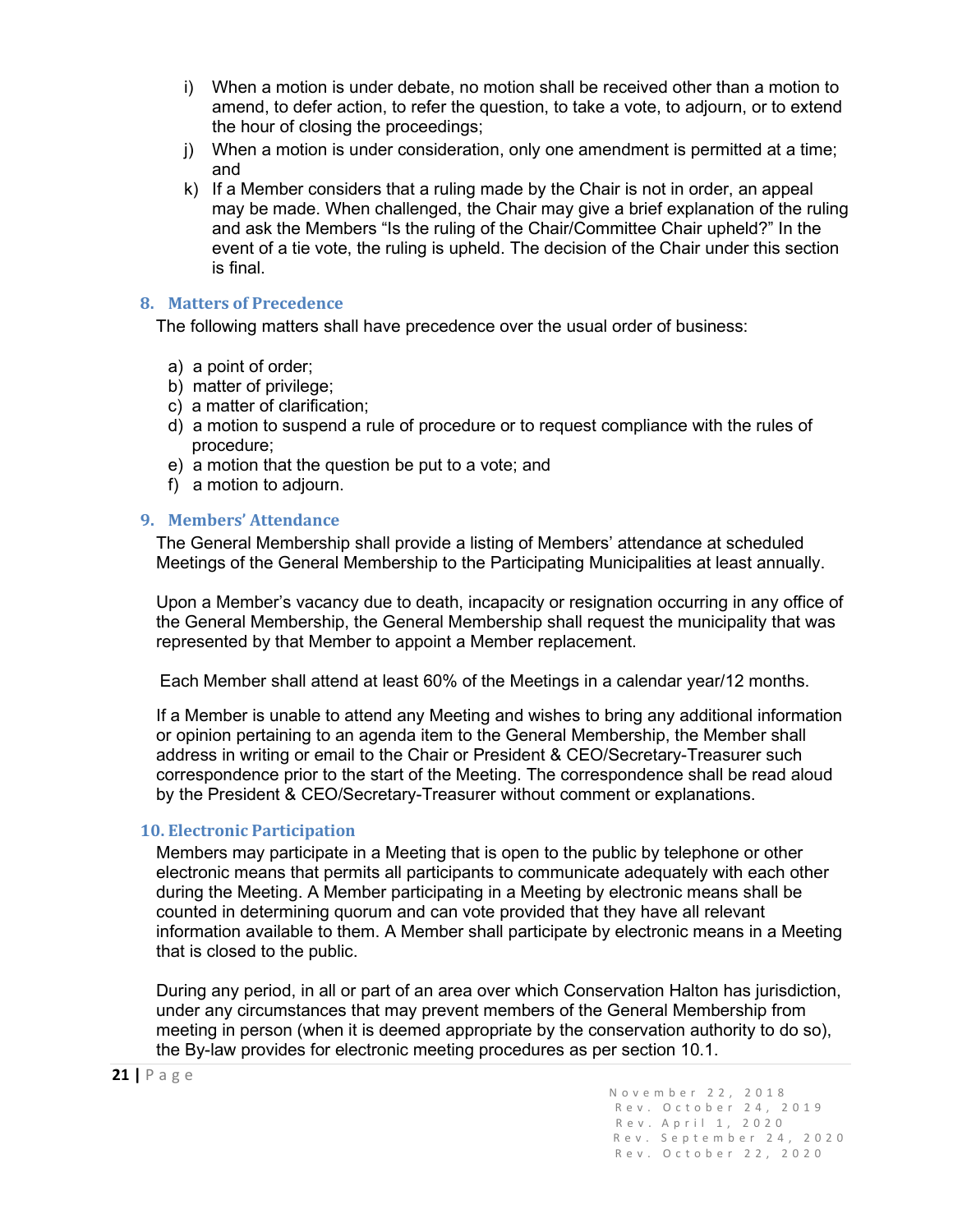#### **10.1. Electronic participation**

- a) That members of the General Membership be permitted to participate in meetings electronically, which shall include the ability of those members participating electronically to register votes.
- b) That any member of the General Membership who is participating electronically in a meeting may be counted in determining whether or not a quorum of members is present at any point in time during the meeting in accordance with the requirement in subsection 16 (2) of the Conservation Authorities Act
- c) That any member of the General Membership can participate electronically in a meeting that is closed to the public.
- d) That any hearing or appeal that is dealt with in the By-law can be conducted electronically with provisions for applicants and their agents to participate, if the Authority holds any such hearing or appeal during any period where an emergency has been declared to exist.

#### <span id="page-22-0"></span>**11. Delegations**

Any person or organization who wishes to address the General Membership may make a request in writing or email to the President & CEO/Secretary-Treasurer. The request should include an accurate and thorough summary or statement of the issue or matter involved and indicate the name of the proposed speaker(s). If such request is received ten calendar days in advance of a scheduled Meeting, the delegation shall be listed on the published agenda.

Any person or organization requesting an opportunity to address the General Membership, but not having made a written request to do so in the timelines specified above, may appear before the Meeting if approved by two thirds of Members present, or shall be listed on the published agenda for the following Meeting.

Upon receipt of the written notice requesting delegation status, the President & CEO/Secretary-Treasurer shall list the delegation on the next agenda for a General Membership Meeting only if:

- The matter is one which is to be dealt with by the General Membership at the next Meeting, or
- The request for delegation to the General Membership is approved by the Chair.

Special consideration may be given to any person, group of persons, firm or organization not being a Member of the General Membership, or an appointed official of the General Membership, requesting delegation status at a General Membership Meeting up to 24 hours prior to the meeting date concerned. The status of the request to speak to the General Membership may be granted upon the majority vote of the Members present at the General Membership meeting. The request should include accurate and thorough summary or statement of the issue or matter involved and indicate the name of the proposed speaker(s).

Except by leave of the Chair or appeal by the leave of the General Membership, delegations shall be limited to one (1) speaker for not more than 5 minutes.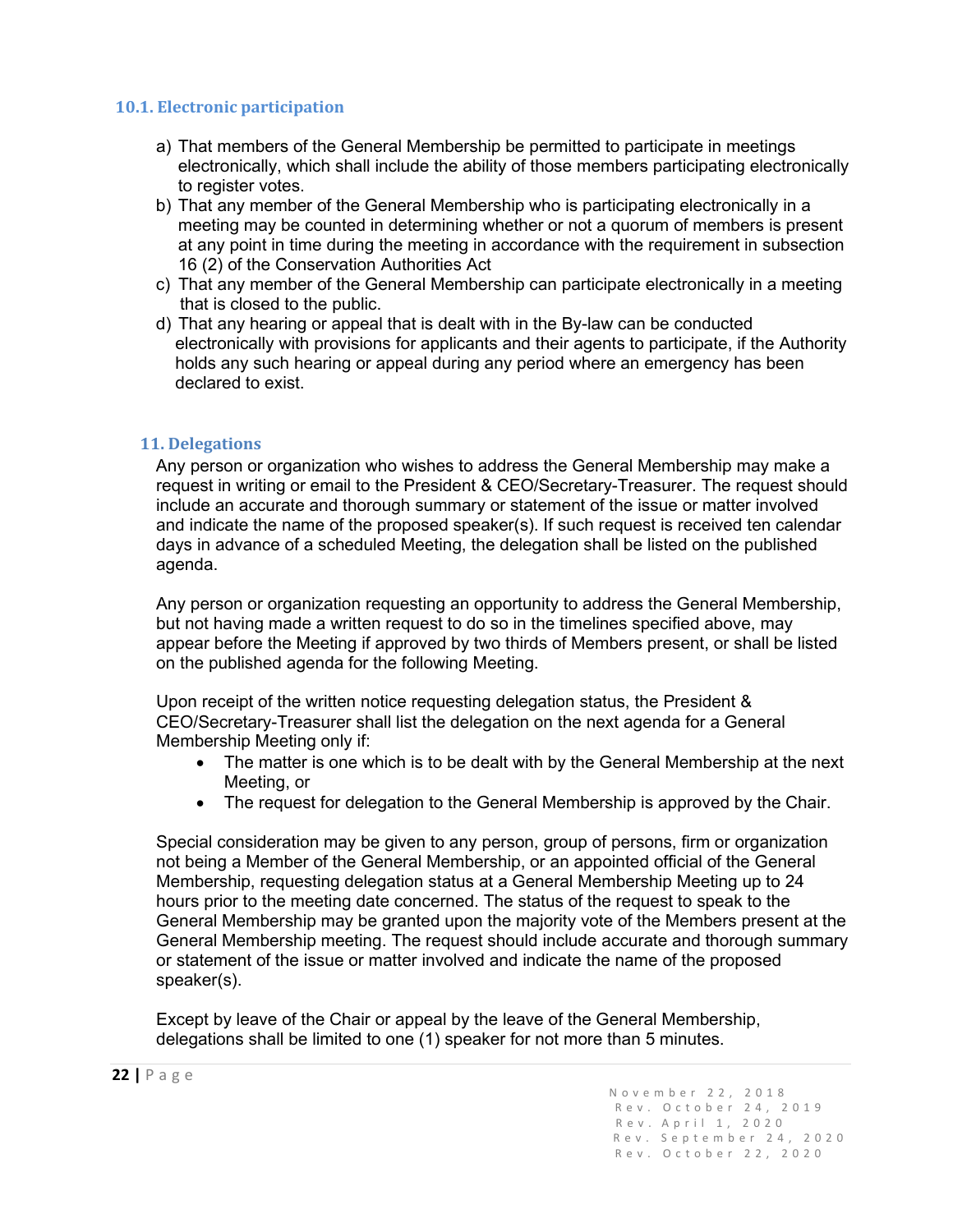Upon the completion of a presentation to the General Membership by a delegation, any discourse between Members of the General Membership and the delegation shall be limited to Members, through the Chair, asking questions for clarification and obtaining additional, relevant information only. Members shall not enter into debate with the delegation respecting the presentation.

No delegation shall:

- Speak disrespectfully of any person;
- Use offensive words or unparliamentarily language;
- Speak on any subject other than the subject for which they have received approval to address the General Membership; and
- Disobey the rules of procedure or a decision of the Chair or of the General Membership.

Speakers will be requested not to repeat what has been said by previous speakers at the meeting. A returning delegation will only be allowed to speak again if new, relevant information has become available since their previous presentation. The Chair may choose to end a returning delegation's presentation if, in the opinion of the Chair, the new information being presented is not relevant to a decision facing the General Membership.

The Chair may curtail any delegation, any questions of a delegation or debate during a delegation for disorder or any other breach of this By-law and, if the Chair rules that the delegation is concluded, the person or persons appearing shall immediately withdraw.

#### <span id="page-23-0"></span>**12. Meetings with Closed "In Camera" Sessions**

Every Meeting of the General Membership and Committees shall be open to the public as per Section 15(3) of the Act, subject to the exceptions set out below.

Meetings may be closed to the public if the subject matter being considered relates to:

- a) The security of the property of the Authority;
- b) Personal matters about an identifiable individual, including employees of the Authority;
- c) A proposed or pending acquisition or disposition of land by the Authority;
- d) Labour relations or employee negotiations;
- e) Litigation or potential litigation, including matters before administrative tribunals (e.g. Local Planning Appeal Tribunal), affecting the Authority;
- f) Advice that is subject to solicitor-client privilege;
- g) A matter in respect of which the General Membership or committee or other body may hold a closed meeting under another Act;
- h) Information explicitly supplied in confidence to the General Membership by Canada, a province or territory or a Crown agency of any of them;
- i) A trade secret or scientific, technical, commercial, financial or labour relations information, supplied in confidence to the General Membership, which, if disclosed, could reasonably be expected to prejudice significantly the competitive position or interfere significantly with the contractual or other negotiations of a person, group of persons, or organization;
- j) A trade secret or scientific, technical, commercial or financial information that belongs to the Authority and has monetary value or potential monetary value; or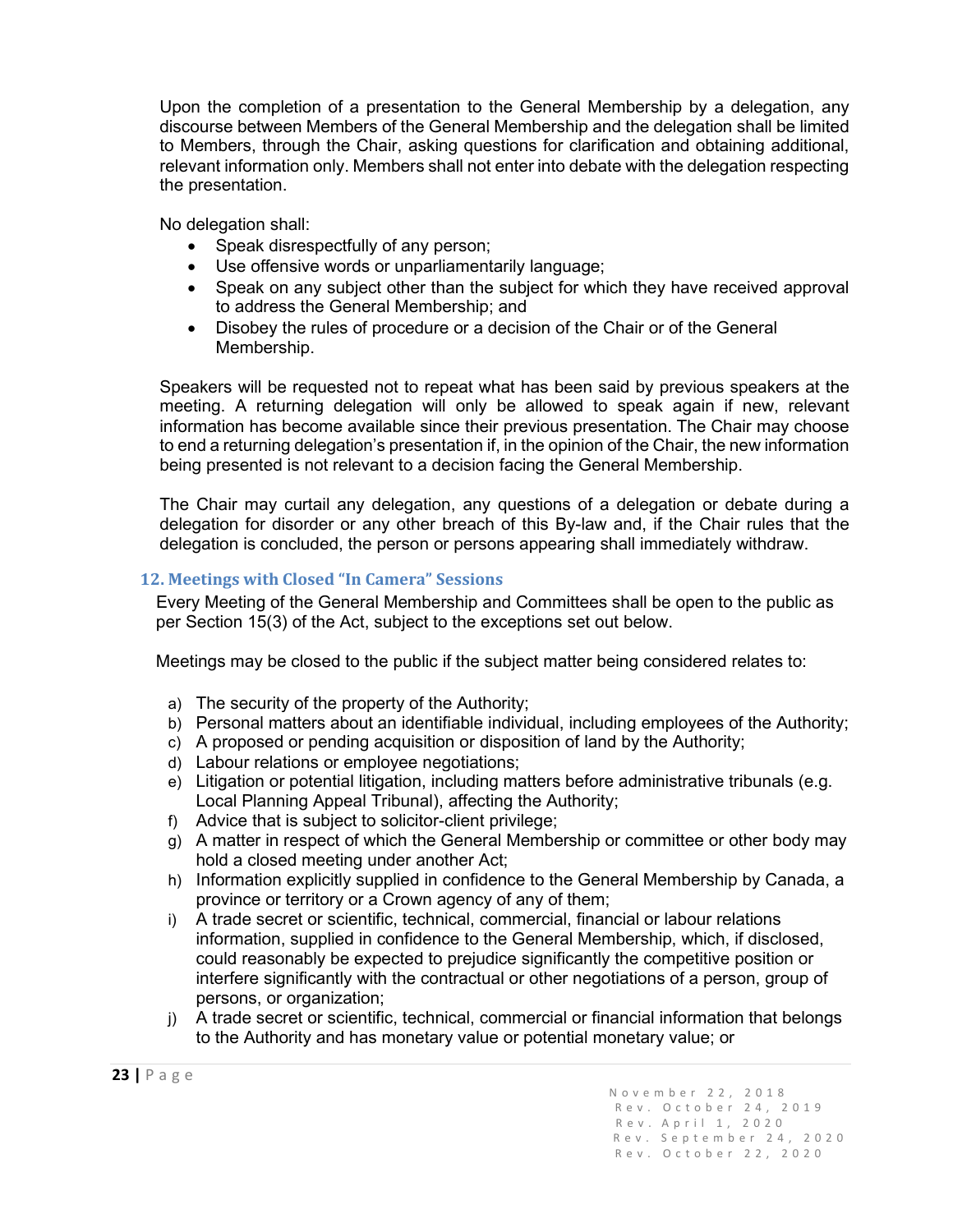k) A position, plan, procedure, criteria or instruction to be applied to any negotiations carried on or to be carried on by or on behalf of the General Membership.

The General Membership shall close a Meeting if the subject matter relates to the consideration of a request under the Municipal Freedom of Information and Protection of Privacy Act, and the General Membership is the head of an institution for the purposes of the Municipal Freedom of Information and Protection of Privacy Act.

A Meeting of the General Membership or Committee may also be closed to the public if:

- a) The Meeting is held for the purpose of educating or training the Members, and
- b) At the Meeting, no Member discusses or otherwise deals with any matter in a way that materially advances the business or decision-making of the General Membership or other Committee.

Before holding a Meeting or part of a Meeting that is to be closed to the public, the Members shall state by resolution during the open session of the Meeting that there will be a Meeting closed to the public and the general nature of the matter to be considered at the closed Meeting. Once matters have been dealt with in a closed Meeting, the General Membership shall reconvene in an open session.

The General Membership shall not vote during a Meeting that is closed to the public, unless:

- a) The Meeting meets the criteria outlined in this By-law to be closed to the public; and
- b) The vote is for a procedural matter or for giving directions or instructions to Officers, employees or agents of Authority.

Any materials presented to the General Membership prior to and during a closed Meeting in respect to a confidential Agenda item shall be returned to the President & CEO/Secretary-Treasurer prior to departing from the Meeting and shall be treated in accordance with the Authority's policies and procedures and any applicable legislation for handling confidential material. Members not attending the closed meeting shall be required to return the confidential materials related to the closed session to the President & CEO/Secretary-Treasurer at or prior to the next scheduled meeting.

#### <span id="page-24-0"></span>**13. Voting**

In accordance with Section 16 of the Act:

- a) Each Member is entitled to one vote, including the Chair and
- b) A majority vote of the Members present at any Meeting is required upon all matters coming before the Meeting.

Every Member who is present when a question is put, shall vote thereon, unless prohibited in law or by this By-law.

If any Member who is qualified to vote abstains from voting, they shall be deemed to have voted neither in favour nor opposed to the question, which will not alter the number of votes required for a majority.

On a tie vote, the motion is lost.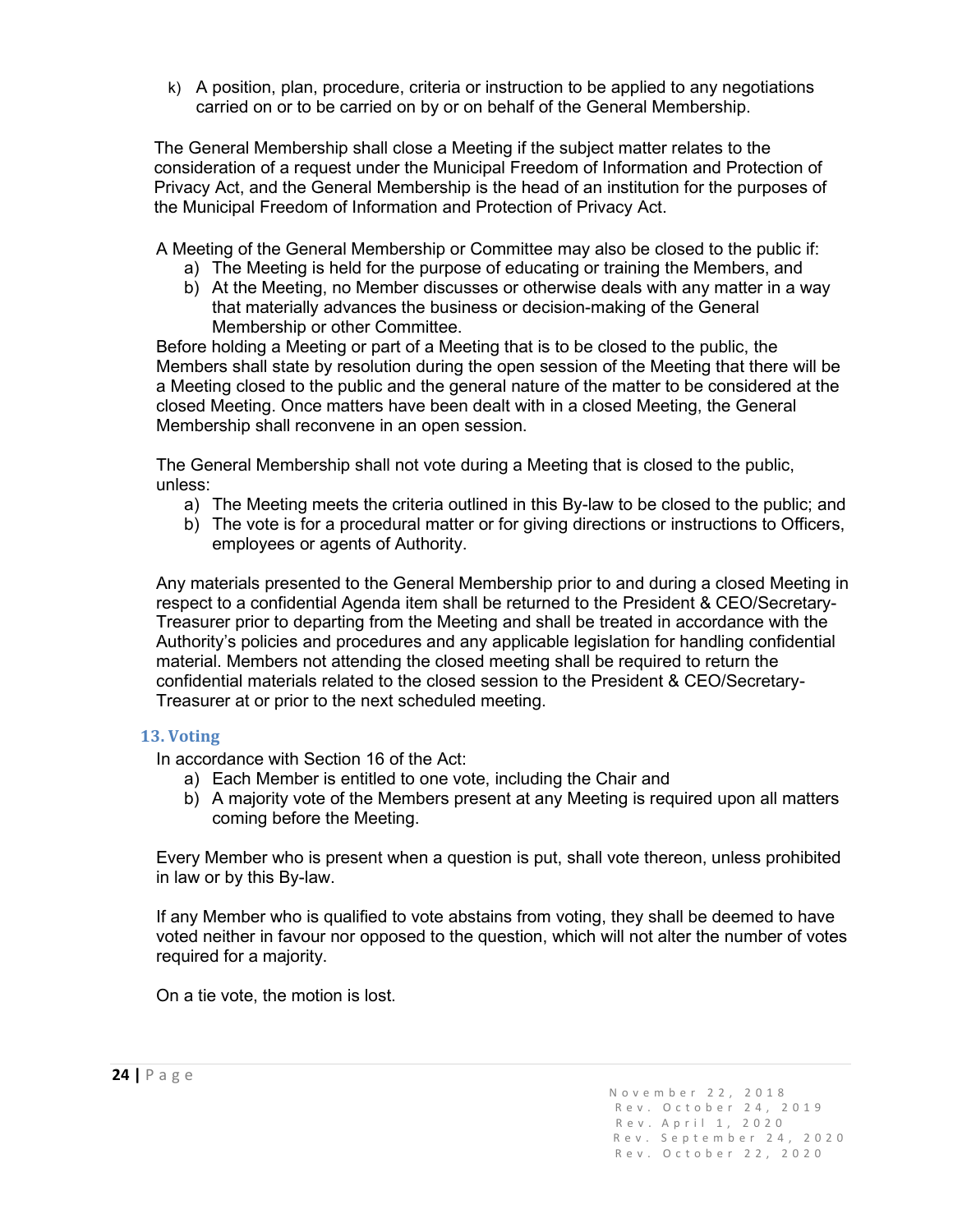Except as provided elsewhere in this By-law, a motion shall be deemed to have been carried when a majority of the Members present and voting have expressed agreement with the question.

Interrelated motions shall be voted on in the order specified in Robert's Rules of Order.

Unless a Member requests a Recorded Vote, a vote shall be by a show of hands or such other means as the Chair may call. No question shall be voted upon more than once at any Meeting, unless a Recorded Vote is requested.

Any Member at a General Membership Meeting before or immediately after a vote is taken, may require a Recorded Vote to be taken on the question concerned. In such circumstances, the Chair shall have the right to speak to the question and indicate how the Chair intends to vote on the question, prior to the commencement of the Recorded Vote.

Where Recorded Vote is required, the Chair shall call for those Members in favour to all rise, at which time the recording secretary shall record the name of each Member standing and their vote in favour and upon completion of the recording then the Chair shall call for those Members opposed to all rise, at which time the recording secretary shall record the name of each Member standing and their vote in opposition.

After a non-Recorded Vote is held and after the Chair declares the result, any Member may rise and declare his disagreement with the declaration, and thereafter another vote must be held or the Member may request a Recorded Vote and a Recorded Vote must be taken as mentioned above.

At the Meeting of the General Membership at which the Non-Matching Levy is to be approved, the President & CEO/Secretary-Treasurer shall conduct the vote to approve of Non-Matching Levy by a Weighted Majority of the Members present and eligible to vote, in accordance with Ontario Regulation 139/96.

Where a question under consideration contains more than one item, upon the request of any Member, a vote upon each item shall be taken separately.

Except as provided in this By-law (Election of Chair and Vice-Chair), no vote shall be taken by ballot or by any other method of secret voting, and every vote so taken is of no effect.

#### <span id="page-25-0"></span>**14. Motions**

In General Membership and Committee Meetings, the following matters and motions with respect thereto, may be introduced orally, without notice and with leave of the Chair, except as otherwise provided by this By-law:

- A point of order or personal privilege
- To close debate and
- To adjourn.

In General Membership and Committee meetings, the following motions may be introduced without notice and with leave of the General Membership except as otherwise provided by this By-law:

• To suspend the rules of procedure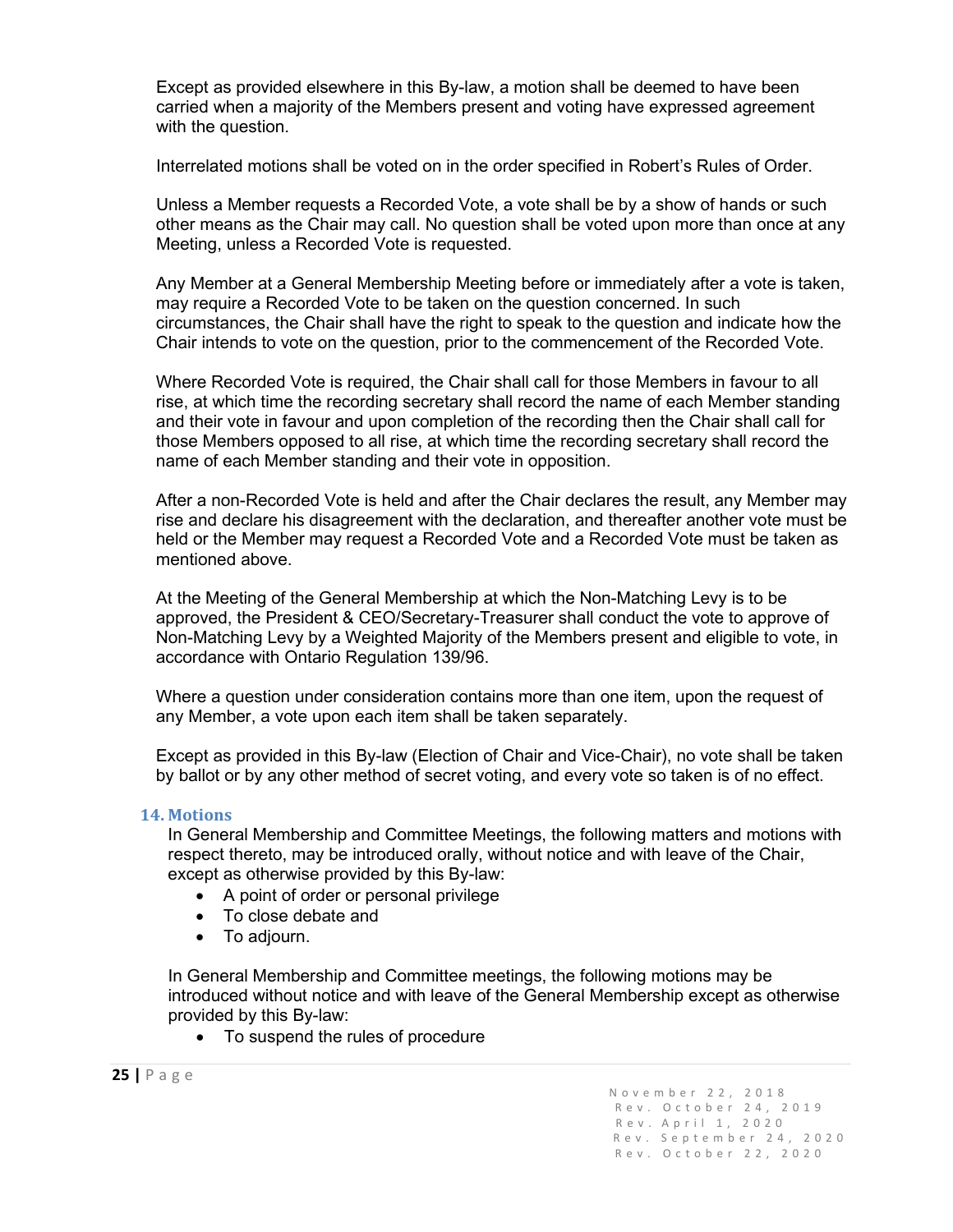- To table
- To postpone definitely
- To refer
- To amend
- To censure
- To postpone indefinitely (defer) and
- Any other procedural motion

In voting, all motions may be supported or opposed by the mover and/or seconder. The mover and seconder may withdraw a motion or a notice of motion at any time prior to it being called by the Chair. After a motion has been called or stated by the Chair, it shall be deemed to be in the possession of the General Membership, but may be withdrawn by the originator at any time before a decision or amendment, provided the General Membership does not object.

#### <span id="page-26-0"></span>**15. Notice of Motion**

Written notice of motion to be made at a General Membership or Committee Meeting may be given to the President & CEO/Secretary-Treasurer by any Member of the General Membership not less than ten calendar days prior to the date and time of the Meeting and shall be forthwith placed on the agenda of the next meeting. The President & CEO/Secretary-Treasurer shall include such notice of motion in full in the agenda for the Meeting concerned.

Recommendations included in reports of Committees that have been included in an agenda for a Meeting of the General Membership shall constitute notice of motion for that Meeting.

Recommendations included in Staff reports that have been included in an agenda for a Meeting of the General Membership shall constitute notice of motion for that Meeting.

Notwithstanding the foregoing, any motion or other business may be introduced for consideration of the General Membership provided that it is made clear that to delay such motion or other business for the consideration of an appropriate Committee would not be in the best interest of the Authority and that the introduction of the motion or other business shall be upon an affirmative vote of majority of the Members of the General Membership present.

#### <span id="page-26-1"></span>**16. Motion to Reconsider**

No motion to reconsider a decided matter of the General Membership shall be in order when the original motion has been implemented resulting in a legally binding commitment that is in place on the date that a motion to reconsider is to be debated.

A motion to reconsider a decided matter of the General Membership at the same meeting at which the original motion was decided shall be introduced under "Other Business Items" of the General Membership agenda unless the Chair determines there was a clear misunderstanding of the question that was put, in which case a motion for reconsideration shall be introduced immediately after the original vote was taken.

A motion to reconsider a decided matter of the General Membership at a meeting subsequent to the meeting at which the original motion was decided shall require a notice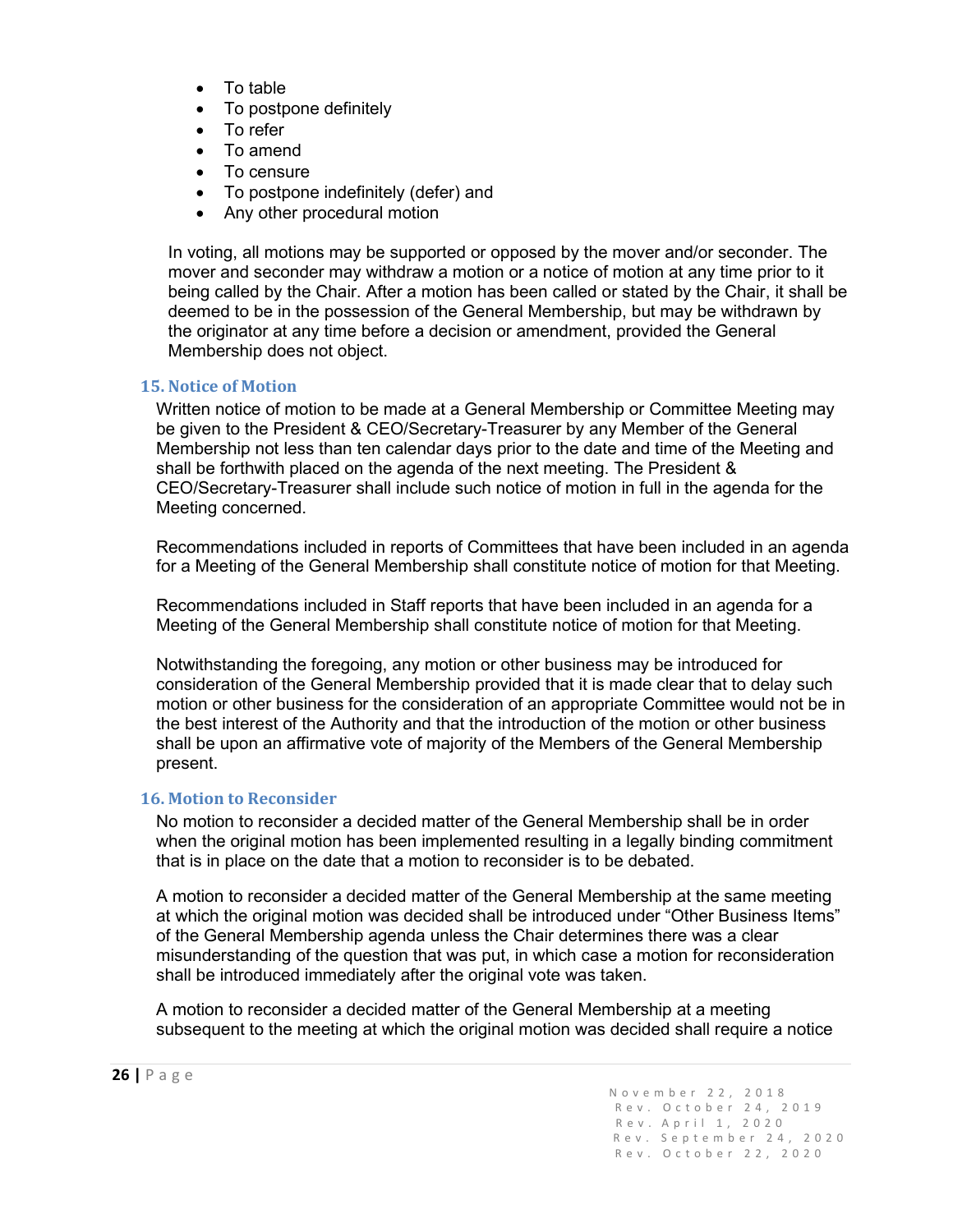of motion submitted in accordance with this By-law, unless the motion to reconsider comes forward to the General Membership through a report of a Committee.

A motion to reconsider a decided matter of the General Membership must be made by a Member who voted with the majority on the original motion.

No motion to reconsider a decided matter of the General Membership shall be made more than once in the twelve month period from the date the matter was decided, unless a regular election has occurred following the decision.

A motion to reconsider a decided matter of the General Membership shall require the approval of at least two thirds of the whole General Membership.

If a motion to reconsider is decided in the affirmative at a meeting, then consideration of the original matter shall become the next order of business.

#### <span id="page-27-0"></span>**17. Duties of the Meeting Chair**

It shall be the duty of the Chair, with respect to any Meetings over which he/she presides, to:

- a) Preserve order and decide all questions of order, subject to appeal; and without argument or comment, state the rule applicable to any point of order if called upon to do so;
- b) Ensure that the public in attendance does not in any way interfere or disrupt the proceedings of the Members;
- c) Receive and submit to a vote all motions presented by the Members, which do not contravene the rules of order or regulations of the General Membership;
- d) Announce the results of the vote on any motions so presented; and
- e) Adjourn the Meeting when business is concluded.

#### <span id="page-27-1"></span>**18. Conduct of Members**

Members shall maintain a high standard of conduct and at all times comply with applicable laws and the General Membership's Code of Conduct (Appendix 1).

No Member at any Meeting of the General Membership shall:

- a) Speak in a manner that is discriminatory in nature based on an individual's race, ancestry, place of origin, citizenship, creed, gender identity, gender expression, sex, sexual orientation, age, colour, marital status, family status, ethnic origin or disability;
- b) Leave their seat or make any noise or disturbance while a vote is being taken or until the result is declared;
- c) Interrupt a Member while speaking, except to raise a point of order or a question of privilege;
- d) Speak disrespectfully or use offensive words against the General Membership, the Members, Staff, or any member of the public;
- e) Speak beyond the question(s) under debate;
- f) Resist the rules of order or disobey the decision of the Chair on the questions or order or practices or upon the interpretation of the By-law.

#### <span id="page-27-2"></span>**19. Minutes of Meetings**

The President & CEO/Secretary-Treasurer shall undertake to have a recording secretary in attendance at Meetings of the General Membership and each Committee. The recording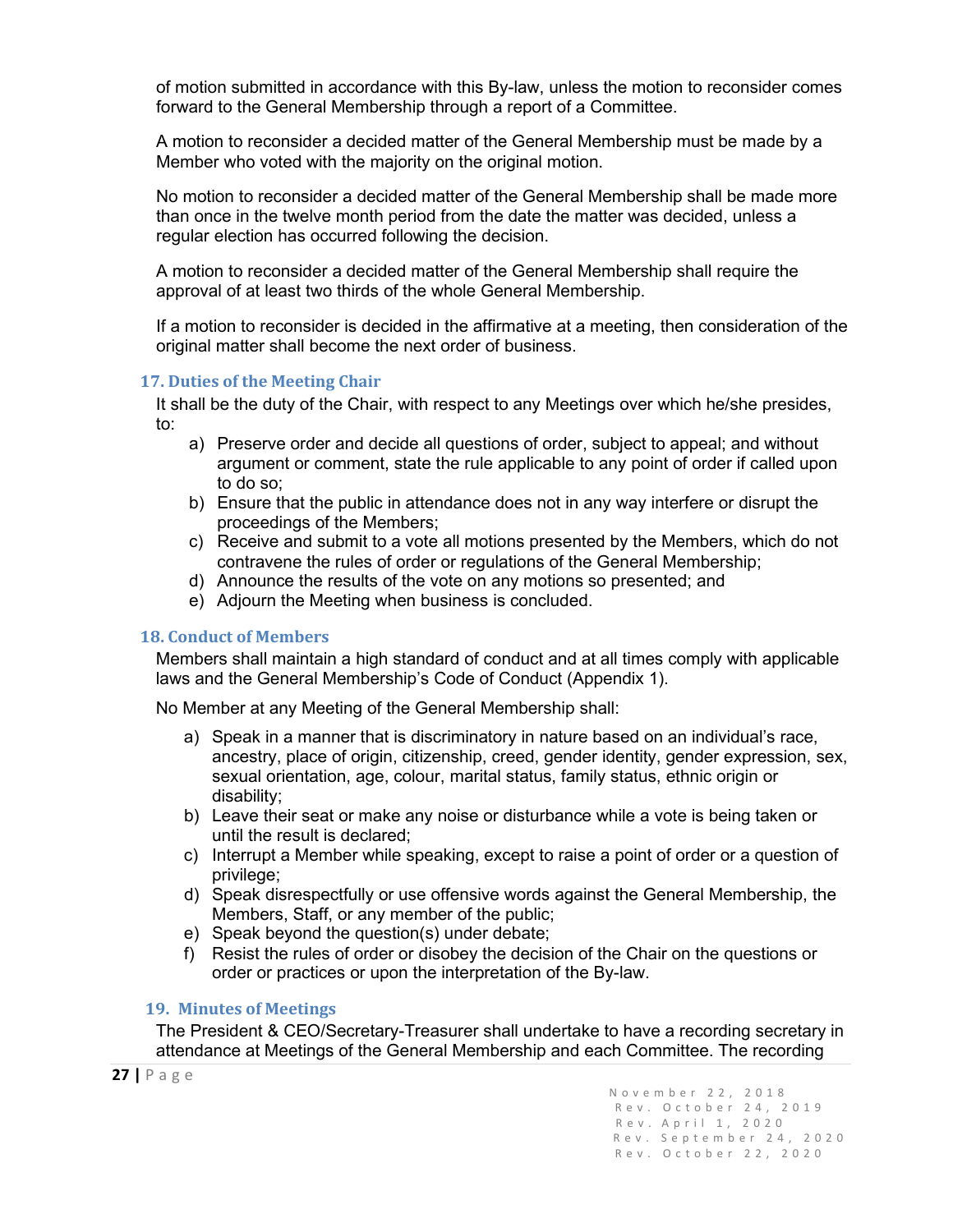secretary shall make a record in the form of minutes of the meeting proceedings and in particular shall record all motions considered at the Meeting.

If a recording secretary is not present in an In Camera session, the President & CEO/Secretary-Treasurer shall take notes of any direction provided, for endorsement by the Chair and Vice-Chair.

Minutes of all Meetings shall include the time and place of the Meeting and a list of those present and shall state all motions presented together with the mover and seconder and voting results.

The President & CEO/Secretary-Treasurer or designate shall include draft minutes of the previous Meeting available to each Member of the General Membership at the same time as agendas for the next Meeting are distributed.

After the minutes have been approved by resolution, original copies shall be signed by the President & CEO/Secretary-Treasurer and copies of all non-confidential minutes shall be posted on the Authority's website. Such minutes shall also be available for review by any member of the public at the Authority's administration centre or provided in alternative formats, in accordance with the *Accessibility for Ontarians with Disabilities Act,* if requested by interested parties.

## <span id="page-28-0"></span>**E. Approval of By-law and Revocation of Previous By-law(s)**

By-law number 2016-01 is hereby repealed;

Read a Third and Finally Passed Date

By-law number 2018-01 shall come into force on the day of , 2018.

Read a First and Second Time Date October 25, 2018

Signed: \_\_\_\_\_\_\_\_\_\_\_\_\_\_\_\_\_\_\_\_\_\_\_\_\_\_\_\_\_\_\_\_\_\_\_\_\_

Chair

 $\mathcal{L}_\text{max}$  , where  $\mathcal{L}_\text{max}$  is the set of  $\mathcal{L}_\text{max}$ President & CEO/Secretary-Treasurer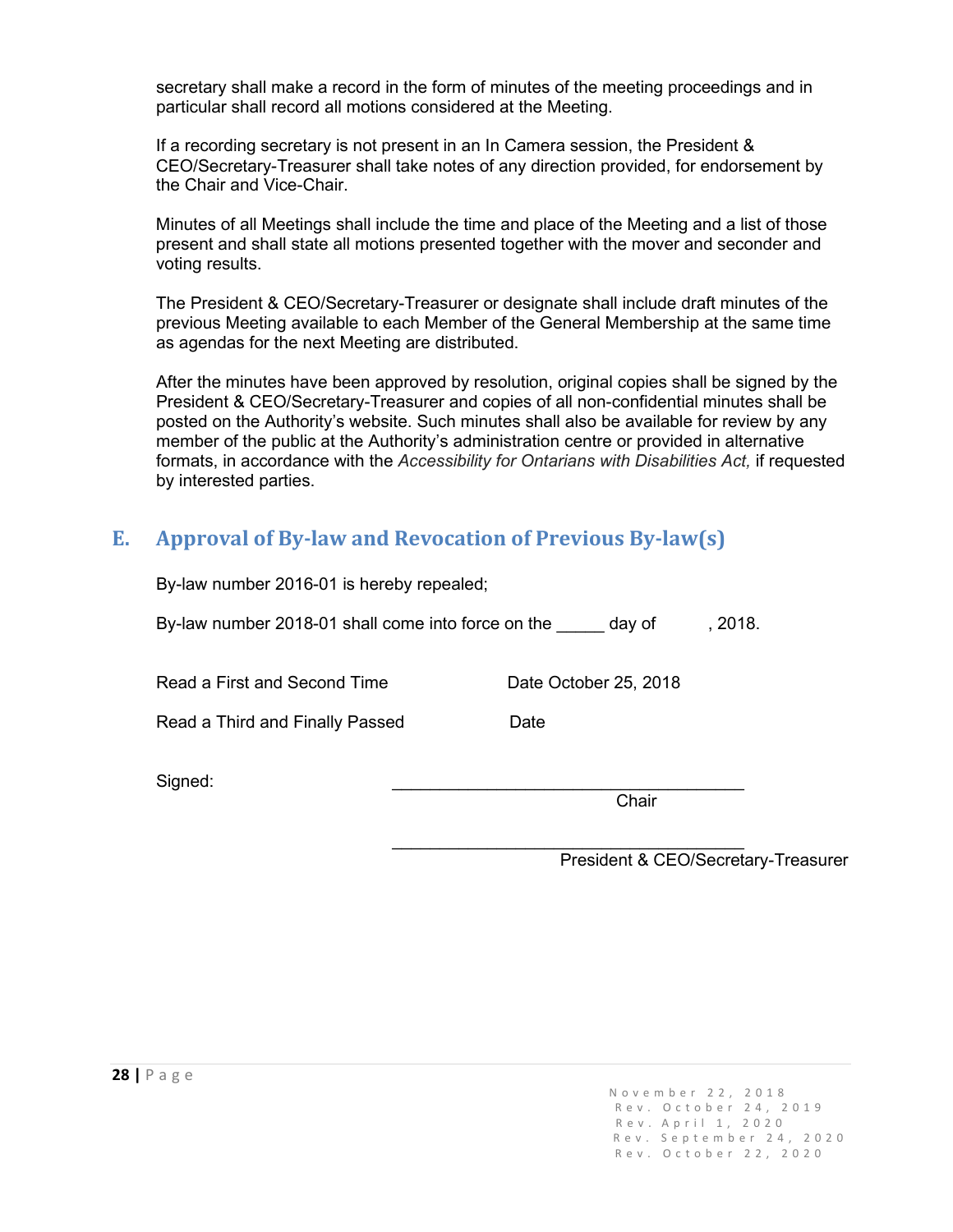## **F. Appendices to the Administrative By-law**

#### <span id="page-29-1"></span><span id="page-29-0"></span>**Appendix 1 - Code of Conduct**

#### *1. Background*

Since its inception in 1963, The Halton Region Conservation Authority has demanded a high level of integrity and ethical conduct from its General Membership. The General Membership's reputation has relied upon the good judgement of individual Members. A written Code of Conduct helps to ensure that all Members share a common basis for acceptable conduct. Formalized standards help to provide a reference guide and a supplement to legislative parameters within which Members must operate. Further, they enhance public confidence that Members operate from a base of integrity, justice and courtesy.

The Code of Conduct is a general standard. It augments the laws which govern the behaviour of Members, and it is not intended to replace personal ethics.

This Code of Conduct will also assist Members in dealing with confronting situations not adequately addressed or that may be ambiguous in Authority's resolutions, regulations, or policies and procedures.

#### *2. General*

All Members, whether municipal councillors or appointed representatives of a municipality, are expected to conduct themselves in a manner that reflects positively on the General Membership.

All Members shall serve in a conscientious and diligent manner. No Member shall use the influence of office for any purpose other than for the exercise of his/her official duties.

It is expected that Members adhere to a code of conduct that:

- i. Upholds the mandate, vision and mission of the General Membership;
- ii. Considers the General Membership's jurisdiction in its entirety, including their appointing municipality;
- iii. Respects confidentiality;
- iv. Approaches all General Membership issues with an open mind, with consideration for the organization as a whole;
- v. Exercises the powers of a Member when acting in a meeting of the General Membership;
- vi. Respects the democratic process and respects decisions of the General Membership and Committees;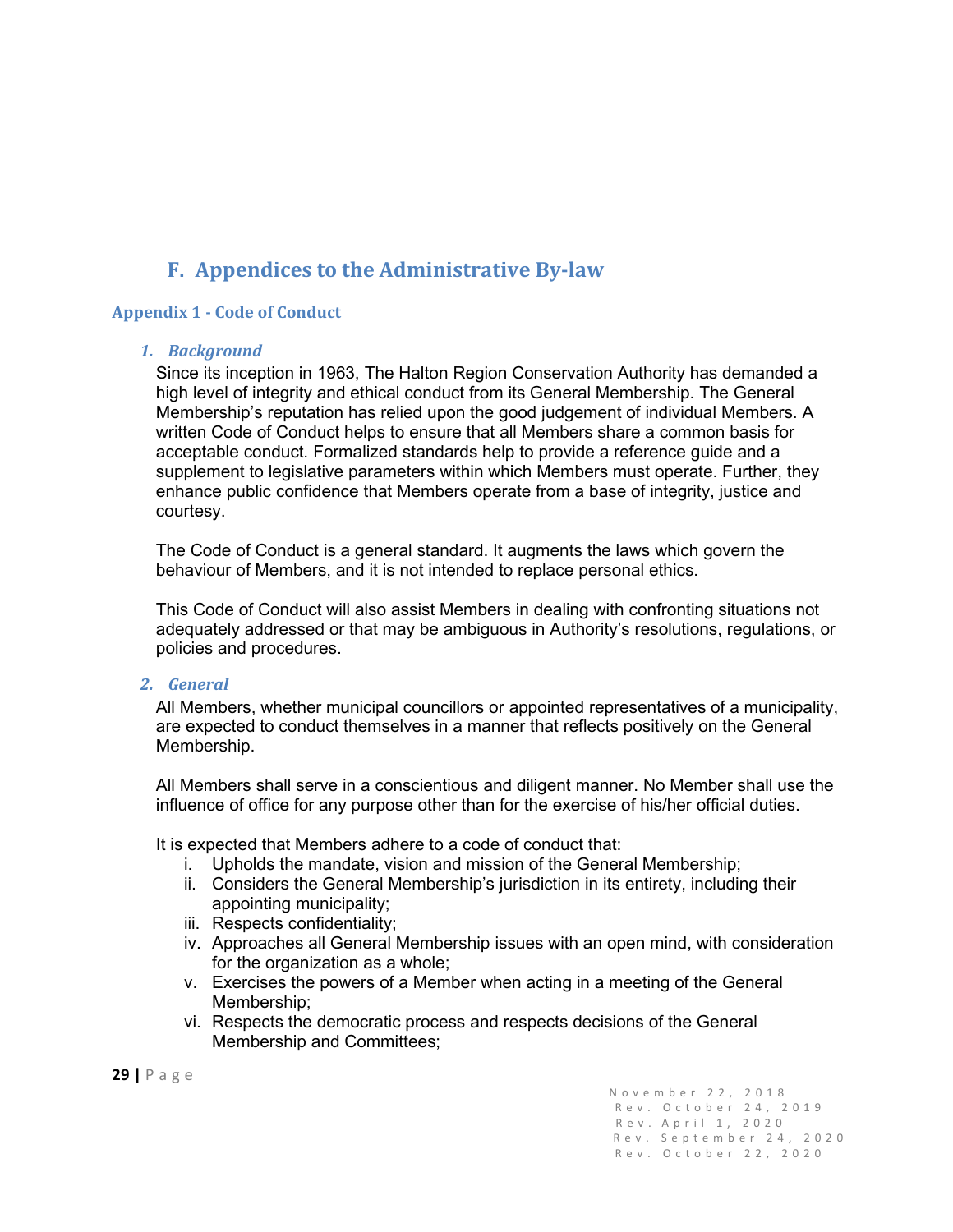- vii. Declares any direct or indirect pecuniary interest or conflict of interest when one exists or may exist; and
- viii. Conducts oneself in a manner which reflects respect and professional courtesy and does not use offensive language in or against the General Membership or against any Member or any Authority Staff.

#### *3. Gifts and Benefits*

Members shall not accept fees, gifts, hospitality or personal benefits that are connected directly or indirectly with the performance of their duties, except compensation authorized by law.

This section does not apply to tokens, mementos, souvenirs or such gifts or benefits that are received as an incident of protocol or social obligations that normally accompany the responsibilities of office.

#### *4. Confidentiality*

The Members shall be governed at all times by the provisions of the *Municipal Freedom and Information and Protection of Privacy Act*.

All information, documentation or deliberations received, reviewed, or taken in an In Camera Meeting are confidential.

Members shall not disclose or release by any means to any member of the public, either in verbal or written form, any confidential information acquired by virtue of their office, except when required by law to do so.

Members shall not permit any persons, other than those who are entitled thereto, to have access to information which is confidential.

In the instance where a member vacates their position on the General Membership they will continue to be bound by MFIPPA requirements.

Particular care should be exercised in protecting information such as the following:

- i. Human Resources matters;
- ii. Information about suppliers provided for evaluation that might be useful to other suppliers;
- iii. Matters relating to the legal affairs of the Authority;
- iv. Information provided in confidence from an Aboriginal community, or a record that if released could reasonably be expected to prejudice the conduct of relations between an Aboriginal community and the Authority;
- v. Sources of complaints where the identity of the complainant is given in confidence;
- vi. Items under negotiation;
- vii. Schedules of prices in tenders or requests for proposals;
- viii. Appraised or estimated values with respect to the Authority's proposed property acquisitions or dispositions; and
- ix. Information deemed to be "personal information" under MFIPPA.

The list above is provided for example and is not exhaustive.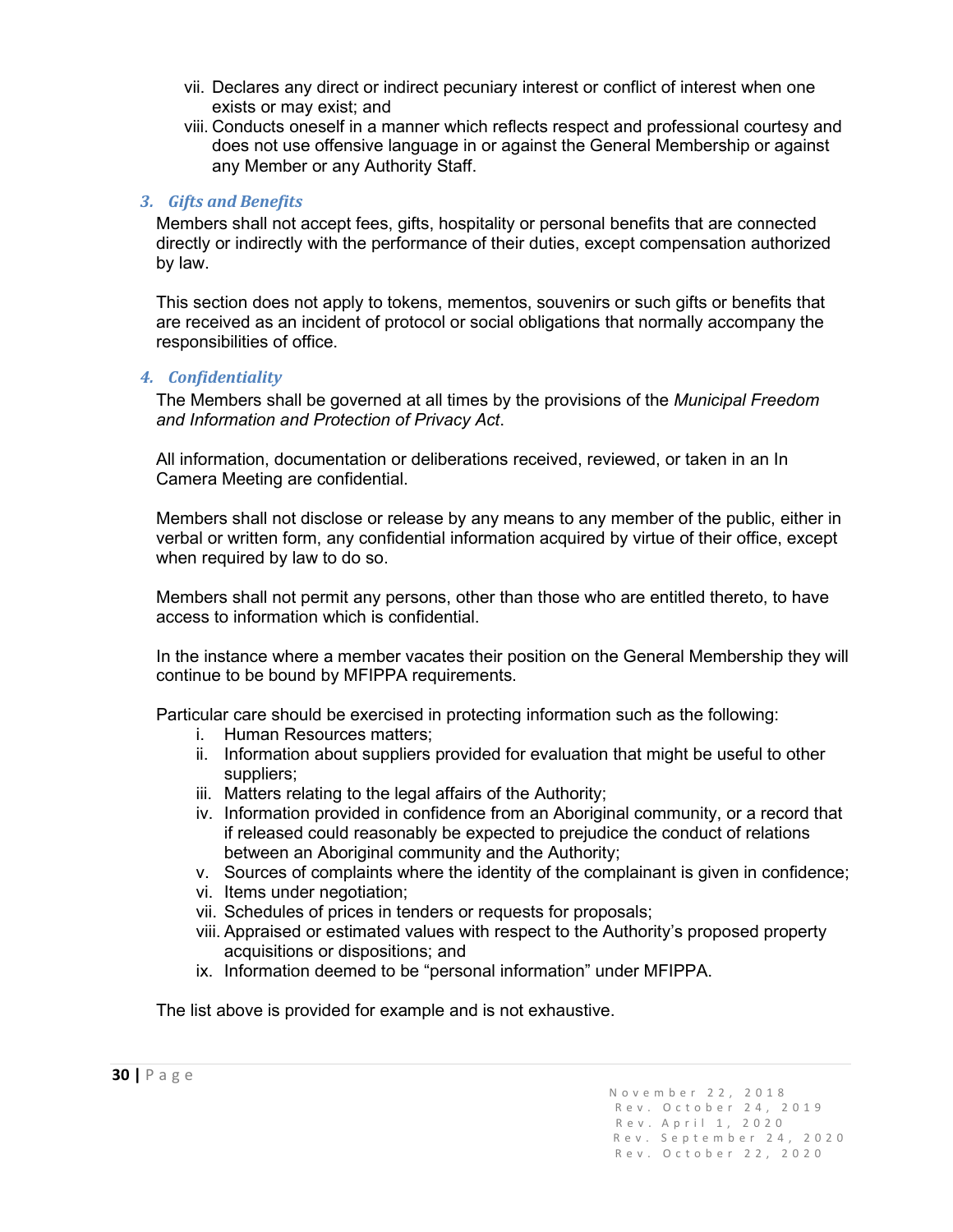#### *5. Use of General Membership Property*

No Member shall use for personal purposes any Authority property, equipment, supplies, or services of consequence other than for purposes connected with the discharge of General Membership duties or associated community activities of which the General Membership has been advised.

No Member shall obtain financial gain from the use or sale of Authority developed intellectual property, computer programs, technological innovations, or other patentable items, while a Member or thereafter. All such property remains the exclusive property of the Authority.

#### *6. Work of a Political Nature*

No Member shall use Authority facilities, services or property for his/her election or reelection campaign to any position or office within the Authority or otherwise.

#### *7. Conduct at General Membership Meetings*

During meetings of the General Membership, Members shall conduct themselves with decorum. Respect for delegations and for fellow Members requires that all Members show courtesy and not distract from the business of the General Membership during presentations and when others have the floor.

#### *8. Influence on Staff*

Members shall be respectful of the fact that Staff work for the Authority as a whole and are charged with making recommendations that reflect their professional expertise and corporate perspective, without undue influence.

#### *9. Business Relations*

No Member shall borrow money from any person who regularly does business with the Authority unless such person is an institution or company whose shares are publicly traded and who is regularly in the business of lending money.

No Member shall act as a paid agent before the General Membership or Committee, except in compliance with the terms of the *Municipal Conflict of Interest Act.*

#### *10. Encouragement of Respect for the General Membership and its Regulations*

Members shall represent the General Membership in a respectful way and encourage public respect for the Authority and its Regulations.

#### *11. Harassment*

It is the policy of the Authority that all persons be treated fairly in the workplace in an environment free of discrimination and of personal and sexual harassment. Harassment of another Member, Staff or any member of the public is misconduct. Members shall follow the Authorities' Harassment Policy as approved from time-to-time.

Examples of harassment that will not be tolerated include: verbal or physical abuse, threats, derogatory remarks, jokes, innuendo or taunts related to an individual's race, religious beliefs, colour, gender, physical or mental disabilities, age, ancestry, place of origin, ethnic origin, citizenship, creed, gender identity, gender expression, record of offences, marital status, source of income, family status, or sexual orientation. The General Membership will also not tolerate the display of pornographic, racist or offensive signs or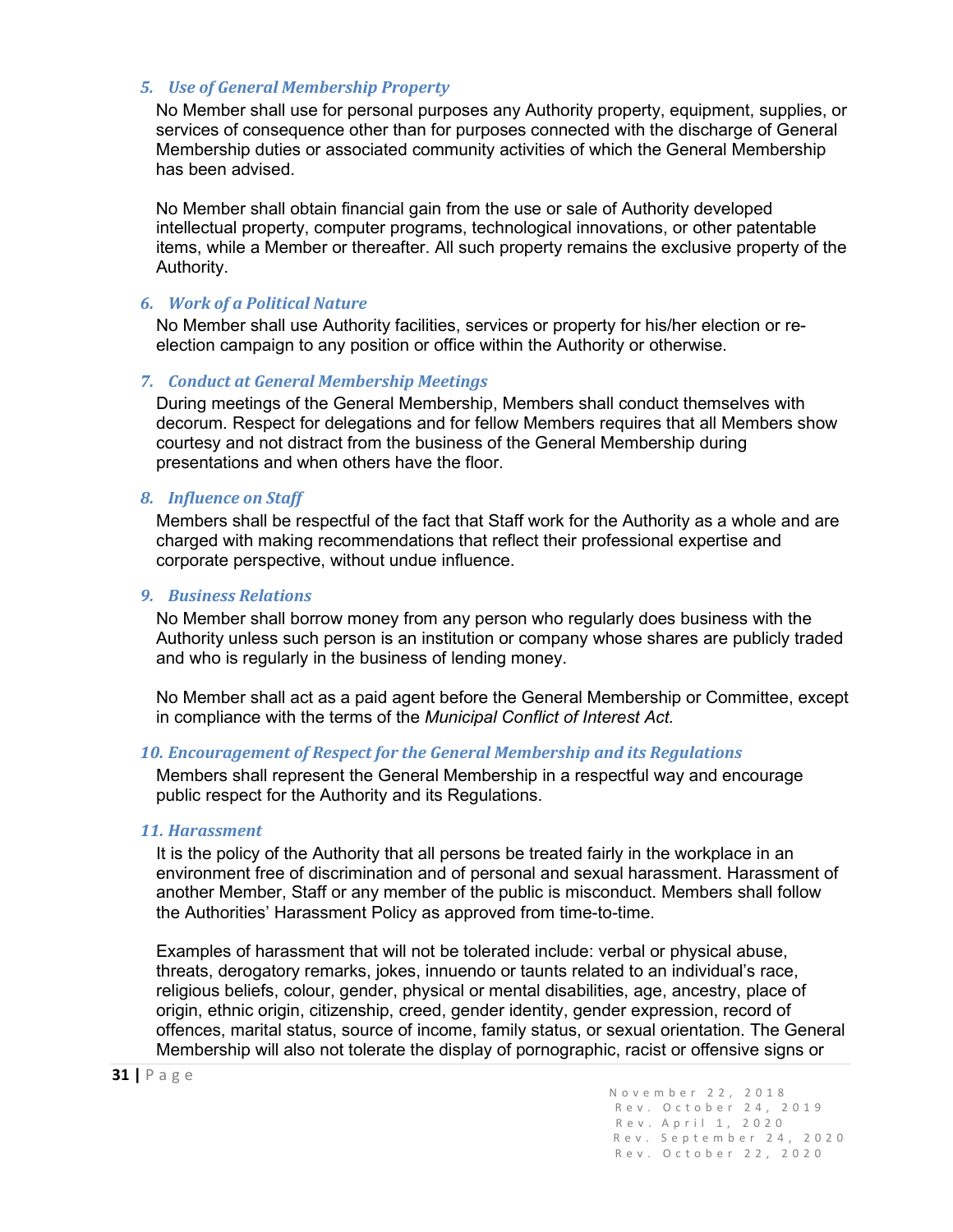images; practical jokes that result in awkwardness or embarrassment; unwelcome invitations or requests, whether indirect or explicit and any other prohibited grounds under the provisions of the *Ontario Human Rights Code*.

#### *12. Breach of Code of Conduct*

Any breach, or alleged breach, of the Code of Conduct shall be investigated in accordance with the Enforcement of By-law and Policies procedure outlined in Section 18 of the Halton Region Conservation General Membership Administrative By-law.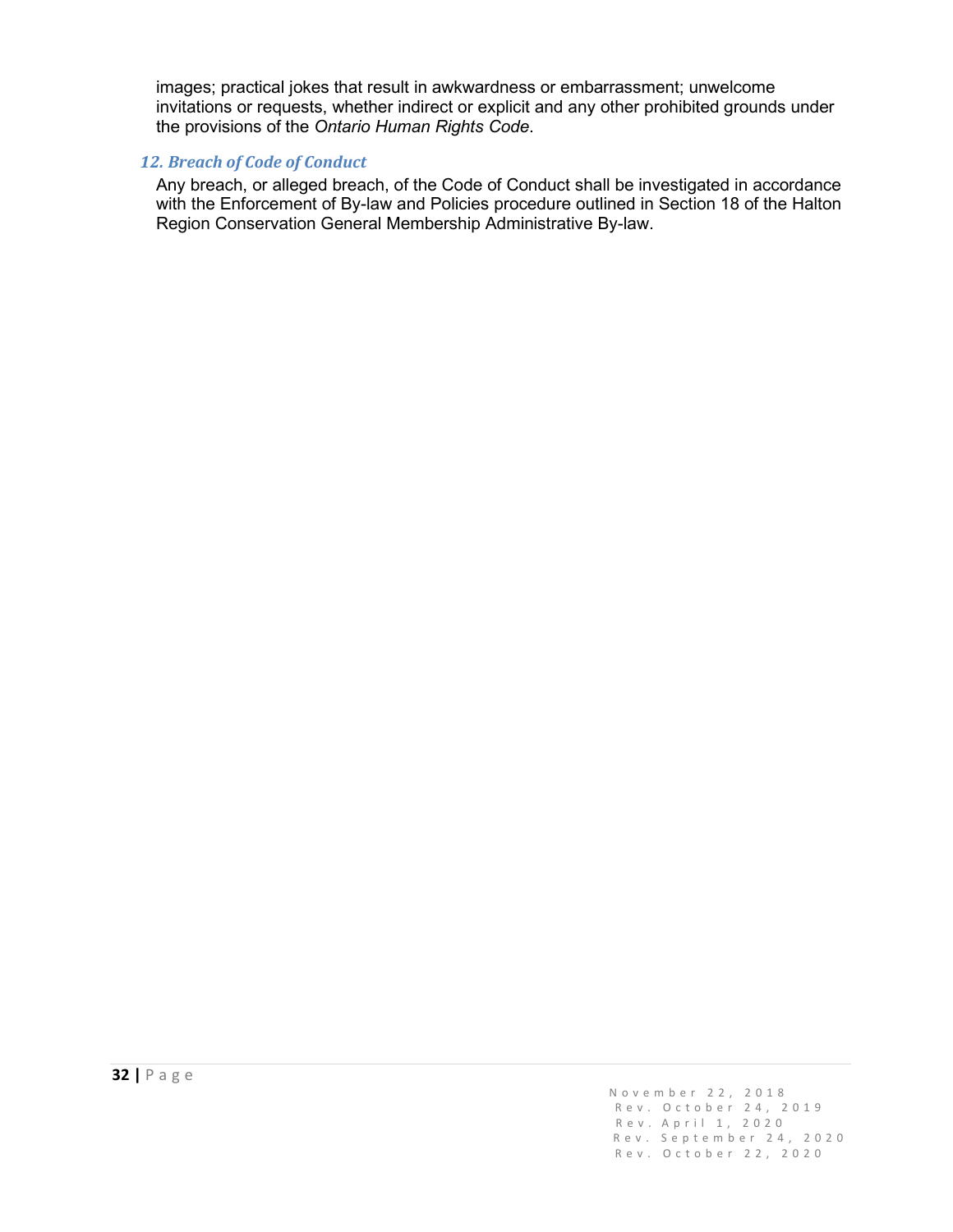#### <span id="page-33-0"></span>**Appendix 2 - Conflict of Interest**

#### *1. Municipal Conflict of Interest Act*

The General Membership commit themselves to ethical, businesslike, and lawful conduct when acting as the General Membership. The General Membership is bound by the *Municipal Conflict of Interest Act*. This appendix to the By-law is intended to assist Members in understanding their obligations. Members are required to review the *Municipal Conflict of Interest Act* on a regular basis.

#### *2. Disclosure of Pecuniary Interest*

Where a Member, either on his or her own behalf or while acting for, by, with or through another, has any pecuniary interest, direct or indirect, in any matter and is present at a meeting of the General Membership or Committee at which the matter is the subject of consideration, the Member:

- a) Shall, prior to any consideration of the matter at the meeting, disclose the pecuniary interest and the general nature thereof;
- b) Shall not take part in the discussion of, or vote on any question in respect of the matter; and
- c) Shall not attempt in any way whether before, during or after the meeting to influence the voting on any such question.

#### *3. Chair's Conflict of Interest or Pecuniary Interest*

Where the Chair of a meeting discloses a conflict of interest with respect to a matter under consideration at a meeting, another Member shall be appointed to chair that portion of the meeting by Resolution.

#### *4. In Camera Meetings*

Where a meeting is not open to the public, a Member who has declared a conflict of interest shall leave the meeting for the part of the meeting during which the matter is under consideration.

#### *5. Member Absent*

Where the interest of a Member has not been disclosed by reason of their absence from the particular meeting, the Member shall disclose their interest and otherwise comply at the first meeting of the General Membership or Committee, as the case may be, attended by them after the particular meeting.

#### *6. Disclosure Recorded in Minutes*

The recording secretary shall record in reasonable detail the particulars of any disclosure of conflict of interest or pecuniary interest made by Members and whether the Member withdrew from the discussion of the matter. Such record shall appear in the minutes/notes of that particular meeting of the General Membership or Committee, as the case may be.

#### *7. Breach of Conflict of Interest Policy*

Should a Member breach the Conflict of Interest Policy, they shall advise the Chair and Vice-Chair, in writing, with a copy to the President & CEO/Secretary-Treasurer, as soon as possible after the breach.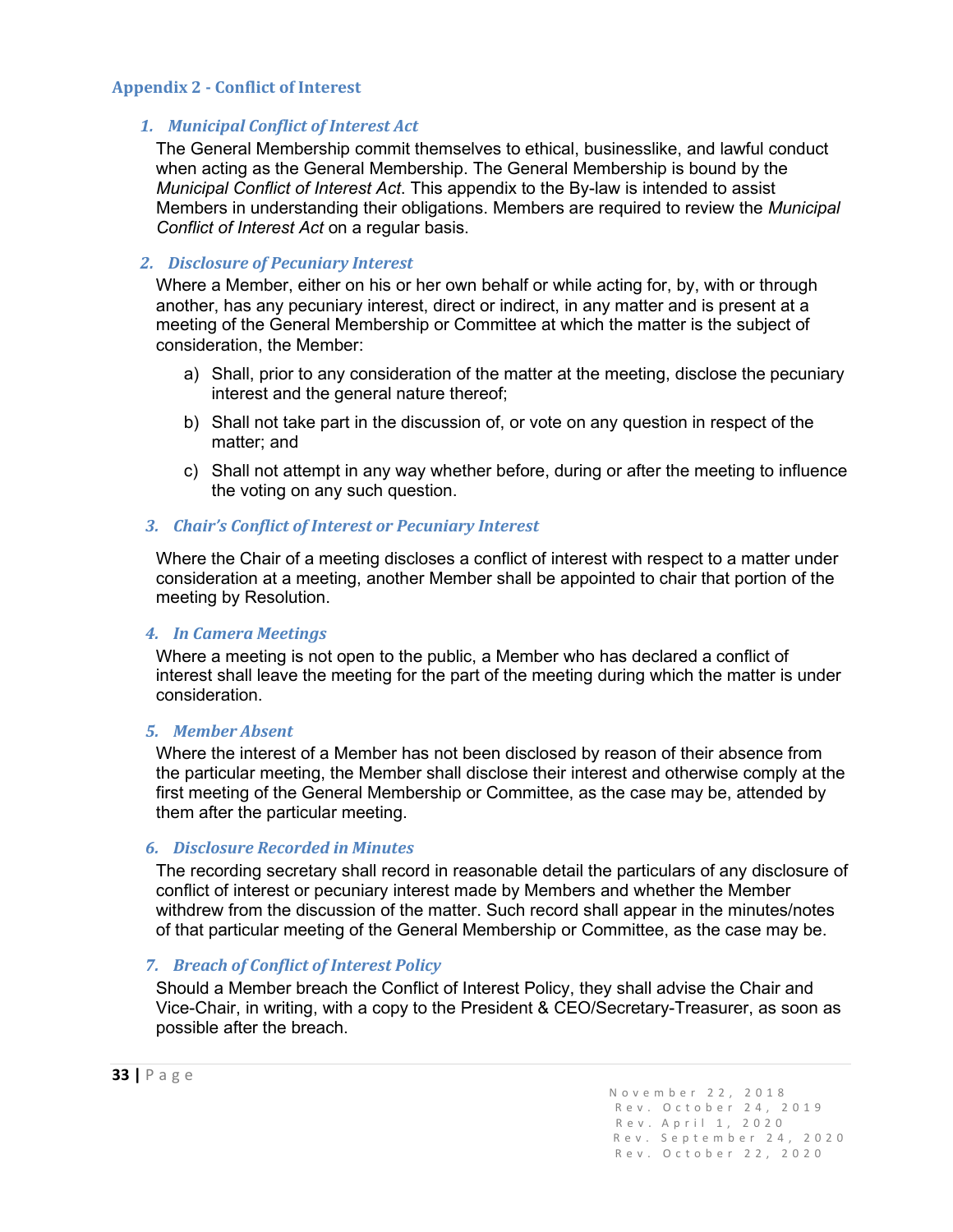Should a Member allege that another Member has breached the Conflict of Interest Policy, the said breach shall be communicated to the Chair, in writing, with a copy to the President & CEO/Secretary-Treasurer. In the absence of the Chair, or if a Member alleges that the Chair has breached the Conflict of Interest Policy, the said breach shall be communicated the Vice-Chair, in writing, with a copy to the President & CEO/Secretary-Treasurer.

Should a member of the public or a municipality allege that a Member has breached the Conflict of Interest Policy, the party making the allegation will be directed to follow the notification procedure outlined above.

Any breach, or alleged breach, of the Conflict of Interest Policy shall be investigated in accordance with the Enforcement of By-law and Policies procedure outlined or referred to in the Authority's Administrative By-law.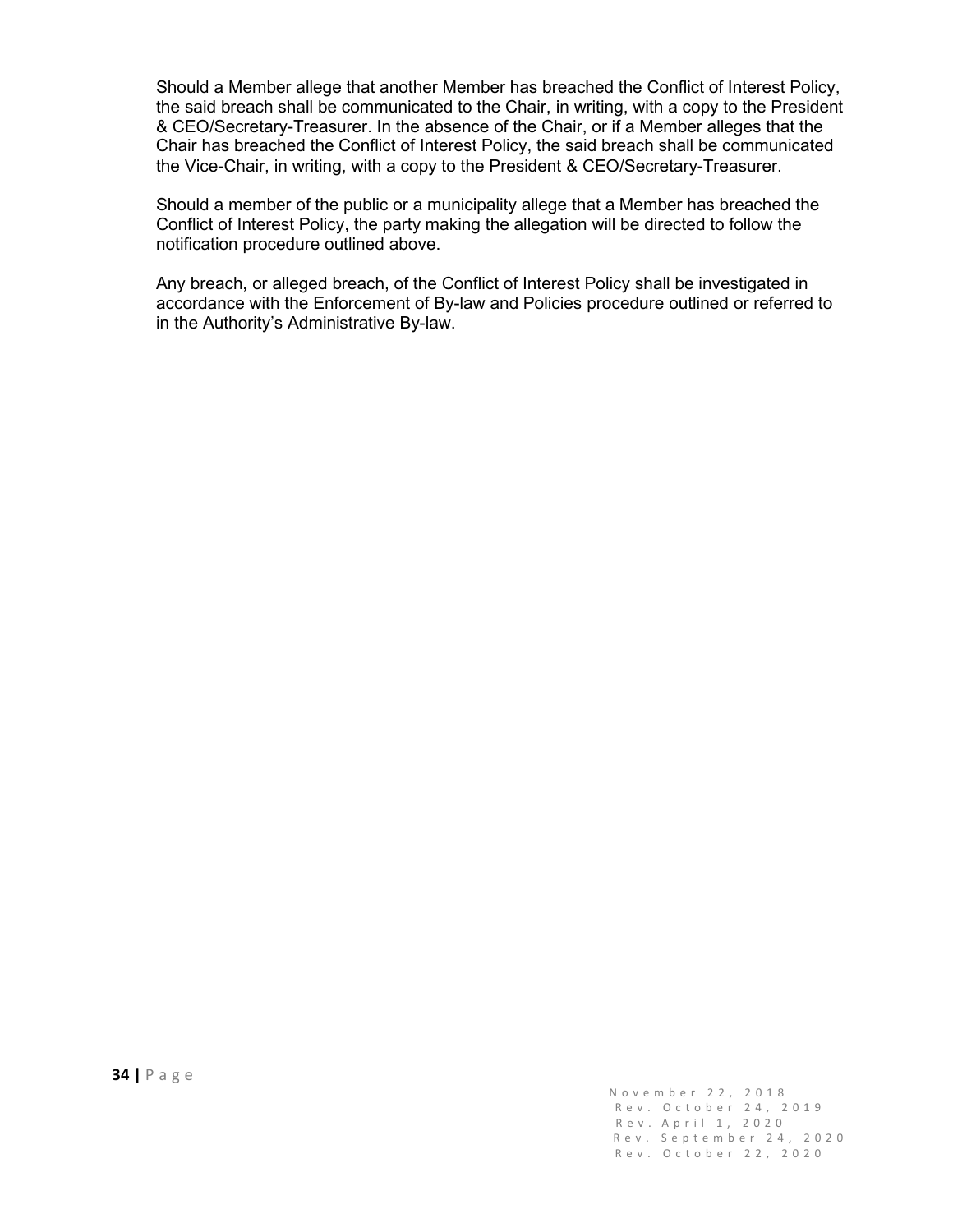#### <span id="page-35-0"></span>**Appendix 3 - Procedure for Election of Officers**

#### *1. Voting*

Voting shall be by secret ballot and no Members may vote by proxy.

#### *2. Chair for Election of Officers*

The President & CEO/Secretary-Treasurer, or designate, will assume the position of Chair for the purpose of Election of Officers.

#### *3. Scrutineer(s)*

The appointment of one or more scrutineers is required for the purpose of counting ballots, should an election be required. All ballots shall be destroyed by the scrutineers afterwards. The Acting Chair shall call a motion for the appointment of one or more persons, who are not Members of the General Membership, to act as scrutineers. A Member, who will not stand for election, may be appointed as an additional scrutineer if requested.

#### *4. Election Procedures*

The Acting Chair shall advise the Members that the election will be conducted in accordance with the Act as follows:

- a) The elections shall be conducted in the following order:
	- i. Election of the Chair, who shall be a Member of the General Membership
	- ii. Election of one or more Vice-Chairs, who shall be Members of the General Membership.
- b) The Acting Chair shall ask for nominations to each position;
- c) Only current Members of the General Membership who are present may vote;
- d) Nominations shall be called three (3) times and will only require a mover;
- e) The closing of nominations shall require both a mover and a seconder; and
- f) Each Member nominated shall be asked to accept the nomination. The Member must be present to accept the nomination unless the Member has advised the President & CEO/Secretary-Treasurer in writing or by email in advance of the election of their willingness to accept the nomination.

If one Nominee:

g) If only one nominee the individual shall be declared into the position by acclamation.

If More than One Nominee:

- h) In the event of an election, each nominee shall be permitted not more than three (3) minutes to speak for the office, in the order of the alphabetical listing by surnames.
- i) Upon the acceptance by nominees to stand for election to the position of office, ballots shall be distributed to the Members by the scrutineers for the purpose of election and the Acting Chair shall ask the Members to write the name of one individual only on the ballot.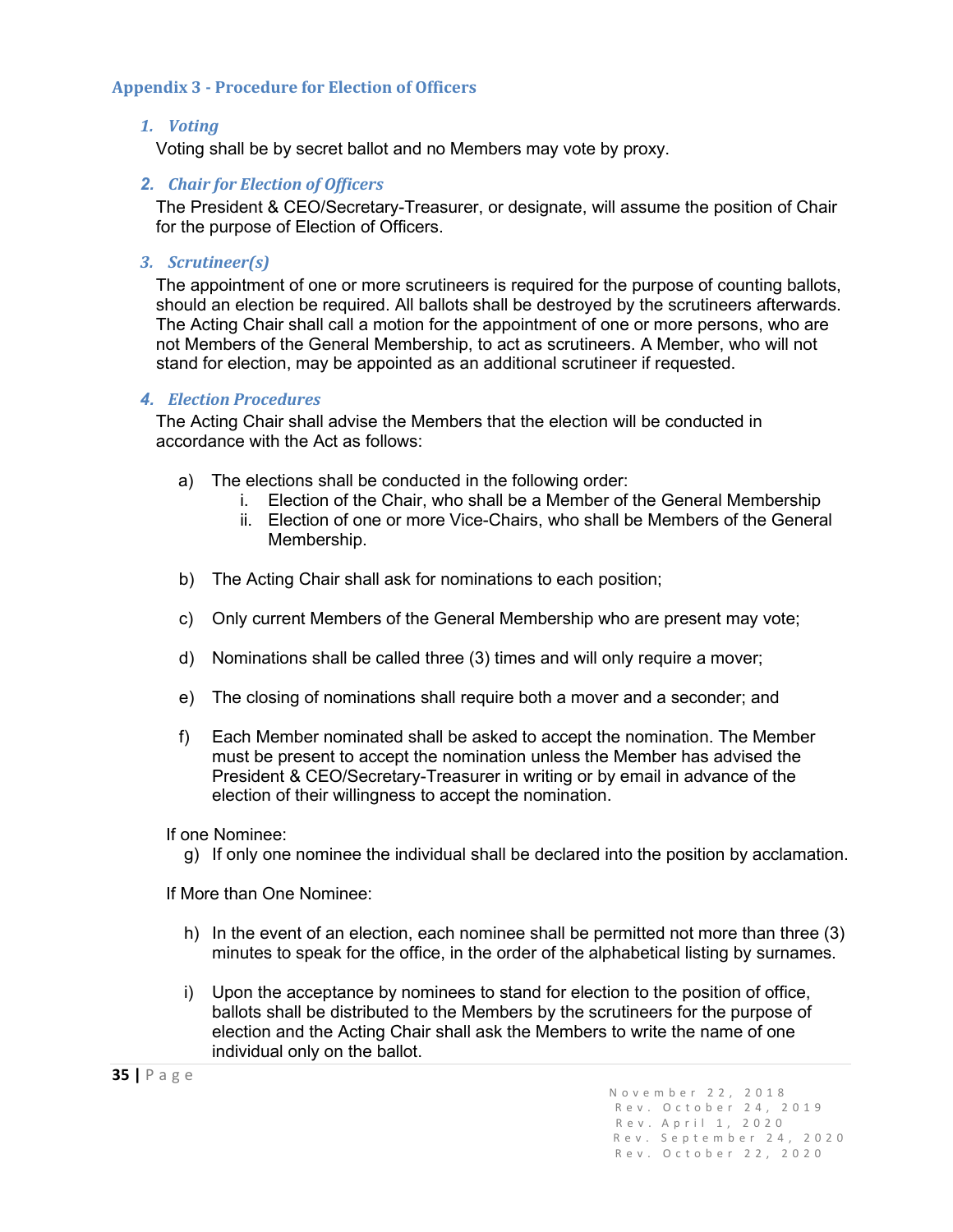j) The scrutineers shall collect the ballots, leave the meeting to count the ballots, return and advise the Acting Chair who was elected with more than 50% of the vote.

A majority vote shall be required for election. If there are more than two nominees, and upon the first vote no nominee receives the majority required for election, the name of the person with the least number of votes shall be removed from further consideration for the office and new ballots shall be distributed. In the case of a vote where no nominee receives the majority required for election and where two or more nominees are tied with the least number of votes, a special vote shall be taken to decide which one of such tied nominees' names shall be dropped from the list of names to be voted on in the next vote.

Should there be a tie vote between two remaining candidates, new ballots shall be distributed and a second vote held. Should there still be a tie after the second ballot a third vote shall be held. Should there be a tie after the third vote, the election of the office shall be decided by lot drawn by the Acting Chair or designate.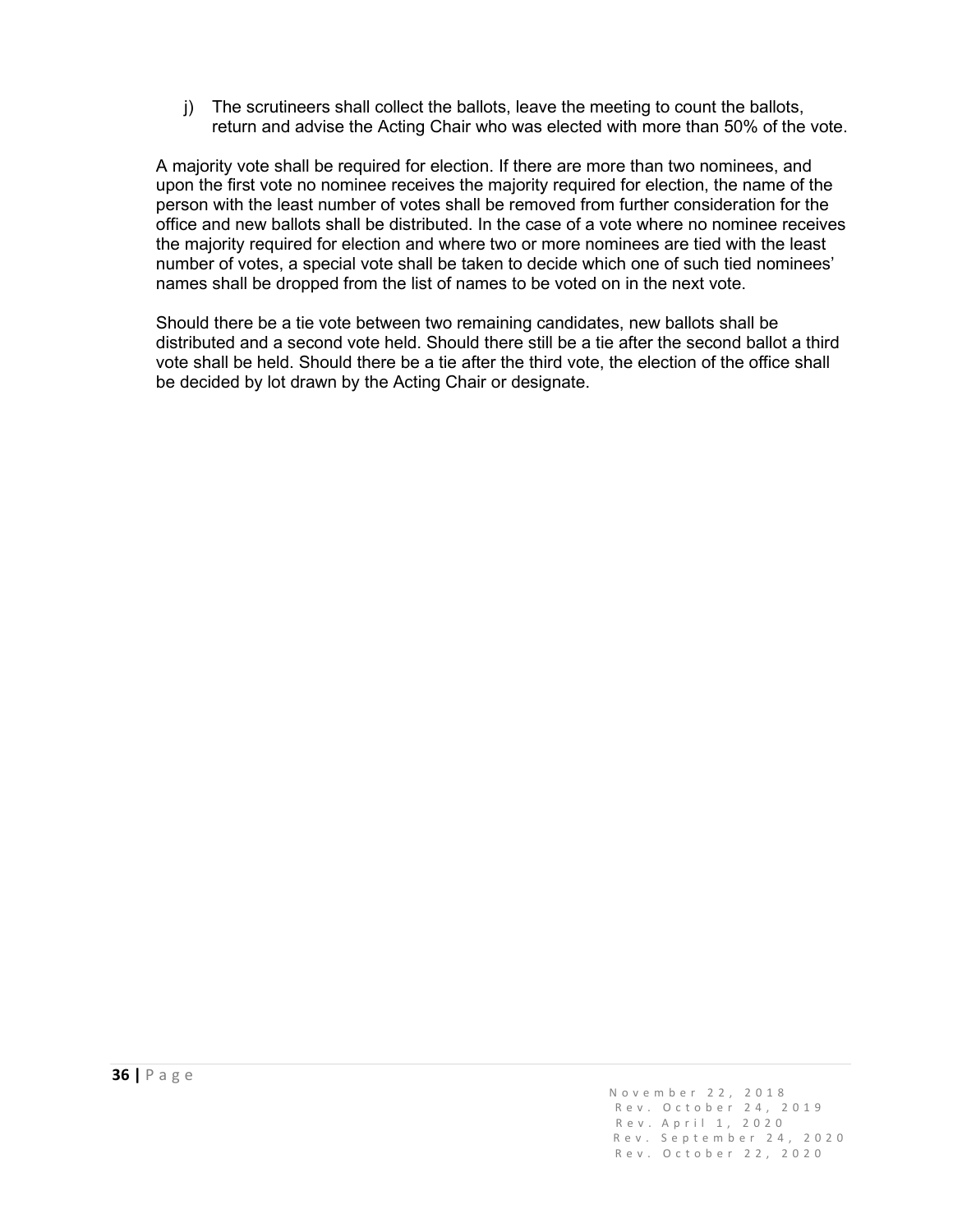## <span id="page-37-0"></span>**Appendix 4 - PRESIDENT & CEO/SECRETARY–TREASURER MANAGEMENT AUTHORITY LIMITS POLICY**

The PRESIDENT & CEO/ SECRETARY – TREASURER shall act within the purpose of all executive limitations as outlined herein. To the extent that there is any inconsistency between the executive limitations as set-out in this policy and the By-law and other policies of the Authority this policy will prevail.

#### *1. EXECUTIVE LIMITATIONS*

The PRESIDENT & CEO/Secretary–Treasurer shall not cause or permit any practice, organizational circumstance, activity, or decision that is either imprudent or in violation of commonly accepted business practices or professional ethics.

- 1. Budgeting in any fiscal year shall not deviate materially from the Authority policies, risk financial jeopardy, or fail to be derived from a multi-year business plan.
- 2. Staff compensation and benefits shall not deviate materially from current market conditions.
- 3. Information presented to the General Membership will have no significant gaps in timeliness, accuracy or completeness.
- 4. Financial performance shall not incur jeopardy or compromise the Authority's Strategic Plan priorities policies.
- 5. The scope of business activities shall recognize General Membership directions or regulatory restrictions and deviations from same shall require General Membership approval.
- 6. Risk management procedures shall be explicit and updated to protect the organization, Members, officers and Staff from exposed liabilities.

*2. GENERAL MEMBERSHIP- PRESIDENT & CEO/SECRETARY–TREASURER RELATIONSHIP* The General Membership will link governance and management functions and performance

through the PRESIDENT & CEO/Secretary–Treasurer.

- 1. Subject to the By-law of the Authority all authority to the operational organization is delegated through the PRESIDENT & CEO/Secretary–Treasurer, so that all authority and accountability for the operational organization is considered to belong to the PRESIDENT & CEO/Secretary–Treasurer
- 2. The PRESIDENT & CEO/Secretary–Treasurer is accountable to the General Membership for achieving the Corporate Objectives and achieving provisions of the Strategic Plan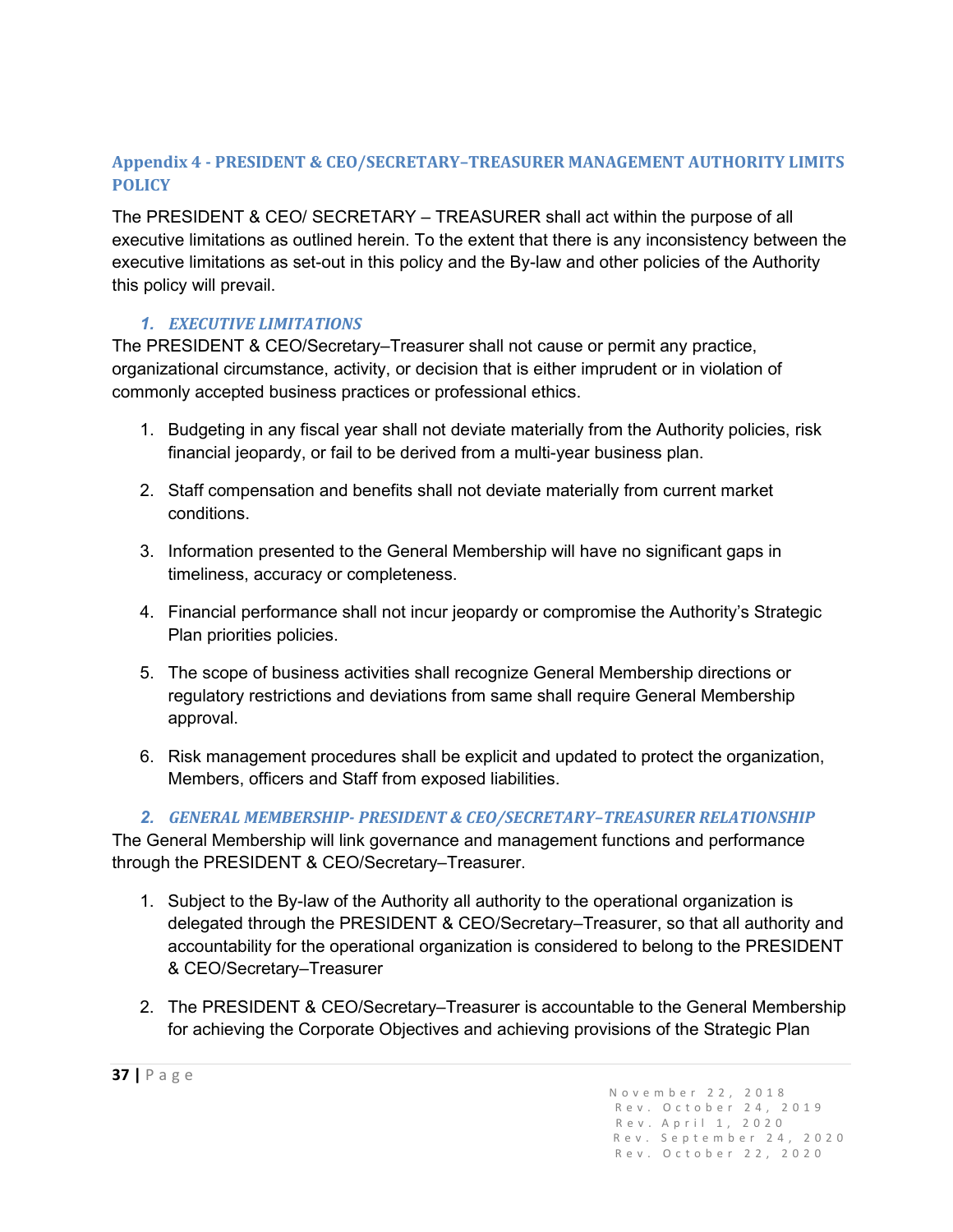policies within the PRESIDENT & CEO/SECRETARY–TREASURER Management Authority Limits Policy.

- 3. The General Membership limits the latitude the PRESIDENT & CEO/Secretary–Treasurer may exercise in practices, methods, conduct and other "means" by establishing the PRESIDENT & CEO/SECRETARY –TREASURER Management Authority Limits Policy.
- 4. As long as the PRESIDENT & CEO/Secretary–Treasurer uses any reasonable interpretation of By-law and Management Authority Limits Policy, the PRESIDENT & CEO/Secretary–Treasurer is automatically authorized to establish all further policies, make all decisions, take all actions, establish all practices, and develop all activities.
- 5. Monitoring data that disclose the degree of organizational performance, compliance with Strategic Plan priorities will be systematically gathered by the General Membership and considered part of the evaluation of PRESIDENT & CEO/Secretary–Treasurer Performance.
- 6. Members can never carry the instructive authority of the General Membership, nor can they waive requirements set out by the General Membership.
- *3. MATTERS REQUIRING GENERAL MEMBERSHIP REVIEW AND APPROVAL*

## **A) MATTERS REQUIRING GENERAL MEMBERSHIP CONSENT**

 Any matter requiring General Membership consent pursuant to The Halton Region Conservation Authority General Membership By-law dated the …….. day of …………….., 2018.

## **B) BUDGET AND BUSINESS PLAN DOCUMENTATION**

- annual corporate and business objectives, financial and non-financial;
- **annual strategic plan;**
- financial plans including proposed corporate financing and investments;
- **annual operating and capital budget; or**
- any other items as outlined in the Conservation Halton Budget Principles, approved by the General Membership.

#### **C) RISK MANAGMENT**

- **qeneral risk management policies,**
- purchase (or sale) of any real property interest of Conservation Halton, except as outlined in the Land Acquisition Strategy approved by the General Membership.

## **D) COMPENSATION AND HUMAN RESOURCES**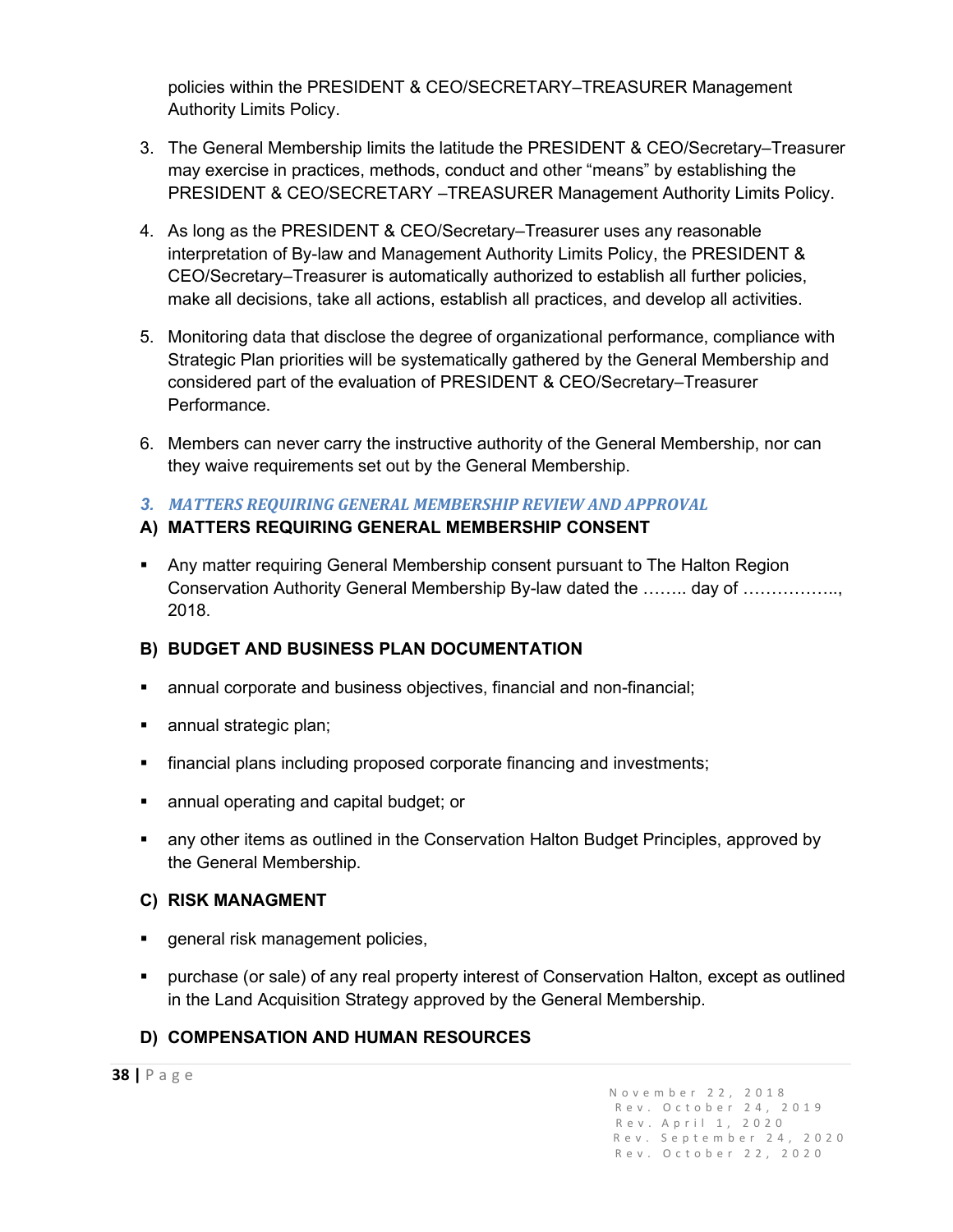■ compensation for the PRESIDENT & CEO/Secretary–Treasurer.

## **E) FINANCIAL REPORTING REQUIREMENTS**

• The General Membership should be presented with financial statements (in conjunction with the General Membership's meeting schedule), complete with an analysis of variances between actual and budget, by major classification.

## **Conservation Halton Purchasing Policy Approval and Reporting Requirements**

• The following summary outlines the purchasing process and reporting procurement values, excluding taxes and shipping and has been approved by the General Membership on March 22, 2018, Report # 02 18 06, Resolution CHBD 02 06:

| <b>Procedure</b>                  | <b>Procurement</b><br>Value  | <b>Process, Approvals and Reporting Requirements</b>                                                                                                                               |
|-----------------------------------|------------------------------|------------------------------------------------------------------------------------------------------------------------------------------------------------------------------------|
| No quotation<br>required          | $<$ \$10,000                 | Open procurement by authorized buyer.                                                                                                                                              |
| Informal quotation                | $$10,000 - $25,000$          | Three written quotes solicited. Approval by Program<br>Director & Director, Finance.                                                                                               |
| Informal Request<br>for Proposals | $$25,000 - $50,000$          | Informal proposals with at least three bids solicited.<br>Approval by PRESIDENT & CEO or Senior Director,<br>Corporate & Strategic Initiatives.                                    |
| <b>Formal Quotation</b>           | $$25,000 - $50,000$          | Three written quotes solicited using formal quotation<br>process administered by Finance.<br>Approval by PRESIDENT & CEO or Senior Director,<br>Corporate & Strategic Initiatives. |
| Formal Request for<br>Proposal    | $$50,000 -$<br>$<$ \$100,000 | Formal proposal process administered by Finance and<br><b>Purchasing Consultant.</b>                                                                                               |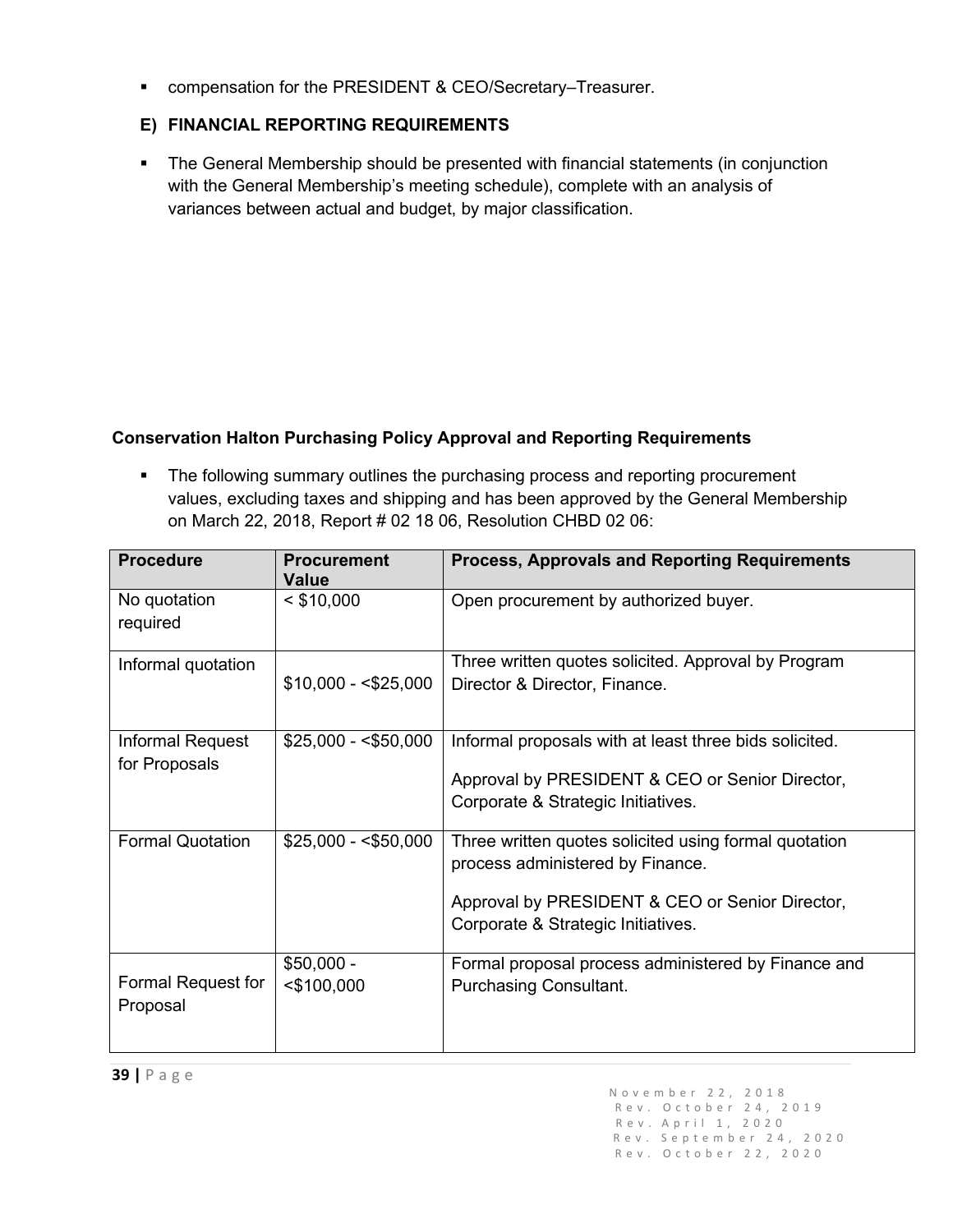|                                                                 |                                | Approval by PRESIDENT & CEO or Senior Director,<br>Corporate & Strategic Initiatives.                                                                                                                                         |
|-----------------------------------------------------------------|--------------------------------|-------------------------------------------------------------------------------------------------------------------------------------------------------------------------------------------------------------------------------|
|                                                                 | \$100,000 & over               | Approval by General Membership.                                                                                                                                                                                               |
|                                                                 | $$50,000 - <$<br>\$350,000     | Formal tender process, administered by Finance and<br><b>Purchasing Consultant.</b>                                                                                                                                           |
| <b>Formal Tender</b>                                            |                                | Approval by PRESIDENT & CEO or Senior Director,<br>Corporate & Strategic Initiatives.                                                                                                                                         |
|                                                                 | \$350,000 & over               | Report >\$100,000 to General Membership.<br>Approval by General Membership.                                                                                                                                                   |
| Other than lowest<br>compliant bid or<br>exceeds budget         | > \$25,000                     | Approval by General Membership.                                                                                                                                                                                               |
| Non-competitive or<br>negotiated bid-<br>Sole, Single<br>Source | $>$ \$25,000-<br>$<$ \$100,000 | Approval by Program Director, Director, Finance, and<br>PRESIDENT & CEO or Senior Director, Corporate &<br>Strategic Initiatives.<br>Information report provided to the General Membership.                                   |
| Emergency<br><b>Purchases</b>                                   | > \$25,000                     | Approval by Program Director, Director, Finance, and<br>PRESIDENT & CEO or Senior Director, Corporate &<br>Strategic Initiatives.<br>Information report to General Membership after resolution<br>of the emergency situation. |

- It is acknowledged that the PRESIDENT & CEO/Secretary–Treasurer or acting PRESIDENT & CEO may need to act promptly in emergency situations, including but not limited to
	- o major storm or catastrophic damage,
	- o public and health & safety issues,
	- o expiring deadline, or
	- o any other emergent matter adversely affecting the Authority.

In these circumstances, the PRESIDENT & CEO/Secretary–Treasurer and Acting PRESIDENT & CEO may exceed the Authority Limits but will immediately inform the Chair of the General